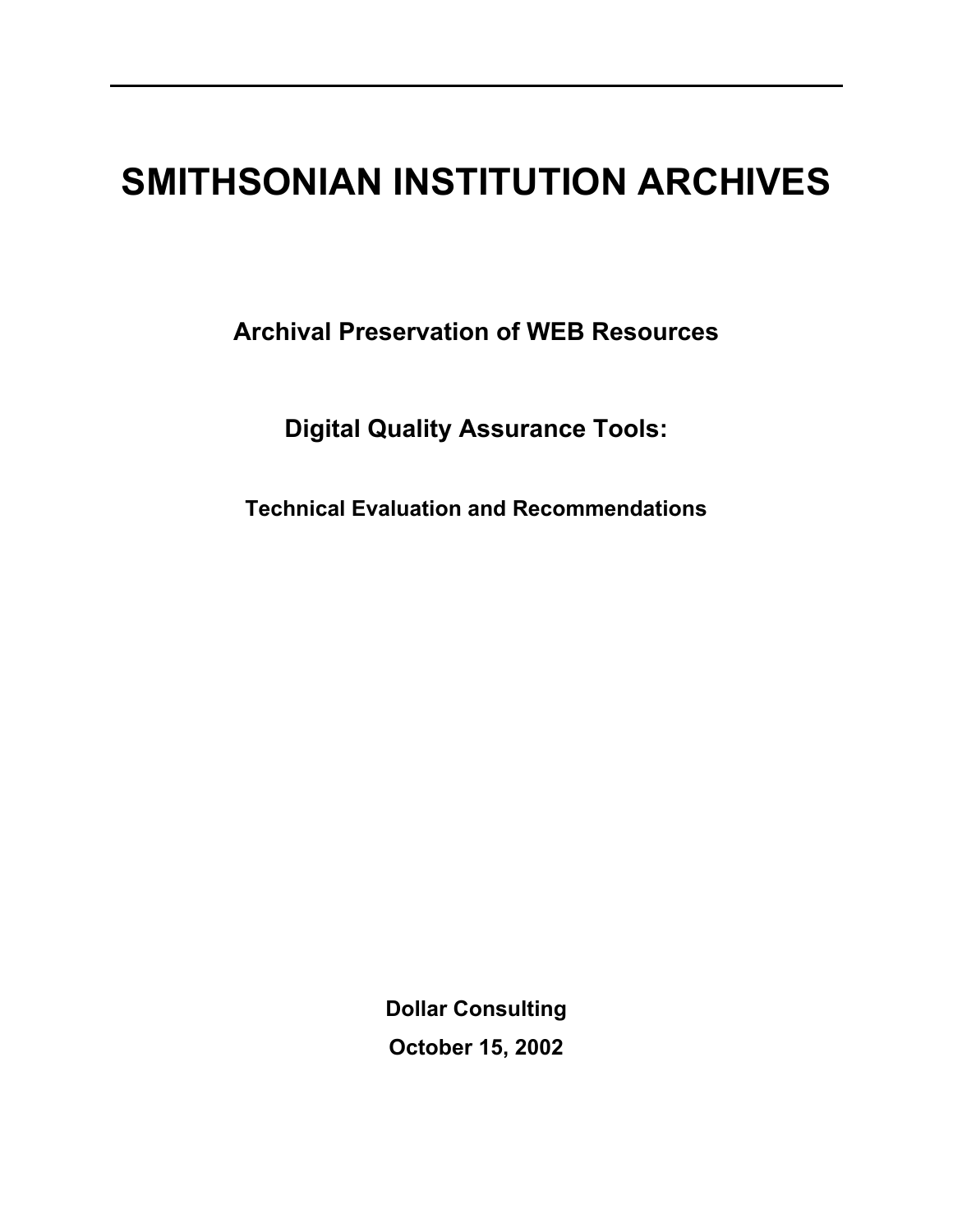## **PREFACE**

This report presents the results of a study undertaken by Dollar Consulting for the Smithsonian Institution Archives (SIA) as part of a larger effort to test and evaluate the feasibility of preserving Web sites and pages in an accessible, usable and trustworthy form for as far into the future as is necessary. Specifically, this study evaluates three digital quality assurance tools that can verify the integrity of Web sites and pages in the custody of the SIA over time. The intended audience is the Smithsonian Institution Archives and the report reflects the archives' understanding of its mission, requirements, and technology infrastructure. Nonetheless, it is hoped that other archivists, librarians, and preservationists concerned with preserving the integrity of electronic records in general will find this study useful as they develop their own digital preservation programs.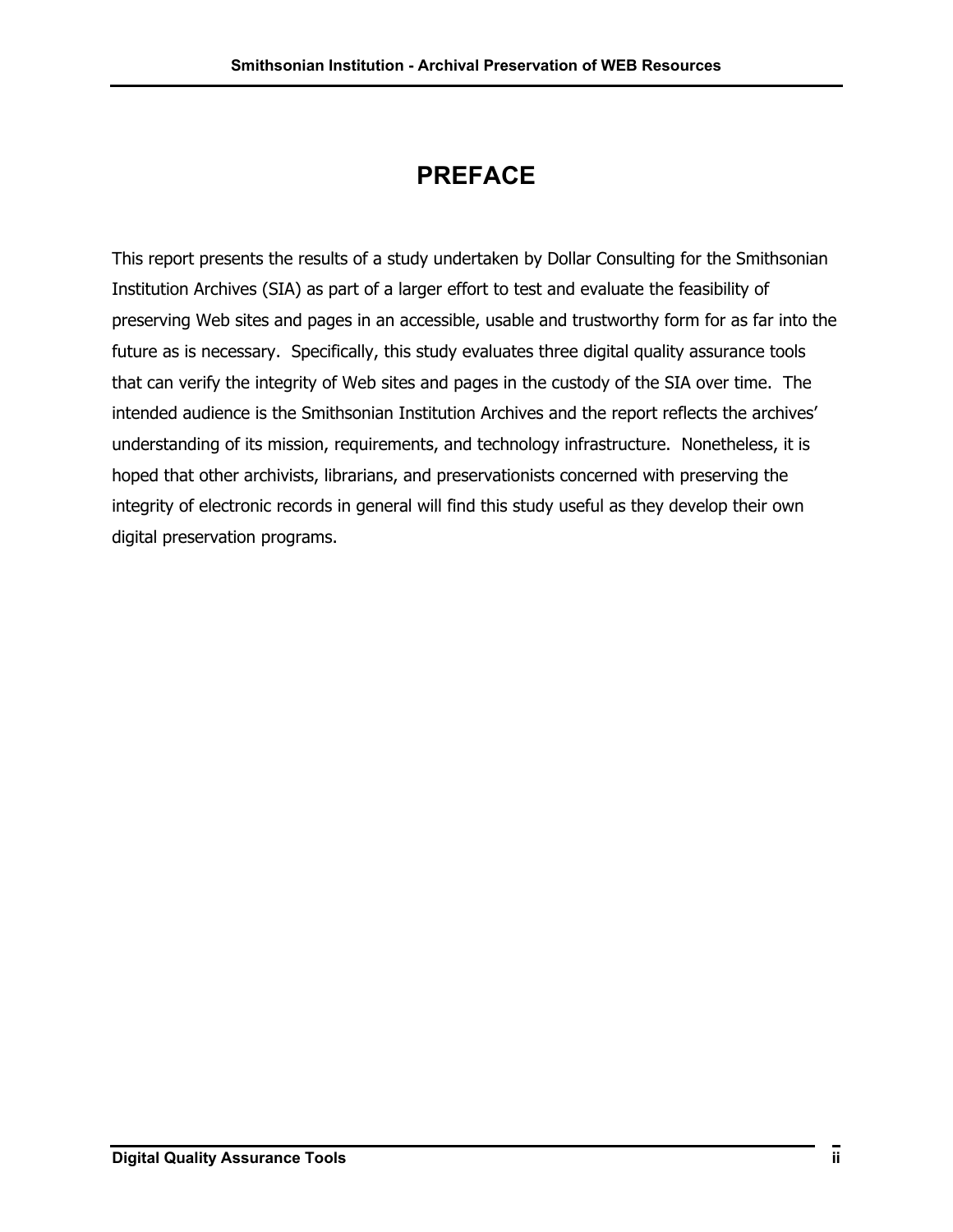## **Table of Contents**

|                |                | <b>EXECUTIVE SUMMARY</b>                                                                  | 1              |
|----------------|----------------|-------------------------------------------------------------------------------------------|----------------|
| 1              |                | <b>INTRODUCTION</b>                                                                       | 6              |
|                | 1.1            | <b>Purpose</b>                                                                            | 6              |
|                | 1.2            | <b>Scope</b>                                                                              | $\overline{7}$ |
|                | 1.3            | Methodology                                                                               | $\overline{7}$ |
|                | 1.4            | <b>Report Organisation</b>                                                                | 8              |
| $\overline{2}$ |                | <b>ARCHIVAL PRESERVATION OF THE INTEGRITY OF WEB SOURCE</b>                               |                |
|                |                | <b>MATERIAL</b>                                                                           | 9              |
|                | 2.1            | The Archives Historical Preservation Mandate                                              | 10             |
|                | $2.2\,$        | Digital Record Vulnerability, Hackers, and Cyber Terrorists                               | 12             |
|                | 2.3            | Protecting the Authenticity of Digital Records: Bit/Byte Counts, Cyclic Redundancy Codes, |                |
|                |                | Hash Digests, Time-stamping, and Digital Signatures                                       | 14             |
|                | 2.4            | <b>A Trusted Digital Repository</b>                                                       | 22             |
| 3              |                | TECHNICAL COMPARISON AND ASSESSMENTOF DIGITAL QUALITY ASSURANCE                           |                |
|                | <b>TOOLS</b>   |                                                                                           | 23             |
|                | 3.1            | <b>Methodology Review</b>                                                                 | 23             |
|                | 3.1.1          | Literature Review on Software Availability                                                | 23             |
|                | 3.1.2<br>3.1.3 | Digital Quality Assurance Tools Evaluation Criteria<br>Test Environment.                  | 24<br>25       |
|                | 3.1.4          | The Test Process                                                                          | 25             |
|                | 3.2            | <b>File Check - Technical Review and Findings</b>                                         | 26             |
|                | 3.2.1          | Background                                                                                | 26             |
|                | 3.2.2<br>3.2.3 | Ease of Use<br>Scalable                                                                   | 26<br>28       |
|                | 3.2.4          | <b>Execution Time</b>                                                                     | 28             |
|                | 3.2.5          | Multiple Platform Compatibility                                                           | 29             |
|                | 3.2.6          | <b>Integrity Check Robustness</b>                                                         | 29             |
|                | 3.2.7          | File Check - Technical Summary and Evaluation                                             | 29             |

**3.3 Veracity 30**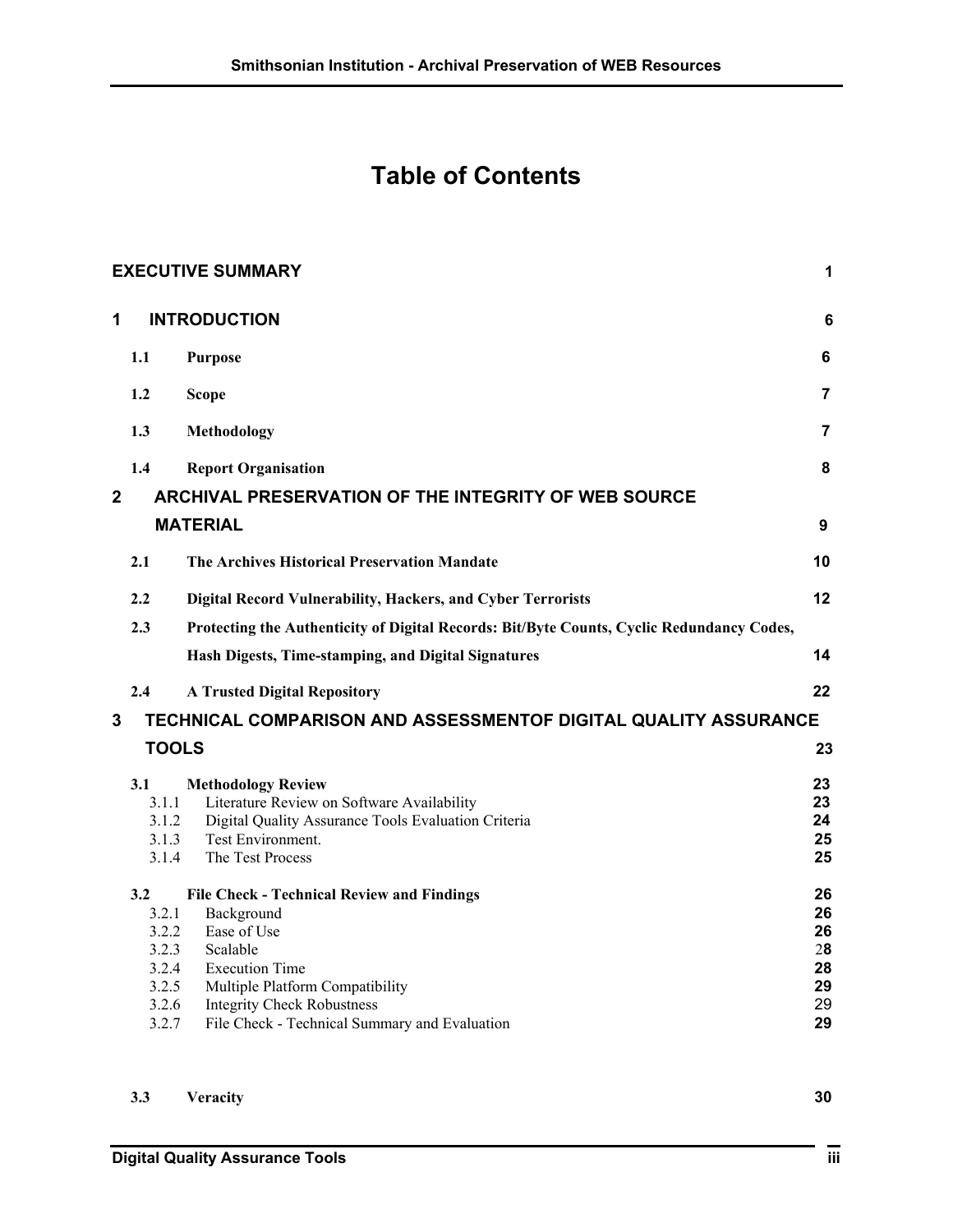|   | 3.3.1 | Background                                                                             | 30 |
|---|-------|----------------------------------------------------------------------------------------|----|
|   | 3.3.2 | Ease of Use                                                                            | 31 |
|   | 3.3.3 | Scalable                                                                               | 32 |
|   | 3.3.4 | <b>Execution Time</b>                                                                  | 33 |
|   | 3.3.5 | Multiple Platform Compatibility                                                        | 33 |
|   | 3.3.6 | <b>Integrity Check Robustness</b>                                                      | 34 |
|   | 3.3.7 | Veracity - Technical Summary and Evaluation                                            | 34 |
|   | 3.4   | <b>Digital Notary Service</b>                                                          | 35 |
|   | 3.4.1 | Background                                                                             | 35 |
|   | 3.4.2 | Ease of use                                                                            | 37 |
|   | 3.4.3 | Scalable                                                                               | 38 |
|   | 3.4.4 | <b>Execution Time</b>                                                                  | 39 |
|   | 3.4.5 | Multiple Platform Compatability                                                        | 39 |
|   | 3.4.6 | <b>Integrity Check Robustness</b>                                                      | 39 |
|   | 3.4.7 | Digital Notary - Technical Summary and Evaluation                                      | 40 |
|   | 3.5   | Comparison of File Check, Veracity, and Digital Notary Digital Quality Assurance Tools | 41 |
| 4 |       | <b>FINDINGS AND RECOMMENDATIONS</b>                                                    | 43 |
|   | 4.1   | <b>Quality Assurance Process</b>                                                       | 43 |
|   | 4.2   | <b>Resource Allocation Metric</b>                                                      | 43 |
|   | 4.3   | <b>Implementation Options</b>                                                          | 45 |
|   | 4.4   | Recommendation                                                                         | 47 |
|   |       |                                                                                        |    |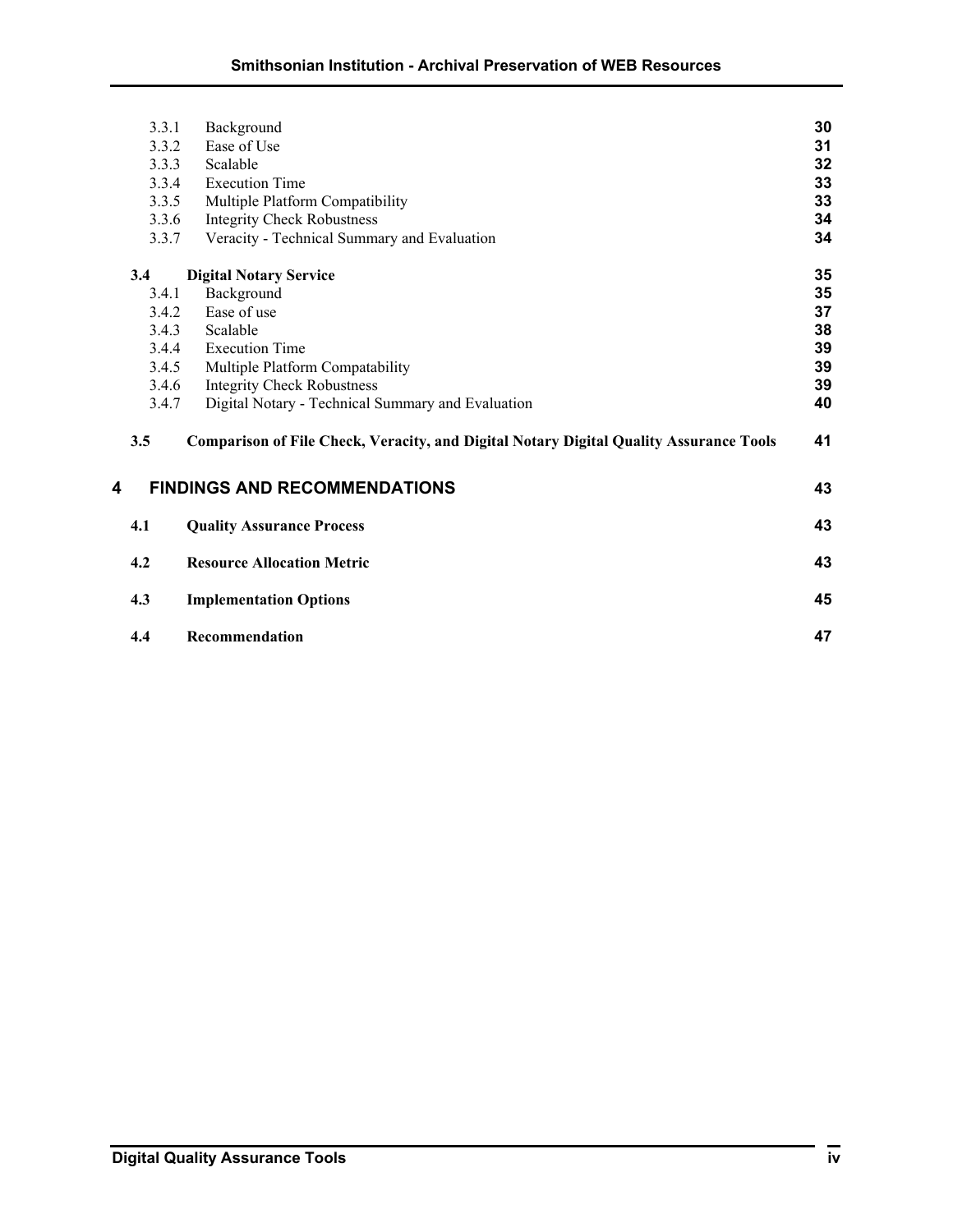## **EXECUTIVE SUMMARY**

In July 2002 the Smithsonian Institution, Office of the Inspector General, issued a report entitled "Independent Evaluation of the Smithsonian Institution's Information Security Program" that identified significant information security deficiencies, especially with regard to the safety and security of its electronic assets and knowledge base. These security deficiencies are relevant for the Smithsonian Institution's use of Web based digital technologies to inform the public of various activities and programs, to offer "virtual exhibits," which only exist in electronic form, and to facilitate greater access to its electronic assets and knowledge base. Archival preservation of these electronic assets and knowledge base, which involves transfer of this material to the custody of the Smithsonian Institution Archives (SIA), focuses on the preservation of their integrity. Protecting the integrity of Smithsonian Institution electronic assets and knowledge base that exist in Web resources is a process that begins the moment Web resources come into the custody of the archives and continues for as long as they are retained in the archives.

Historically, archival preservation theory and practice have held that the physical chain of unbroken custody of records by a trusted third party is the most effective means for protecting the integrity of records. This is not an absolute defense against malicious efforts to alter records in the custody of archives through clandestine activities as evidenced by the discovery of forged documents in the custody of the National Archives and Records Administration. Although the integrity of electronic records potentially is far more vulnerable to accidental and malicious alterations that leave no visible trace than are their paper counterparts, powerful digital technology tools are available that can detect minute changes in individual electronic records and aggregations of electronic records. It is an interesting irony of history that these tools are more powerful, accurate, and speedy than any comparable techniques used with paper records.

In this study, these tools are referred to as digital quality assurance tools because protecting the integrity of electronic records over time is in fact a key component of a digital quality assurance program. Specifically, these digital quality assurance tools are algorithms that through a variety of mathematical processes compress an electronic document of any size or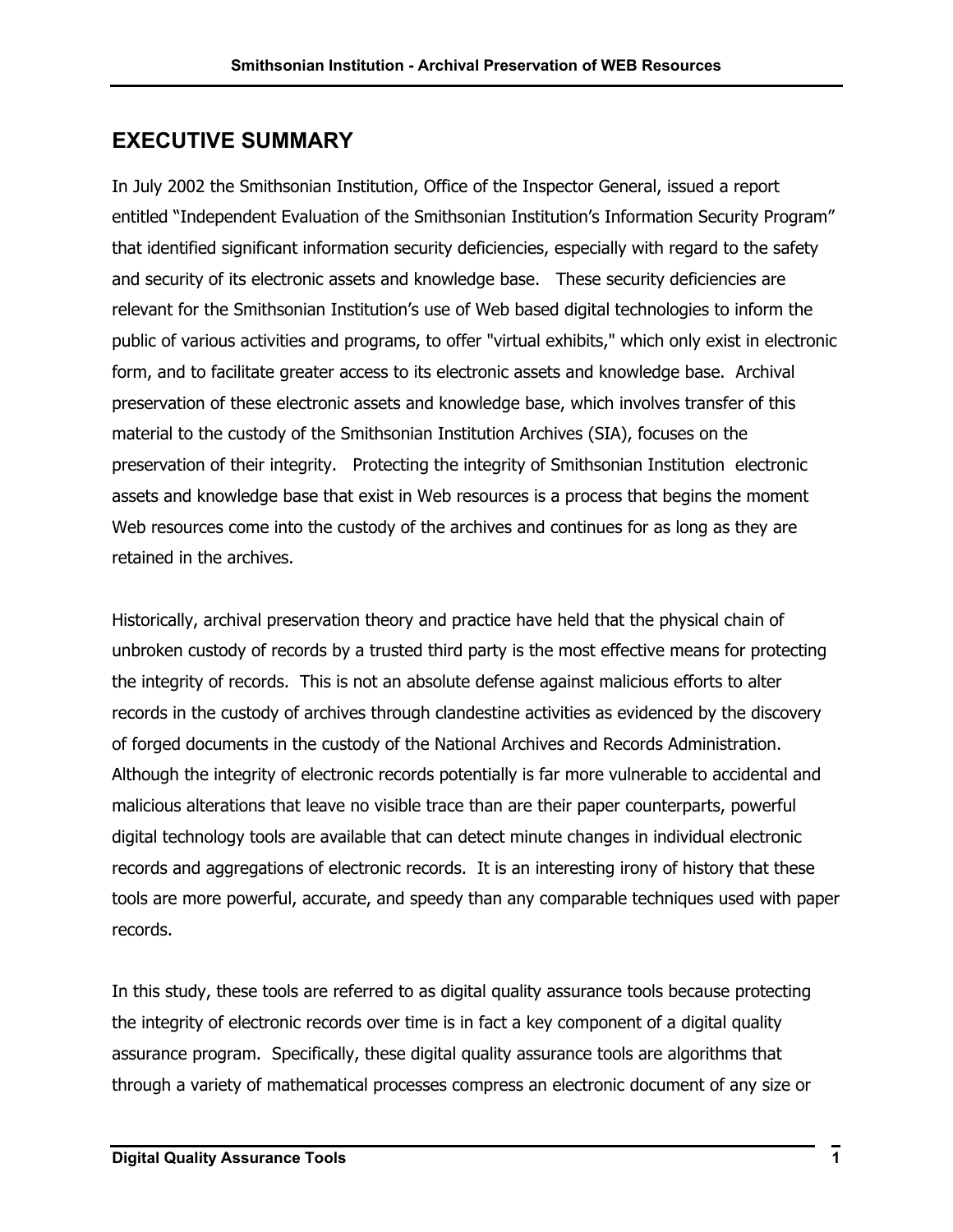format (i.e., images, text, and sound) to a specified number of bits called digital fingerprints, or integrity check values. Essentially, there are two types of digital fingerprints. One is called a Cyclic Redundancy Code (CRC) and the other is called a hash digest value.

CRC values (hereafter referred to as integrity check values) can be either 16 or 32 bits in length and are called CRC16 or CRC32, respectively. They are widely used to confirm the accuracy of digital material transferred from one system to another. In fact, most users never realize that a CRC integrity check value has been used. Despite its wide use, a CRC32 integrity check value provides weak protection for the integrity of electronic records. A CRC32 is "collision" prone in the sense that mathematically it is possible for two different documents to produce the same CRC integrity check value. Another weakness of a CRC32 is that it is computationally reversible. It would only take 16 computational cycles to generate a different electronic document that matched an existing CRC32 integrity check value, which would make it very difficult to determine which of the electronic records was authentic! Use of a CRC32 integrity check value, therefore, is problematic for protecting the integrity of electronic records in the custody of the SIA.

A hash digest is a unique digital fingerprint of any digital object that results from a series of mathematical manipulations in accordance with an open standard. Typically, this digital fingerprint is either 128 or 160 bits in length. The 128-bit hash digest is produced by an algorithm called MD5 while the 160-bit hash digest is produced by an algorithm called SHA-1 (Standard Hash Algorithm), the National Institute of Standards and Technology and the National Security Agency jointly developed. SHA-1 hash digests are considered unique and nonreversible. It is computationally infeasible for two different documents to have the same SHA-1 hash value or to create a document that matches an existing hash digest.

Another digital integrity protection tool included in the analysis is called time-stamping whereby an independent trusted third party time stamps ('notarizes') when a specific event occurs. In the instance of data integrity protection, time-stamping a hash digest would constitute irrefutable proof when the hash digest occurred. Time-stamping is somewhat costly and its implementation in protecting the integrity of SIA Web source material is problematic.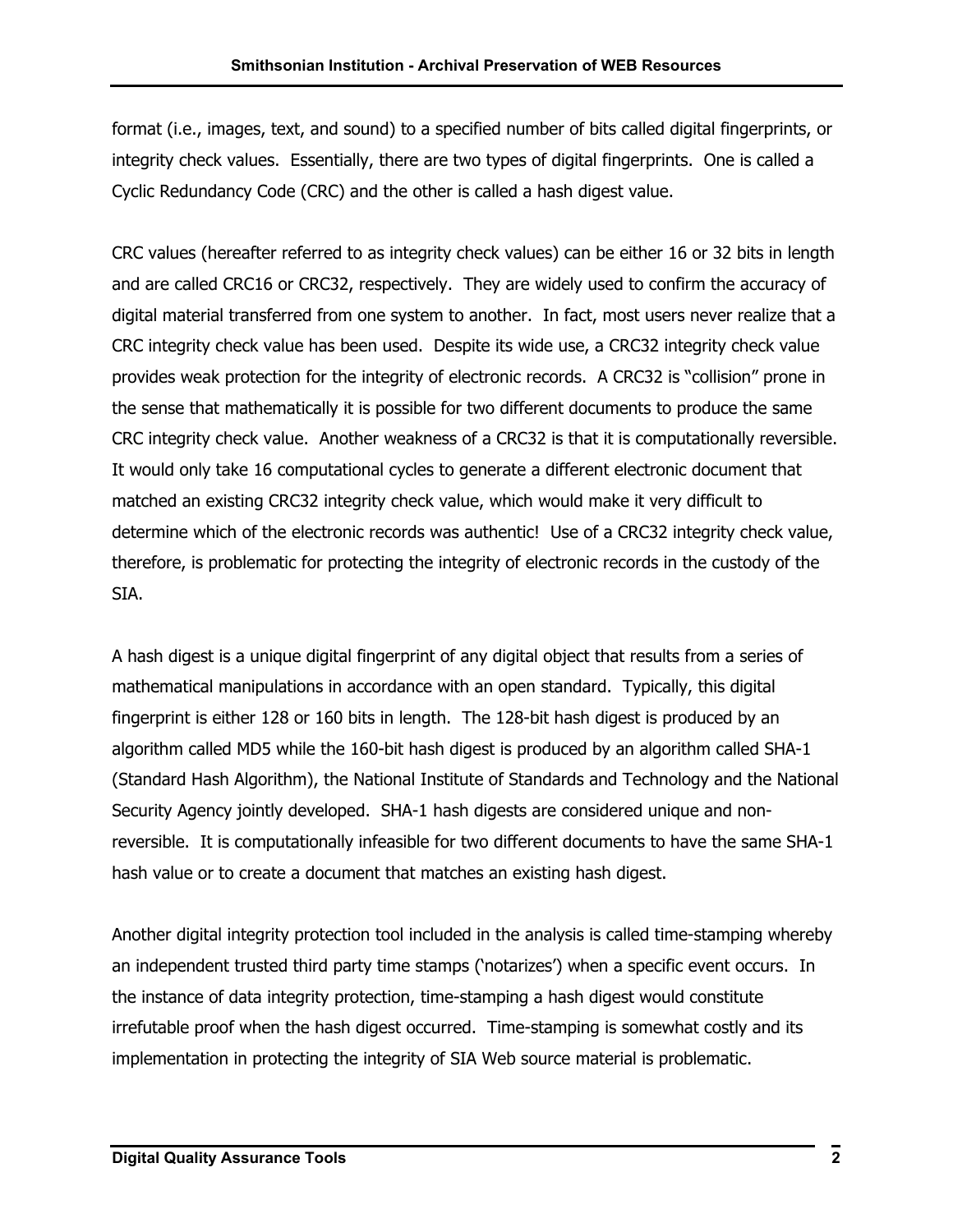This study evaluated three digital quality assurance software tools that are commercially available. They are File Check, Veracity Personal, and the Digital Notary. Five evaluation criteria were used: (1) Ease of Use; (2) Scalable; (3) Execution Time; (4) Multiple Platform Compatibility; and (5) Integrity Check Robustness. Each digital quality assurance tool was run against a test bed made up 135 MB of Web page material from the Archives Center of the National Museum of American History. Table 1.1 below summarizes the technical evaluation of these three digital quality assurance tools.

#### **Table 1.1: Strengths and Weaknesses of File Check, Veracity, and Digital Notary**

| <b>Software</b>                 | <b>Weakness</b> | <b>Strength</b> |
|---------------------------------|-----------------|-----------------|
| <b>File Check</b>               |                 |                 |
| Ease of use                     |                 | X               |
| Scalable                        |                 | X               |
| <b>Execution time</b>           |                 | X               |
| Multiple platform compatibility |                 | X               |
| Integrity value robustness      | X               |                 |
| <b>Veracity</b>                 |                 |                 |
| Ease of use                     |                 | X               |
| Scalable                        |                 | X               |
| <b>Execution time</b>           |                 | X               |
| Multiple platform compatibility |                 | X               |
| Integrity value robustness      |                 | X               |
| <b>Digital Notary</b>           |                 |                 |
| Ease of use                     |                 | X               |
| Scalable                        |                 | X               |
| <b>Execution time</b>           | X               |                 |
| Multiple platform compatibility | X               |                 |
| Integrity value robustness      |                 | X               |

Based upon this analysis, a resource allocation metric was developed to assist the SIA in estimating the human and technical resources required to generate integrity check values for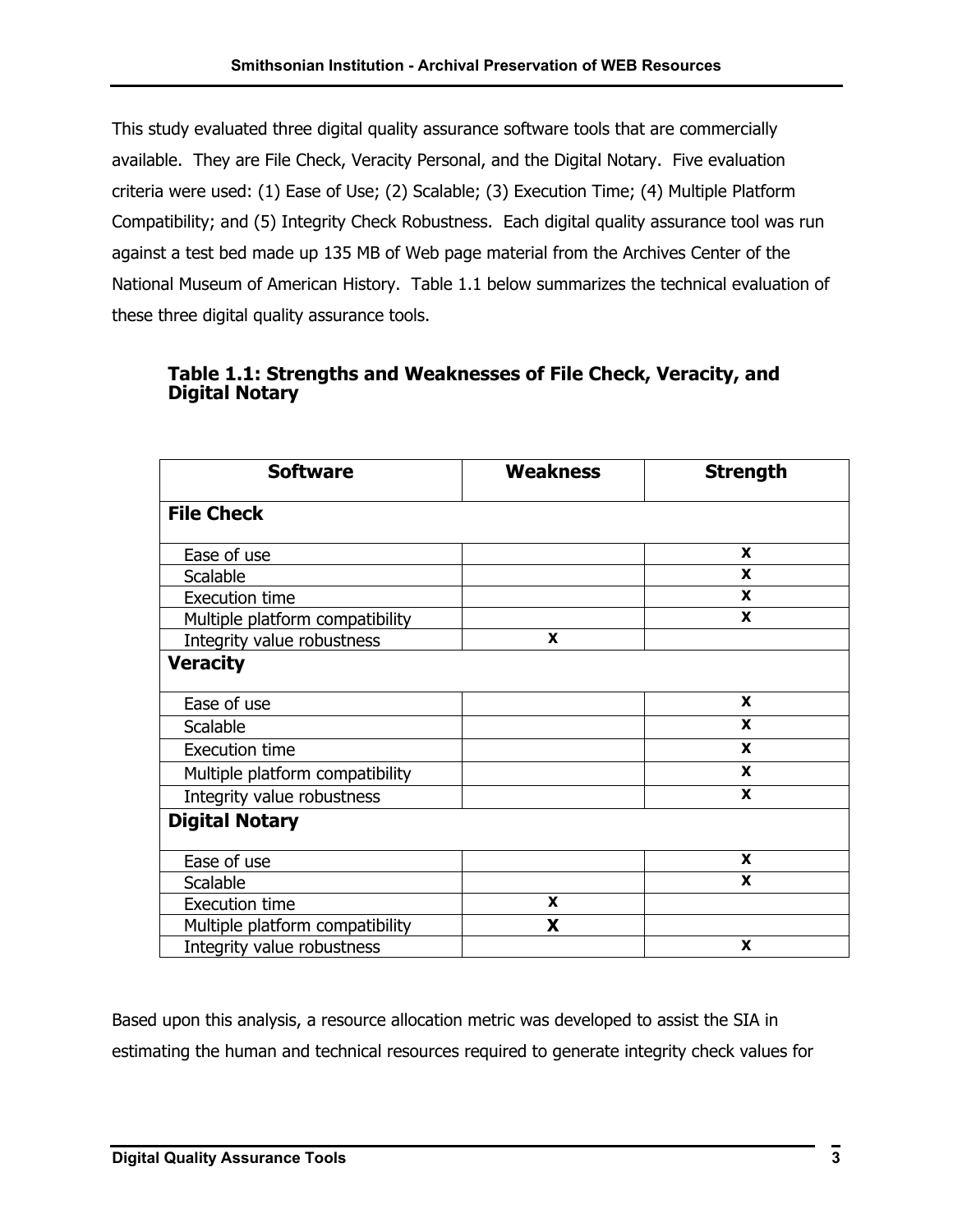10,000 page of SI Web resource material through two media migrations over two decades. This metric is displayed in Table 1.2 below.

## **Table 1.2: Digital Quality Assurance Resource Allocation Metric**

| <b>Digital Quality Assurance Resource Allocation Metric</b> |                                |                                     |                                  |  |  |  |  |
|-------------------------------------------------------------|--------------------------------|-------------------------------------|----------------------------------|--|--|--|--|
| <b>Feature</b>                                              | <b>File Check</b>              | <b>Veracity</b>                     | <b>Digital Notary</b>            |  |  |  |  |
| Scan time*                                                  | 1 min 8 sec<br>per 1,000 items | 1 min 31 sec<br>per 1,000 items     | 9 min. 15 sec<br>per 1,000 items |  |  |  |  |
| Verify time*                                                | 1 min 4 sec<br>per 1,000 items | $1$ min $13$ sec<br>per 1,000 items | $18 - 56$ min<br>per 1,000 items |  |  |  |  |
| <b>Software</b>                                             | Free                           | \$65 per workstation                | Free                             |  |  |  |  |
| <b>Time-stamping</b>                                        | <b>NA</b>                      | <b>NA</b>                           | \$50 per 1,000<br>transactions   |  |  |  |  |

\*Scan and verify are generic terms that respectively describe the process of generating a CRD or hash digest (and time-stamping as appropriate) and generating a second hash digest that is compared with the first hash digest to confirm that no change has occurred.

Table 1.2 highlights two significant considerations when the quality assurance resource allocation metric is applied to 10,000 Web pages. First, there is a substantial difference in the amount of time required to generate and compare CRC values and hash digests. File Check would require approximately 1 hour and 30 minutes to scan and verify 40,000 CRC values and Veracity would require approximately 2 hours to generate and validate 40,000 hash digests. The Digital Notary would take between 18 to 37 hours to generate and compare 40,000 hash digests. This disparity in the execution time of each software package is a function of the robustness of the integrity check value used. File Check uses CRC32, which is "collision prone" and easily replicated. Veracity uses SHA-1, which is "computationally infeasible" to reverse or replicate. The Digital Notary combines two hash digest algorithms – MD5 and SHA-1 – with digital time-stamping to produce integrity check values that are even more "computationally infeasible" by several orders of magnitude to reverse or replicate. The second consideration is cost of the software. File Check is free, Veracity costs \$65.00, and although the Digital Notary software is free, it would cost approximately \$2,000 to notarize (i.e., time-stamp) 40,000 Web pages. Of course, this is an on-going cost that occurs during each instance of media migration.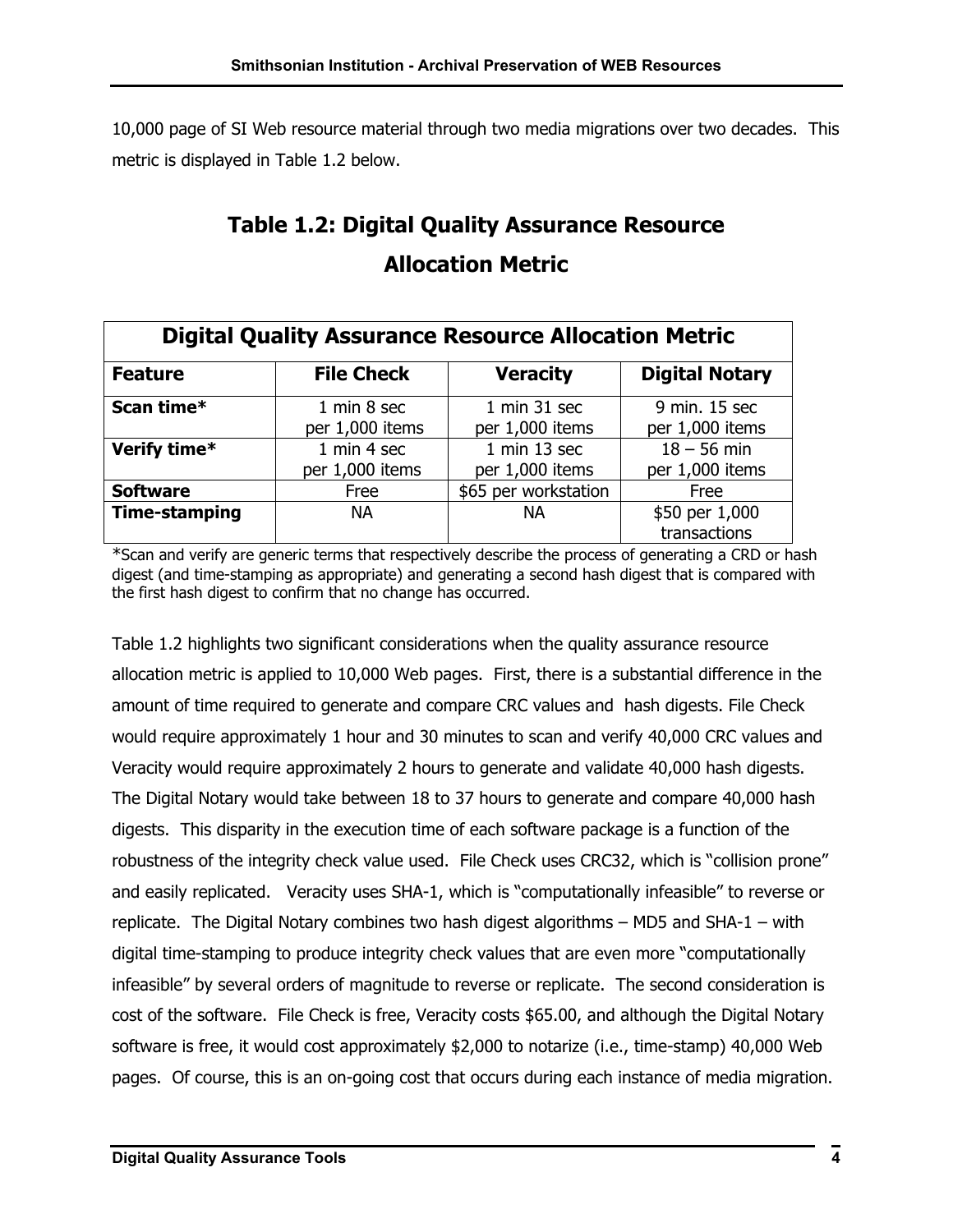Dollar Consulting recommends that the Smithsonian Institution Archives:

Implement a digital quality assurance program to confirm the integrity of electronic records when they are migrated to new media or converted to a technology neutral forma,

Adopt Veracity Personal (10/3/2002) as the digital quality assurance tool to confirm the integrity of electronic records when they are migrated to new media over the next five years, and

As digital quality assurance software tools that can confirm the integrity of electronic records migrated to new technology neutral formats become available, consider adopting one of them.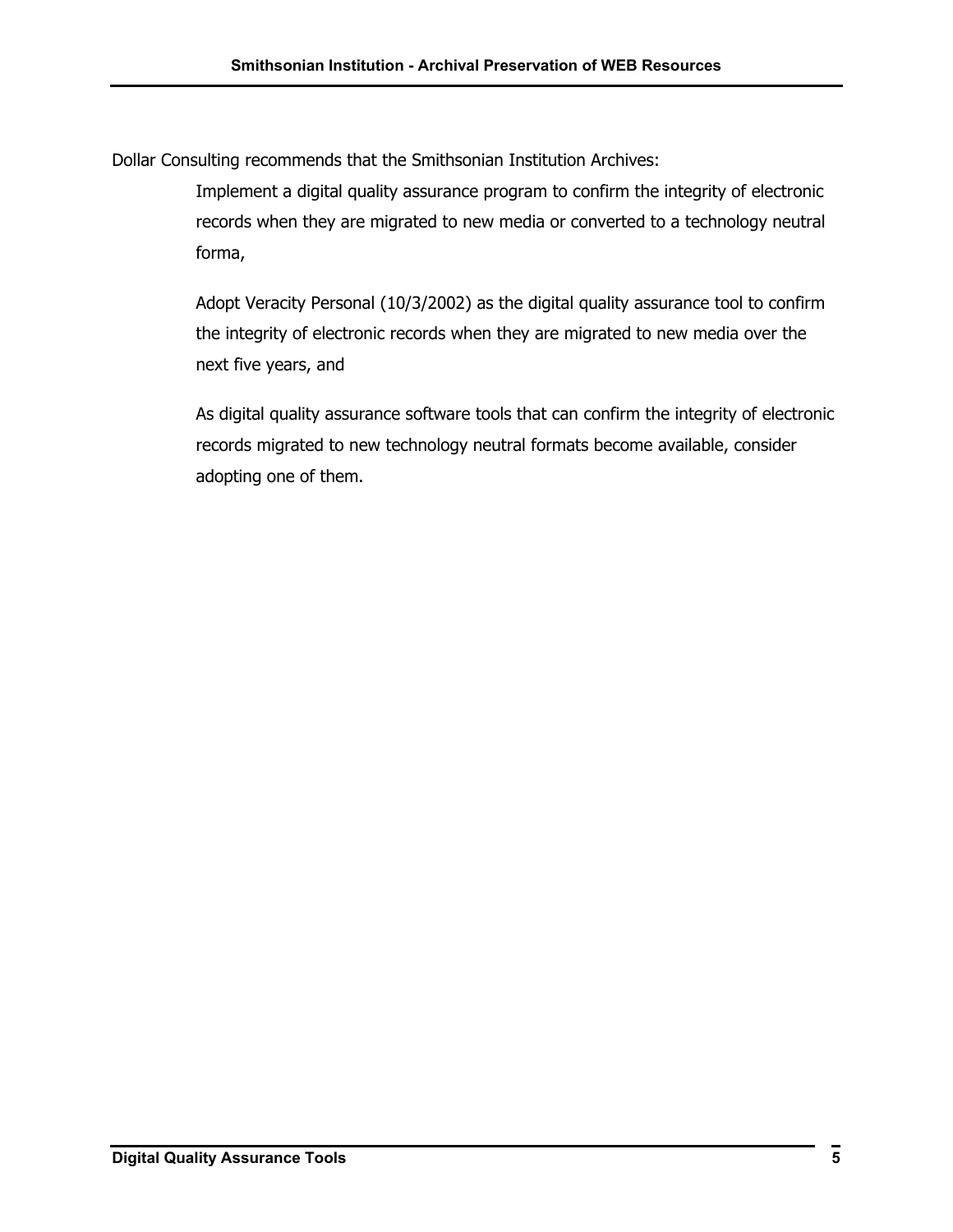## **1 INTRODUCTION**

### **1.1 Purpose**

In 2001 the Smithsonian Institution Archives (SIA) commissioned a white paper on "Archival Preservation of SI Web Sites and HTML Pages<sup>"[1](#page-9-0)</sup> that recommended among other things that the SIA adopt a two part preservation strategy to ensure the long-term usability and trustworthiness of SI Web sites and Web Pages. The first part of the strategy involved the migration of HTML pages to XHTML, a vendor and technology neutral format, to support data interchange and interoperability across heterogeneous technology platforms and a to write the migrated XHMTL pages to removable digital storage media.<sup>[2](#page-9-1)</sup> Digital storage media, of course, are vulnerable to a poor storage environment, media obsolescence, and the potential loss of authenticity through accidental or malicious changes to the bit stream that comprises records. Consequently, the second part of the strategy called for:

- 1. Establishment of a program of periodic media renewal to overcome media obsolescence,
- 2. Maintenance of a secure facility where the media could be stored, and
- 3. Use of digital quality assurance tools to verify that no changes in digital records occurred while they were in storage or when the records were transferred to new storage media.

This study focuses on the practical and technical issues and costs associated with the use of digital quality assurance tools (item 3 above) such as Cyclic Redundancy Codes (CRC) and hash digest techniques to confirm the trustworthiness of Web sites and pages that no unauthorized change<sup>[3](#page-9-2)</sup> has occurred in them while they are in the custody of the SIA. Specifically, the study provides the SIA with a metric for assessing the feasibility – both practical and technical - and cost of using COTS (Commercial Off The Shelf) digital quality assurance software to verify the integrity of electronic records for as far into the future as may be required.

<span id="page-9-0"></span>

<span id="page-9-1"></span><sup>&</sup>lt;sup>1</sup> This study is available at <u>[http://www.si.edu/archivesw/links.html#publications](http://www.si.edu/archivesw/links.html)</u>.<br><sup>2</sup> This study is available at http://www.si.edu/archives/archives.dollarprt2.html.

<span id="page-9-2"></span> $3$  The emphasis is on "unauthorized" change. As will be noted later, a change in the underlying bit stream of Web resources will occur when, for example, 4.0 HTML pages are migrated to 1.0 XHTML pages or when JPEG images are migrated to JPEG-2 images.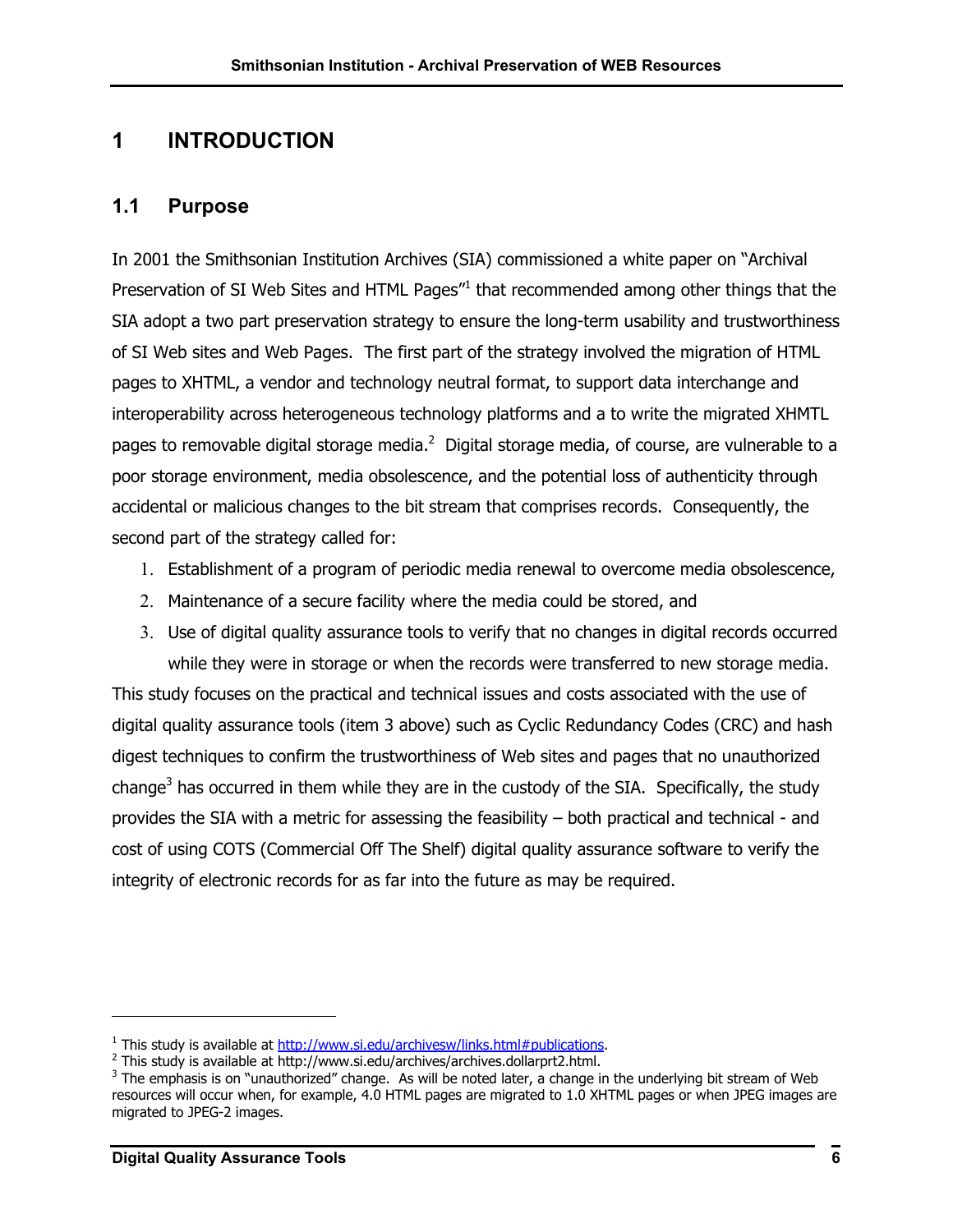## **1.2 Scope**

The overall scope of this report was set by the terms of reference for the study, which stipulated the following:

- 1. Review relevant literature on digital quality assurance tools,
- 2. Identify and evaluate Commercial Off the Shelf (COTS) software that implements digital quality assurance tools,
- 3. Acquire or gain access to the appropriate digital quality assurance software,
- 4. Use a SI Web "test bed" to determine the level of technical expertise use that the software requires and to estimate the technical and human resources required to support digital quality assurance tools over time, and
- 5. Prepare a final report that presents findings and recommendations.

The test bed referred to above consists of 135 MB of HTML pages, GIF and JPEG images, and moving images from the Archives Center of the National Museum of American History.

One other key scope consideration is that the focus of this study is archival preservation, not operational management of Smithsonian Institute Web sites and HTML pages. Some SI Webmasters may choose to utilize one of the digital quality assurance techniques discussed in this report to protect Web pages from hacker defacement, but this is an active Web site management issue and therefore beyond the scope of this study.

## **1.3 Methodology**

The methodology employed in producing this report includes three components. The first component is a literature review and analysis of relevant source material relating to digital quality assurance techniques and software tools currently available. A survey of COTS digital quality assurance tools identified more than ten but this number was reduced to three because either the software package was primitive or the functionality was embedded in a larger and very expensive system that could not be used in the SIA. $4$ 

<span id="page-10-0"></span><sup>&</sup>lt;sup>4</sup> An instance of primitive software is an implementation of SAHA-1 by the Netherlands Forensic Science Laboratory called SHA4labs.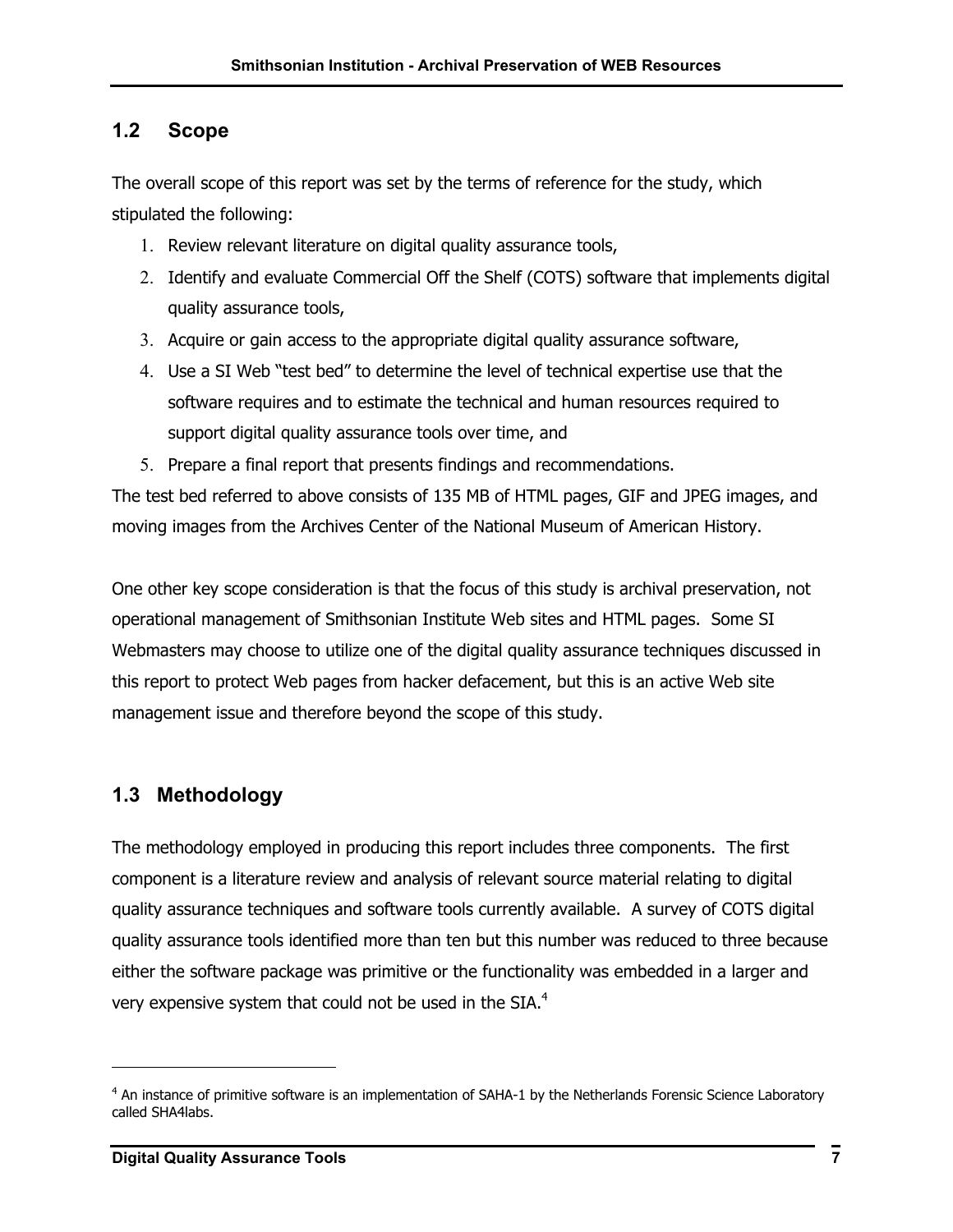The second component is the design of evaluation criteria that could be mapped against the requirements for technical expertise required, the computer execution time involved in using software, and the reliability of the outputs. The evaluation criteria used in assessing the digital quality assurance tools were: (1) ease of installation and use, (2) scalability, (3) computer processing time, (4) multiple platform compatibility, and (5) robustness of the integrity check value.

The third component is the actual testing of three selected digital quality assurance software tools using the SI Web test bed made available by the Archives Center of the National Museum of American History. The test bed was transferred to new storage media five times and an integrity check value was computed before and after each transfer. After each sequence of media transfer the before and after integrity check values were compared to determine if any bits had been lost. An exact match of the two integrity check values meant that no bits had been lost. The test bed also was segmented into data types HTML text, JPEG and GIF images, and audiovisual material and each data type went through the same sequence.

Milovan Misic, Head of Document Management and Archives at the World Intellectual Property Organization in Geneva, Switzerland handled the computational processing aspects of testing the software tools using the Web Site of the Archives Center of the National Museum of American History.

## **1.4 Report Organisation**

This report consists of four chapters. It begins with an introduction to the study and delineates briefly the purpose, scope, and methodology of the study. Chapter 2 elucidates archival considerations in protecting the integrity of records from four different perspectives: (1) paper records, (2 cyber terrorism (3) digital integrity protection techniques, and (4) a trusted digital repository. The discussion of digital techniques includes bit/byte comparisons, cyclic redundancy codes, and hash digests. Chapter 3 evaluates each of three digital quality assurance software tools – File Check, Digital Notary, and Veracity. The final chapter presents findings and recommendations.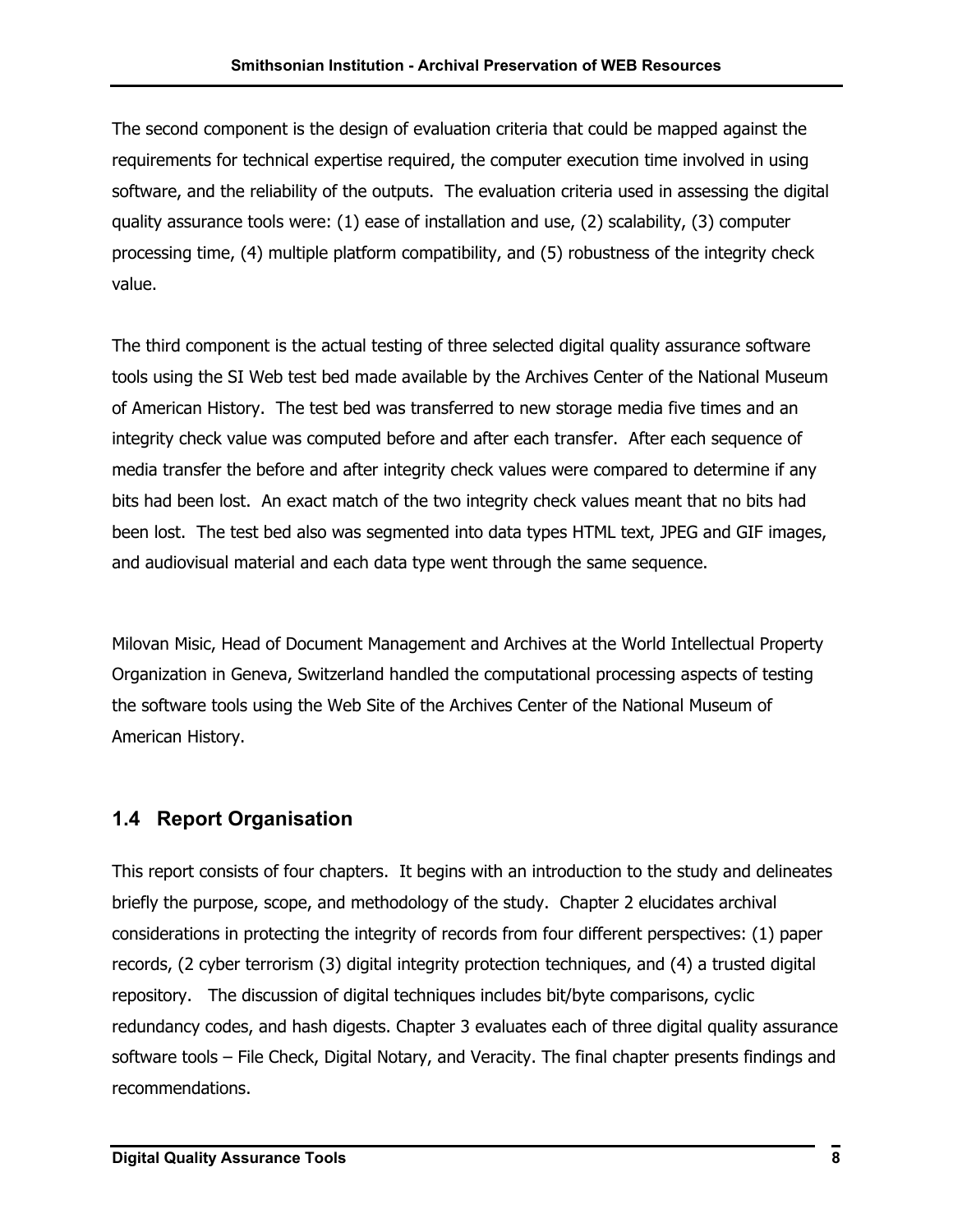## **2 ARCHIVAL PRESERVATION OF THE INTEGRITY OF WEB SOURCE MATERIAL**

## **2.1 The Archives Historical Preservation Mandate[1](#page-12-0)**

Albertino Barisoni (1587 – 1667), author of *De Archivis Commentarius*, one of the first two books written about archival science, declared that the purpose of archives (quoting Justinian) is "to have custody of them [records] so that they may remain uncorrupted and may be quickly found by those requiring them."<sup>[2](#page-12-1)</sup> Archivists have expanded this notion of "uncorrupted records" into records that have not been altered or changed over time and whose provenance is protected through reliance on an unbroken chain of archival custody. This in turn has given rise to a presumption of authenticity of records in an archives.

Many scholars and researchers who use primary source material in their research that is in the custody of an archives generally take for granted the authenticity of archives. This is "presumptive authenticity" because most of what is considered primary source material records for archivists - is the by-product of routine transactions required to complete an action (legal, financial, or business) and these by-products typically form a corpus of related material preserved in an archives. The presence of a document in a corpus of similar forms of material that is known or believed to have been produced in accordance with standard procedures and maintained in an archives carries a presumption of authenticity. Therefore, both the context and the content of documents bear witness to authenticity, unless there are grounds for suspicion. In this regard, diplomatics, which incorporates tools for analysing documents, developed analytical procedures for ascertaining the authenticity of documents that helped pave the way for historians and other scholars to develop internal and external rules of corroborative evidence for this purpose. Typically, these "documentary forensic tools" focus upon physical attributes of records that include watermarks, ink, type font, and the like. $3$ 

<span id="page-12-0"></span><sup>&</sup>lt;sup>1</sup>This discussion draws upon material that the author developed in 1992 – 1993, especially Charles Dollar, "Archivists and Records Managers in the Information Age," Archivaia 36 (Autumn 1993): pp. 43 – 44 and expanded in Charles Dollar, Authentic Electronic Records; long-term Access Strategies (Cohasset: Chicago, 1999).

<span id="page-12-1"></span><sup>&</sup>lt;sup>2</sup>Quoted in Lester k. Born, "The de Archivis Commentarius of Albernito Barisoni," *Archivalische Zeitschrift*, No. 50 – 51 (1955): 21

<span id="page-12-2"></span><sup>&</sup>lt;sup>3</sup> Charles Cullen, "Authentication of Digital Objects: Lessons from a Historian's Research," Authenticity in a Digital Environment (Council on Library and Information Resources: Washington, DCL 2000):  $1 - 7$ .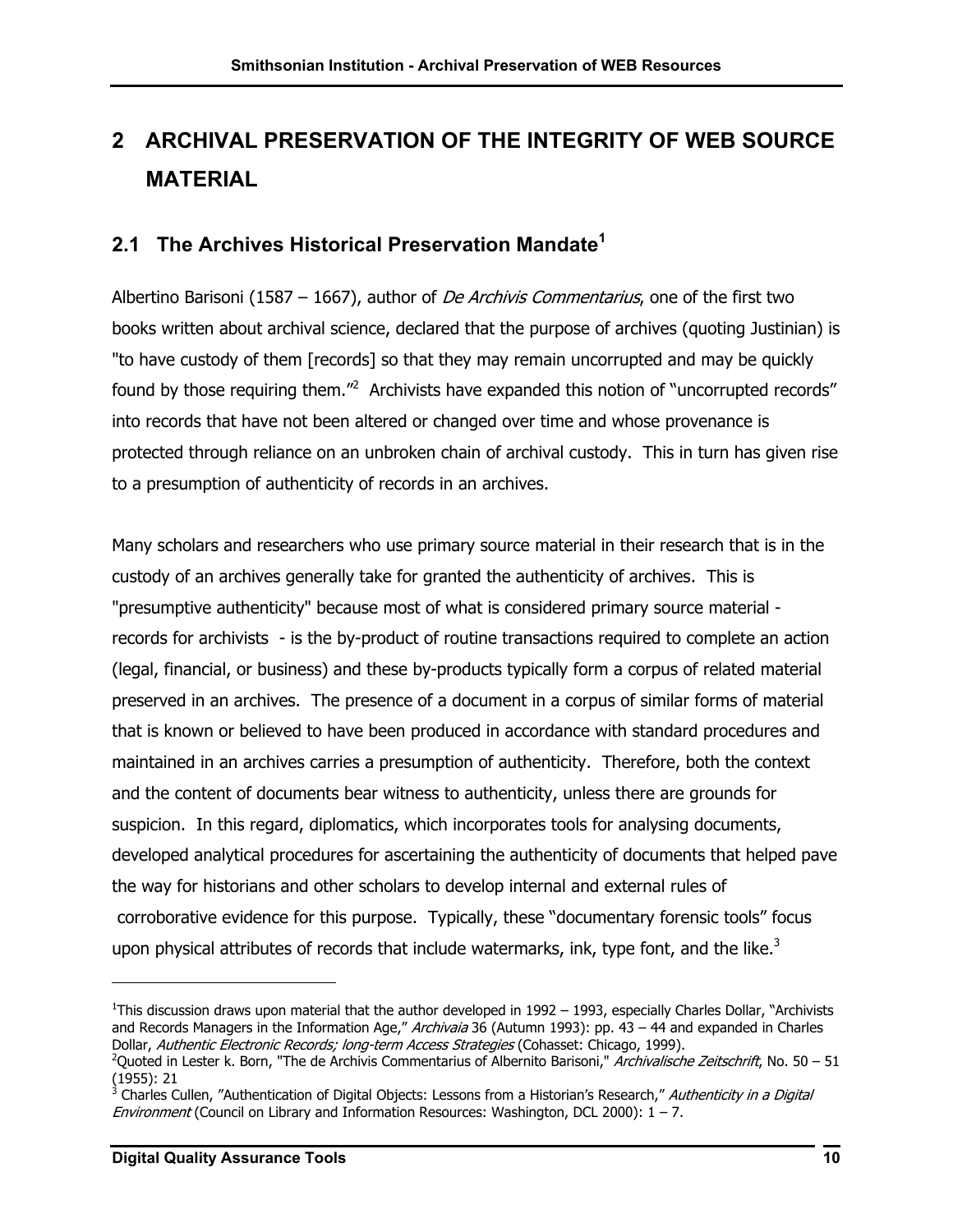One can argue that an unbroken chain of archives custody of records over time is a sufficient basis for their authenticity. Unfortunately, there are exceptions that call this into question. One exception involves U.S. Navy records in the custody of the National Archives and Records Administration that relates to the USS Constellation, a wooden-hulled naval vessel permanently moored" in Baltimore Inner Harbor that purportedly was a "sister ship" to the USS Constitution, "Old Ironsides," that was built in 1797 and anchored in Boston. Records found in a record series in the National Archives and the Franklin D. Roosevelt Presidential Library, supported the claim that the Constellation had in fact been built in 1797. Based upon the chain of custody principle, these records were presumed authentic because they were created and maintained by the U.S. Navy and then transferred to the National Archives.

Dana Wegner confirmed that much of the written documentation to support a construction date of 1797 and subsequent service in the U.S. Navy that paralleled that of the USS Constitution was false.<sup>4</sup> It appears that some forged documents were surreptitiously inserted into files at the National Archives and the Franklin D. Roosevelt Library, where researchers subsequently "found" them. Interestingly, Wegner was able to identify the "forged" documents because they could be subjected to forensic tests such as ink, typewriter font, spelling errors, and markings made by the National Archives. In this particular instance, it appears that the National Archives did not a adhere to a fundamental archives responsibility "to ensure the integrity of the documents even after they are legally transferred to a repository.["5](#page-13-1)

## **2.2 Digital Record Vulnerability, Hackers, and Cyber Terrorists**

Unlike paper records, most digital records and aggregations of digital records can be easily changed with no visible evidence of the change. $^6$  $^6$  The digital records that comprise SI Web resources have no inherent physical attributes such as ink, type font, watermarks, and the like. In fact, these digital records exist as logical records that become physical artefacts only when

<span id="page-13-0"></span><sup>&</sup>lt;sup>4</sup> Dana M. Wegner, *Fouled Anchors: The Constellation Question* Answered (Behtesda, Md.: David Taylor Research Center, 1991). Peter Hirtle's excellent essay, "Archival Authenticity in a Digital Age,"in Authenticity in a Digital Environment (Council on Library and Information Resources: Washington, DCL 2000): 8 –23 called this to my attention.

<span id="page-13-1"></span><sup>&</sup>lt;sup>5</sup> Peter Hirtle, "Archival Authenticity in a Digital Age," p. 13.

<span id="page-13-2"></span><sup>&</sup>lt;sup>6</sup> A PDF document can be password protected so that only the person who has the password can change the document. Similarly, digital documents can be encrypted so that they are invulnerable to change and alteration.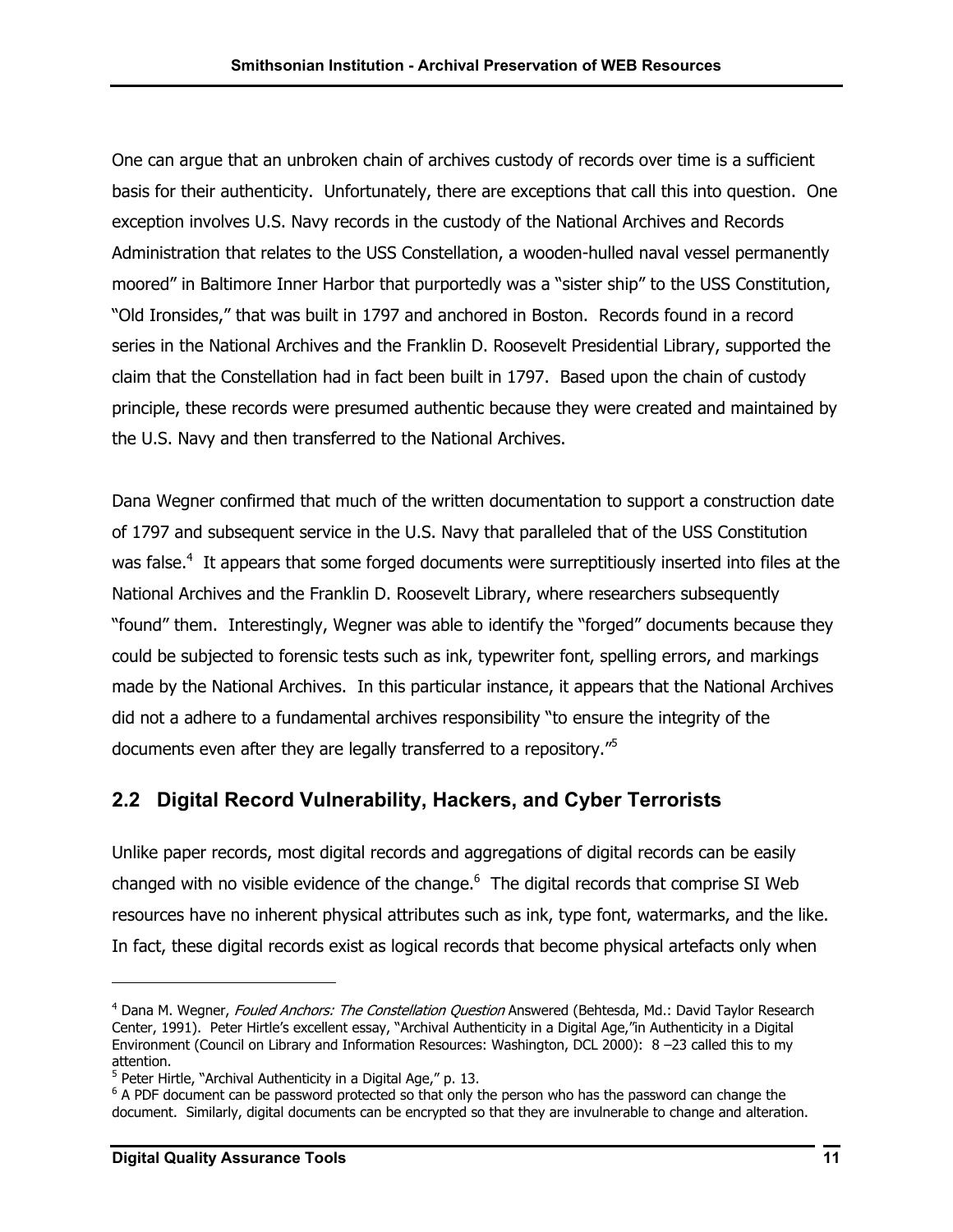software interprets the 1s and 0s and renders them on a monitor and printer in a humanly understandable form. This separation of the logical structure of digital records from their physical structure means that content can be changed with no visible evidence of that change and the presentation or rendering can also be changed with no visible evidence of the change. This vulnerability of digital records means that when the SIA takes custody of Web resources, that is, digital records, it faces at least three major challenges in ensuring their authenticity.

First, it is reasonable to assume that some individuals will try to "reinvent reality" by attempting to gain access to SI digital archives and alter specific digital records or insert counterfeit digital records to support an ideological goal or simply to cause havoc. Furthermore, the skill of hackers to break into secure systems and the emergence of cyber terrorism should sound a warning to the SI about protecting the integrity of digital records.<sup>7</sup> In this regard, the "Independent Evaluation of the Smithsonian Institution's Information Security Program" study confirmed that SI electronic assets and knowledge bases are at substantial risk and called for immediate action to address serious security deficiencies. This is particularly troublesome in terms of assuring future users of digital source in the custody of the SIA that they have not been altered or deleted by hackers or cyber terrorists. There are digital quality assurance tools that can detect changes in digital objects, which could be useful for ensuring the authenticity of a single electronic record, a record series or some other comparable aggregation.

The second challenge that the SIA faces is how to deal with digital records that will inevitably undergo some change as researchers and other users obtain copies of digital records and then cut and paste them into a variety of contexts. Over time these changes are likely to be perpetuated so that there may be different versions of the same digital record. What are the grounds for the SIA to assure future users that in fact the digital record(s) in its custody are authentic as opposed to others outside the custody of the archives? Again, digital quality assurance tools are available to generate digital fingerprints of records or aggregations of records that can attest to the authenticity of the digital records in the custody of the archives.

<span id="page-14-0"></span> $^7$  There is considerable literature on hackers. One fairly typical article, 'Hackers to Corporate America: You're Lazy," notes that defacement of Web sites is a special problem. One of the proposed ways to protect Web content is the use of digital hashing of HTML documents and pages. For cyber terrorism, see publications by Dorothy Denning that are available at http://www.cs.georgetown.edu/~denning.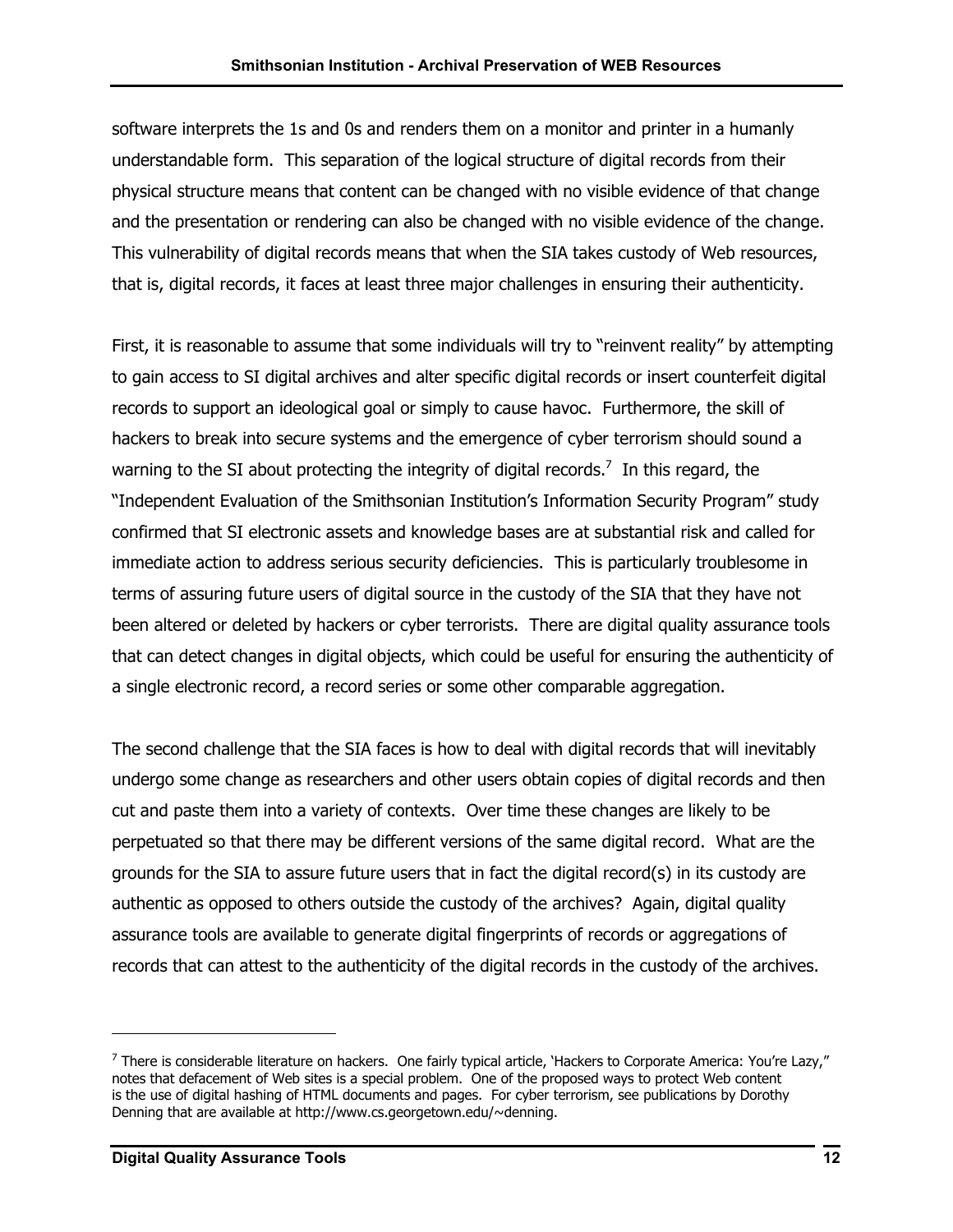The third challenge the SIA faces is how to ensure the integrity of digital records as preservation activities are undertaken to extend the usability of the records in the face of technology obsolescence. These preservation activities will involve media renewal and migration to new formats and technology platforms. It is likely that digital records will have to be transferred to new storage media every ten to fifteen years, and during each media renewal process there is the potential for some bits to be lost or otherwise changed. Although the actual loss of such bits during media renewal or transfer appears to be rare, $^8$  $^8$  there is a potential risk for undetected errors to occur over time that could have a significant impact on the authenticity of the records. Digital quality assurance tools can generate digital fingerprints of digital records before and after media renewal activity that can confirm that not a single bit was lost or changed during the process and thereby provide unequivocal evidence of authenticity.

There are no digital quality assurance tools that can automatically confirm that no changes occur in Smithsonian Institution digital records that are migrated to new file formats or to new technology platforms because the bit stream underlying the records undergoes some degree of change so pre-migration digital fingerprints and post-migration digital fingerprints are different. One viable alternative is to create a preservation history trail log that captures information when each instance of file format migration and technology platform migration occurred, who conducted it, how it was done, and what the results were. It is likely that the tools used for migration to new file formats and to new technology platforms will be widely available and their characteristics well-documented. Take, for example, migration of digital records from Office 97 to Office 2000. Each software package is well-documented so specific changes are predictable and it should be relatively easy to establish specific representation changes A second alternative would be to implement a digital time-stamping functionality along the lines discussed later in section 2.3 below.

<span id="page-15-0"></span> $^8$  One of the few published statistics on this topic involves The University Licensing Program (TULIPP, a project to test a system for the networked delivery to, and use of journals, at the user's desktop. Elsevier Science and nine leading universities in the United States participated in the project. One part of the project involved scanning hard copy pages of journals and stored them in a TIFF format. The project report stated that a single incorrected bit in a TIFF image makes it useless and reported that "On average we have encountered one incorrect bit, resulting in a fully incorrect image, per maybe 20,000 correct images. See Elsevier Science, TULIP Final Report (New York, 1996), p.10, Chapter II. This report is available at <http://222.elsevier.nl/homepage/about/resproj/trchp2.htm>. This page was retrieved on October 26, 2001.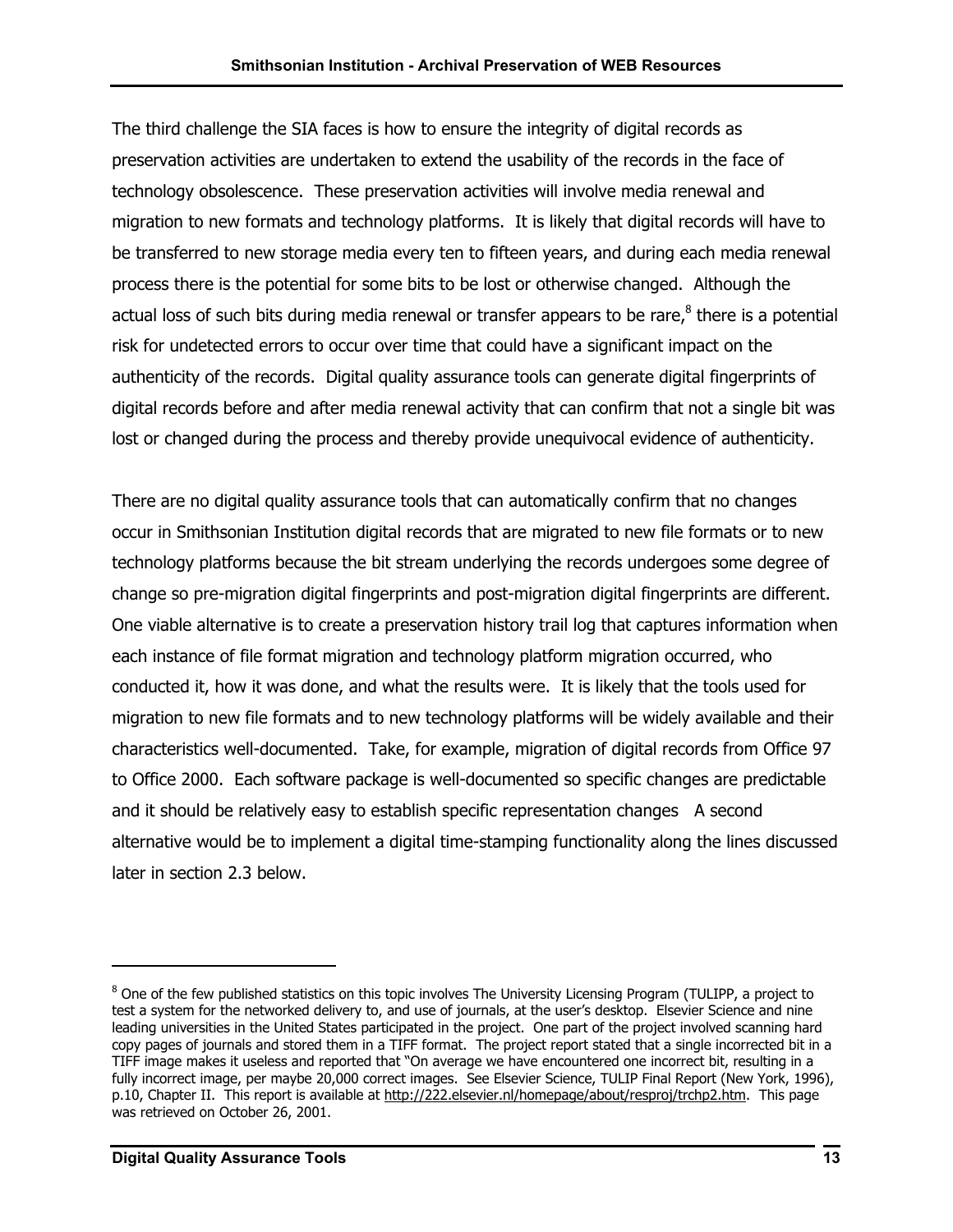## **2.3 Protecting the Authenticity of Digital Records: Bit/Byte Counts, Cyclic Redundancy Codes, Hash Digests, Time-stamping, and Digital Signatures**

Integrity check techniques to confirm the accuracy of data transferred to new storage media or transmitted over the Internet or a private network have been in use for several decades. They have evolved from a simple bit/byte count to Cyclic Redundancy Codes (CRC) to robust hash digests, time-stamping, and digital signatures. The evolution of digital integrity check techniques from simple bit/byte counts to more powerful ones tracks closely with the increasing computational power available to users. The underlying premise of this section's focus on protecting the authenticity of digital objects is that it is too important to be left to simple and ineffectual integrity checks.

**Bit/Byte Counts.** In the late 1970s the Machine-Readable Archives Division of the National Archives and Records Service was the first archives in the world to use bit/byte counts to confirm that no data was lost or corrupted during file tape copying or reformatting. $9$  Essentially, a bit/byte count tabulates the number or incoming bits and compares the number of bits transferred to a new tape. If there is an exact number of bits recorded on the source tape, with a similar count of bits recorded on the output tape, it is presumed that no error had occurred. In the early 1990s, the Center for Electronic Records at the National Archives of the United States contracted for the development of an automated preservation system that incorporated a bit/byte count into the functionalities of the Archives Preservation System. This is a crude measure of data integrity because the bits in a binary stream that represent a document (thereby altering its content) can be modified without changing the overall bit count.

Peter Graham's 1993 article, "Intellectual Preservation in the Electronic Environment,"<sup>10</sup> was the first public acknowledgement within the library community of the potential problem of ensuring the authenticity of electronic library material. Graham argued that the fundamental problem

<span id="page-16-0"></span>Program of the National Archives of the United States," forthcoming in Bruce Ambacher, ed., Thirty Years of <sup>9</sup> For more information on this practice see Charles Dollar, "An Insider/Outsider Perspective on the Electronic Records Electronic Records (Scarecrow Press).

<span id="page-16-1"></span><sup>&</sup>lt;sup>10</sup> Peter Graham, "Intellectual Preservation in the Electronic Environment," in Arnold Hirshon, Ed. After the Revolution, Will you be the First to Go? (Chicago, 1993): pp. 24 – 33.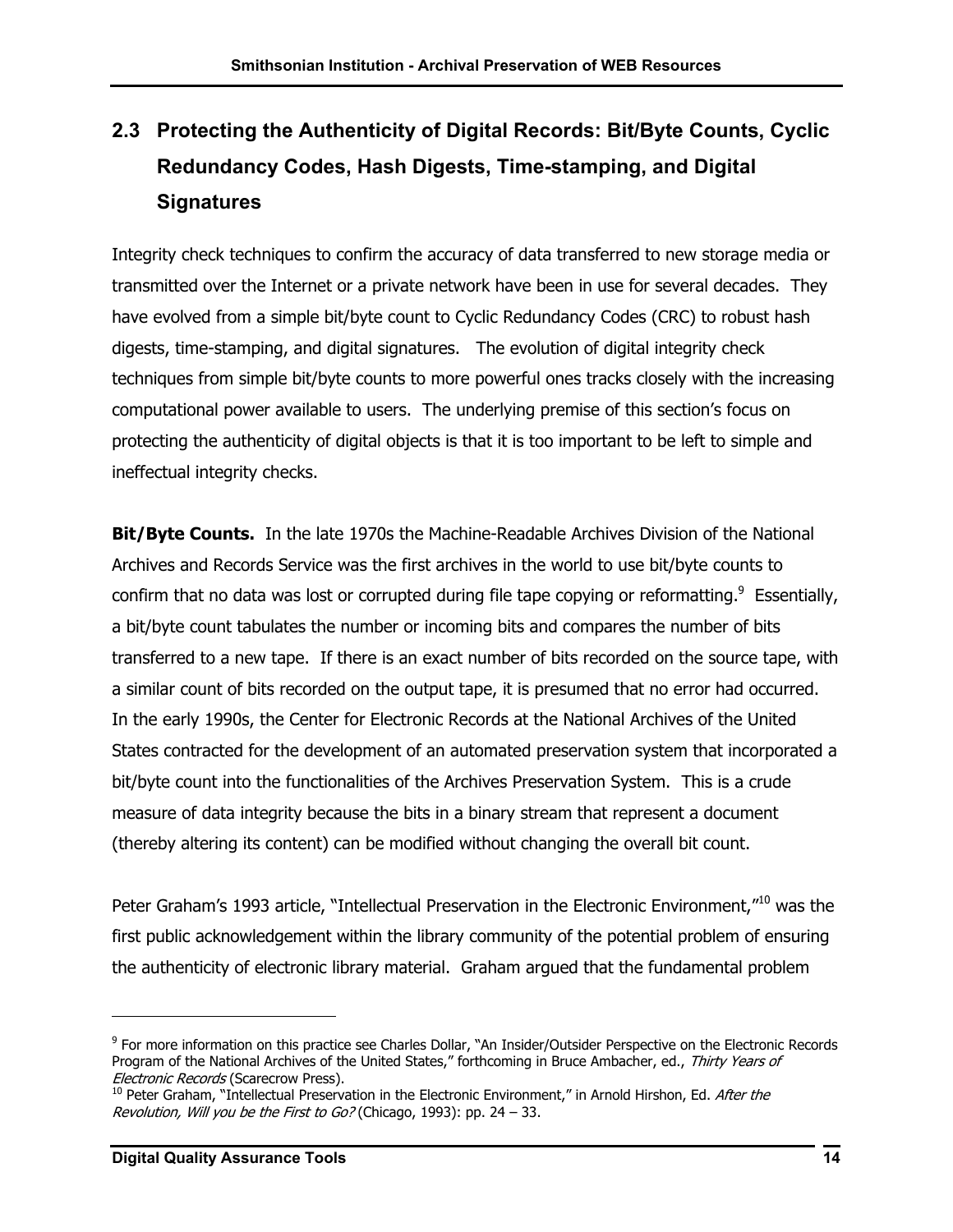libraries would face with electronic records was not their physical preservation but rather with preserving their intellectual content from accidental or malicious changes. Graham suggested that cyclic redundancy codes and hash digests could serve as master digital fingerprints or digital surrogates of any material in electronic form and establish the basis for protecting the intellectual content or integrity of electronic library material. In 1993 Charles Dollar extended Graham's recommendations to the archives community in an article entitled "Archivists and Records Managers in the Information Age."  $^{11}$  He later expanded the concept of using digital cyclic redundancy codes and hash digests to verify that no change had occurred during media renewal or storage.<sup>12</sup> More recently, Bill Underwood proposed the use of hash digests as part of an electronic records preservation program to confirm the integrity of electronic records.<sup>13</sup>

**Cyclic Redundancy Code (CRC).**<sup>14</sup> Although CRCs are used largely to ensure error-free telecommunication transmission, they also can be used to confirm the integrity of digital objects.**[15](#page-17-4)** Calculation of a CRC generally occurs in the following manner. An originating device or unit computes a CRC for a message using a standard algorithm and appends it to the message or digital object. A receiving device or unit computes a CRC of the underlying bit stream of the transmitted digital object using the same standard algorithm and compares it with the appended CRC. If the two CRCs match, then both messages are identical. In effect a CRC is a digital fingerprint, or surrogate, of a digital object of arbitrary length.

The actual computation of a CRC involves use of an algorithm that divides a fixed number of bits (usually 16 or 32 bits) from a digital object by a known divisor of the same number of bits (called a polynomial). The result of this division is a CRC that becomes the divisor for the next segment of bits. This process is repeated and the resulting quotient of the last bit segment becomes the CRC for all of the bit segments that comprise the message. Computation of a CRC

<span id="page-17-1"></span><span id="page-17-0"></span>

<sup>&</sup>lt;sup>11</sup> *Archivaria* 36 (Autum 1993): 37 – 52.<br><sup>12</sup> Charles Dollar, *Authentic Electronic Records: Long-Tern Access Strategies* (Chicago, 1999).

<span id="page-17-2"></span><sup>&</sup>lt;sup>13</sup> Bill Underwood, "Using JARS to Preserve Electronic Records," Proceedings from an International Symposium *February 2001* [InterPARES], pp. 112 – 119. It is available electronically at http://www.interpares.org/documents/interpares symposium 2001.pdf.

<span id="page-17-3"></span> $\frac{14}{14}$  For a useful technical explanation of CRC32 see "Selection of Hashing Algorithms," (June 30, 2000), which was written by Tim Boland and Gary Fisher of the National Institute of Standards and Technology. It is available electronically at http://www.nsrl.nist.gov/documents/hash-selection.doc.

<span id="page-17-4"></span> $15$  Bill Burr of the National Institute of Standards and Technology takes exception to this claim. He argues that CRC32 is useful for "detecting errors caused by random noise. But CRC32 wouldn't do at all, for example, to protect code against intentional modification." Bill Burr to Charles Dollar, June 9, 2002 (EM to the author).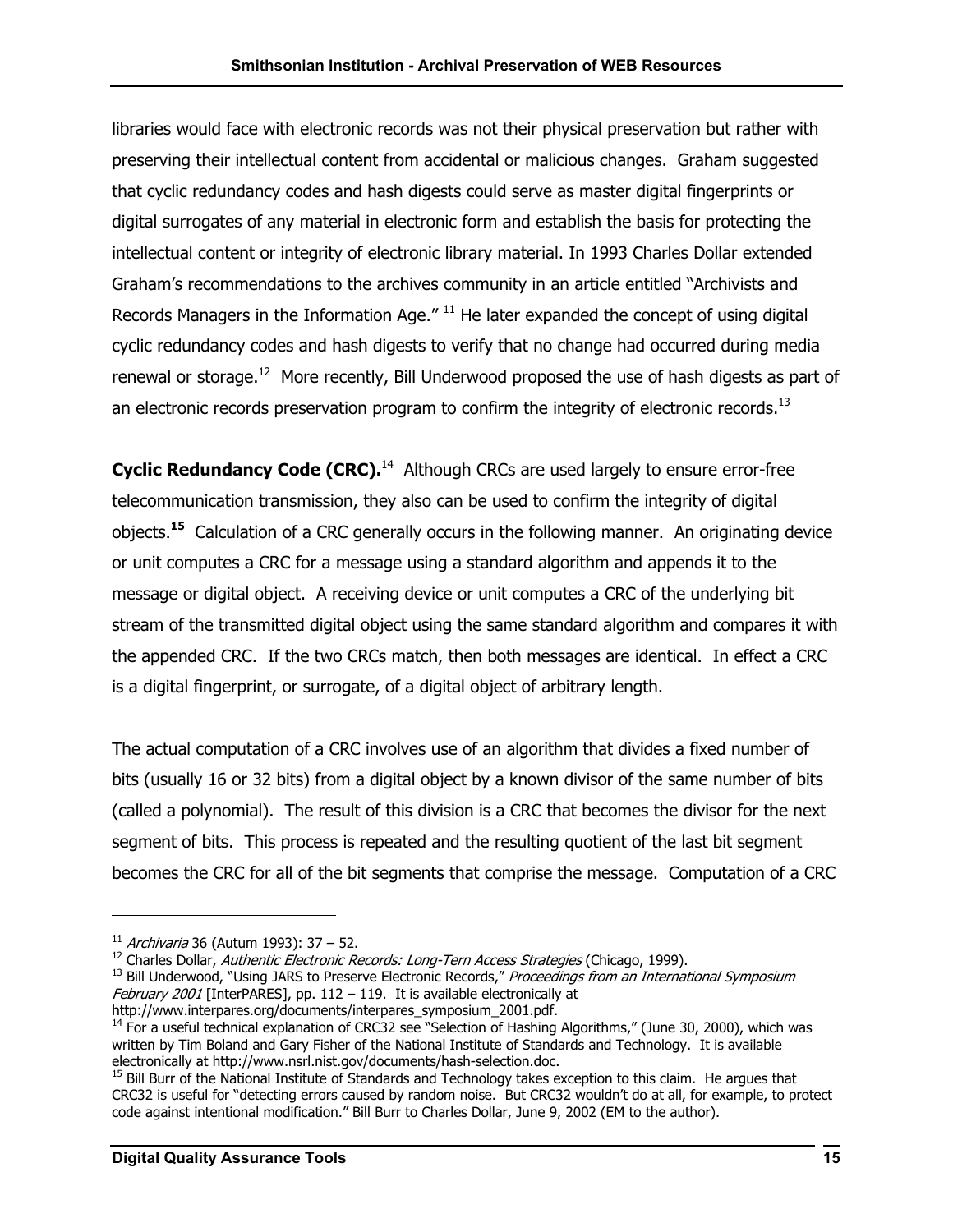is fast because lookup tables containing every possible combination of bits in a bit segment are pre-generated. The length of the message is of no consequence other than requiring more computation time.

CRC algorithms with established polynomial divisors are available as either 16 or 32 bits. A CRC32 is considered more robust because the divisor and bit segment contains 32 bits. One weakness of CRC32 is that it is "collision prone," which means that mathematically it is possible for two different documents to produce the same CRC. Another weakness of CRC32 is that it is computationally reversible in that it would take only 16 computational cycles to generate a digital object that matched an existing CRC32. This digital object could be altered and a new CRC generated and appended. Computation of a second CRC32 would yield an identical CRC and there would be no evidence in the digital object or the CRC that a change had occurred. A number of organisations use CRC32 to confirm the integrity of digital objects<sup>16</sup> but its collision prone tendency along with the fact that it is computationally feasible to reverse a CRC32 to its originating digital object makes its use problematic for protecting the integrity of digital objects against intentional modification.<sup>17</sup>

HASH Digest Algorithms.<sup>18</sup> A hash digest is a unique digital fingerprint of any digital object of arbitrary length and format that is obtained by dividing a digital object into multiple segments of 512 bits or 16 32-bit words.<sup>19</sup> Each segment goes through a series of computations that employ four or five 32-bit words (128 bits or 160 bits) that are defined by a standard. During the first round, the 32 bit words are run against the first 512 bit segment and through a series of computations are transformed so that the resulting 32 bit words are a compressed version of the 512 bit segment. These 32 bit words are run against the next 512-bit segment. This process is repeated until there are no segments left. The last set of computed 32 bit words is the hash digest for the entire digital object.

 $\overline{a}$ 

<span id="page-18-0"></span><sup>&</sup>lt;sup>16</sup> David Holdsworth of the University of Leeds notes that CRC32 is relied upon to ensure that "electronic equipment has not gone wrong . . . . In the case of long-term storage, there also is the issue of whether you feed the need to confirm the integrity in between migration process. We do not, but we have triplicate copies – 2 on-site and one remote." David Holdsworth to Charles Dollar, November 19, 2001 (EM to the author).

<span id="page-18-1"></span> $17$  Bill Burr is the source for this statement. Bill Burr to Charles Dollar, June 9, 2002 (EM to the author).

<span id="page-18-2"></span><sup>&</sup>lt;sup>18</sup> For an informed discussion of hash digests see "Selection of Hashing Algorithms".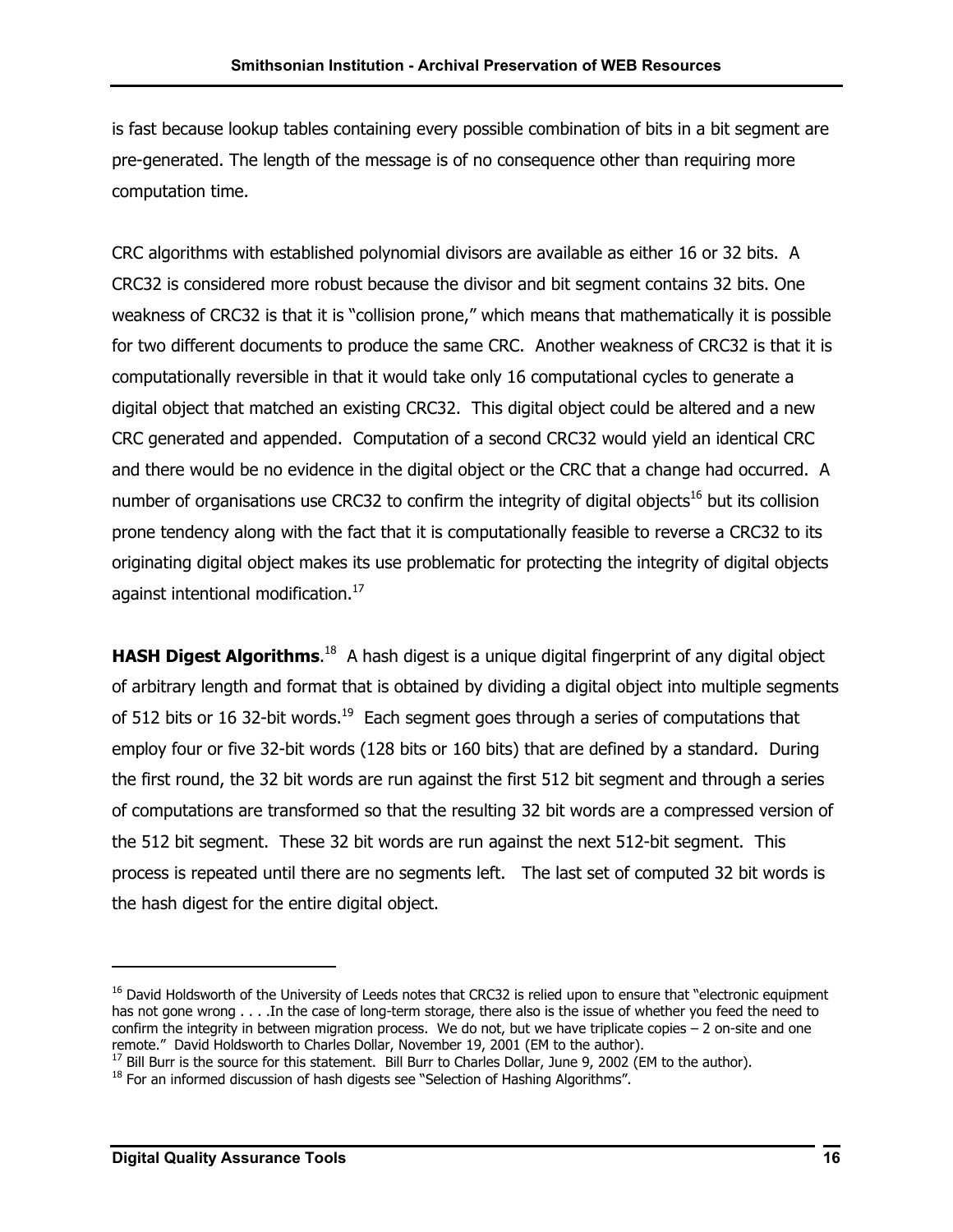Hash digest algorithms focus on the underlying bit stream of the 1s and 0s of a digital object so it makes no difference what its intellectual content is. In other words, it is irrelevant whether the digital object is a book, music, an image, or a combination of data types. Hash digests are considered non-reversible, or one-way, because it is computationally infeasible to derive the text or content of a full document from its hash value.

There are two standard hash digest algorithms in the public domain that are in general use today. One is the Message Digest Level 5 (MD5), which was developed by Ron Rivest, and it is a 128-bit hash. The other is the Standard Hash Algorithm (SHA-1), which the National Institute of Standards and Technology and the National Security Agency jointly developed, and it is a 160-bit hash. Both hash digests are considered "one-way" because it is computationally infeasible to find two digital objects that hash to the same value, or given only a hash digest, to generate a digital object that hashes to that value. "Computationally infeasible" means that the amount of time and computer resources required to "break" a hash digest with today's technology makes it unlikely that it could be done within a reasonable period of time. For example, MD5 is a 128 bit algorithm, which means that it would take on the order of  $2^{**}64$ operations to produce two messages with the same hash digest and 2\*\*128 operations to produce a digital object from any given hash digest. If we assume that each operation would take 1 second, then producing two digital objects with the same hash would take more than  $10^{10}$  years, which is the estimated age of the universe.<sup>20</sup>

 MD5 and SHA-1 respectively produce hash digests of 128 bits and 160 bits. They are so sensitive to changes in a digital object that changing only 1 bit in a digital object will result in a substantially different hash value. For example, running the SHA-1 hash algorithm against the scanned image of a \$100 bill in which several pixels had been changed, results in a substantial change in the hash digest value. It is this sensitivity to minute changes in the underlying bit stream of digital objects that makes hash digests a powerful digital quality assurance tool that can help give future users of archived Web source material confidence that it has been preserved against corruption and alteration.

 $19$  If the length of a digital object is not an exact multiple of 512 bits then "padding bits" are appended to the end of the digital object

<span id="page-19-0"></span><sup>&</sup>lt;sup>20</sup> This time estimate is extrapolated from Jalal Feghhi, Jalil Feghhi, and Peter Williams, Digital Certificates: Applied Internet Security (Addison-Wesley: New York, 1999): 50.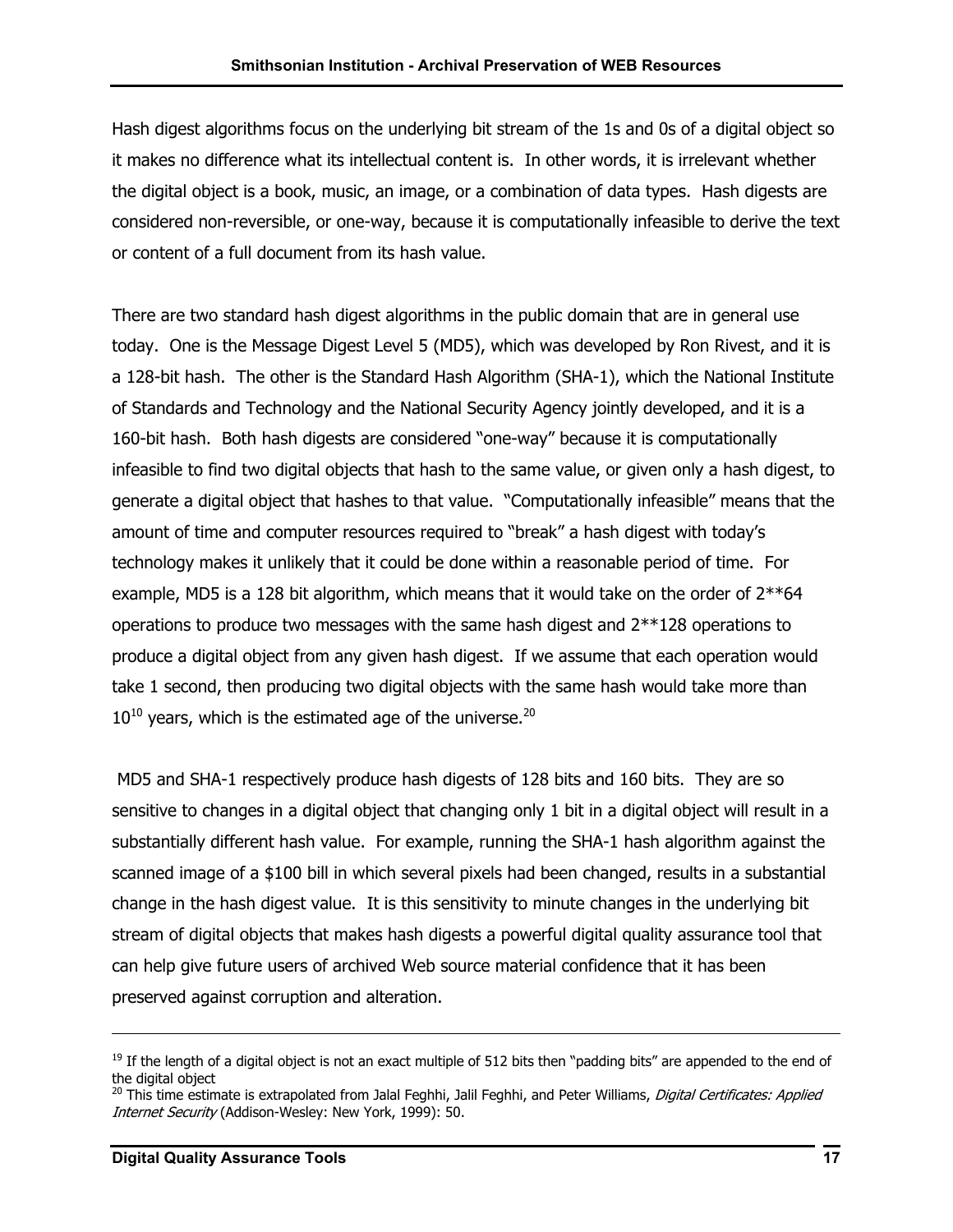Hash functions are well suited for ensuring the integrity of digital objects because there is a strong element of predictability incorporated into MD5 and SHA-1. To put it differently, running a hash algorithm against a specific digital object that remains unchanged will produce the same hash digest or value, regardless how many times the algorithm is run. As noted earlier, if there is only a change of 1 bit in the digital object, the hash value will be substantially different. It should be noted that hash algorithms do not provide confidentiality nor do they require use of a private encryption key.

**Time-stamping**. MD5 and SHA-1 are powerful indicators of the trustworthiness of digital objects but they do can not resolve the more fundamental issue of when the hashing (or associated activities) occurred, which clearly has an impact on non-repudiation of digitally signed transactions. Time-stamping, therefore, consists of techniques that establish when a specific digital object was hashed. The general procedures underlying time-stamping include the following:

- 1. Create a hash digest of one or more digital objects,
- 2. Transmit the hash digest (or multiple hash values) to a trusted third-party digital Timestamping Authority (TSA), $^{21}$
- 3. The TSA generates and appends a time and date to the hash value, signs it with its digital signature (discussed below), and returns it to the customer using standard Internet protocols such as a Web page or Email, and
- 4. The customer can compare the time-stamped hash digest with the hash digest originally computed and establish that they match, thereby providing certification by a third party of when hashing occurs.

Digital time-stamping of a hash digest provides irrefutable evidence of when it occurred and thereby indirectly guarantees the trustworthiness of a document when a digitally time stamped hash digest is subsequently compared with a second hash digest of the document. If the two hash digests match then the document has not been altered.

<span id="page-20-0"></span><sup>&</sup>lt;sup>21</sup> Trusted TSAs currently available include Surety Technology, Digital Authentication Systems, Digital Stamp Company, and Entropia Internet Notary Service.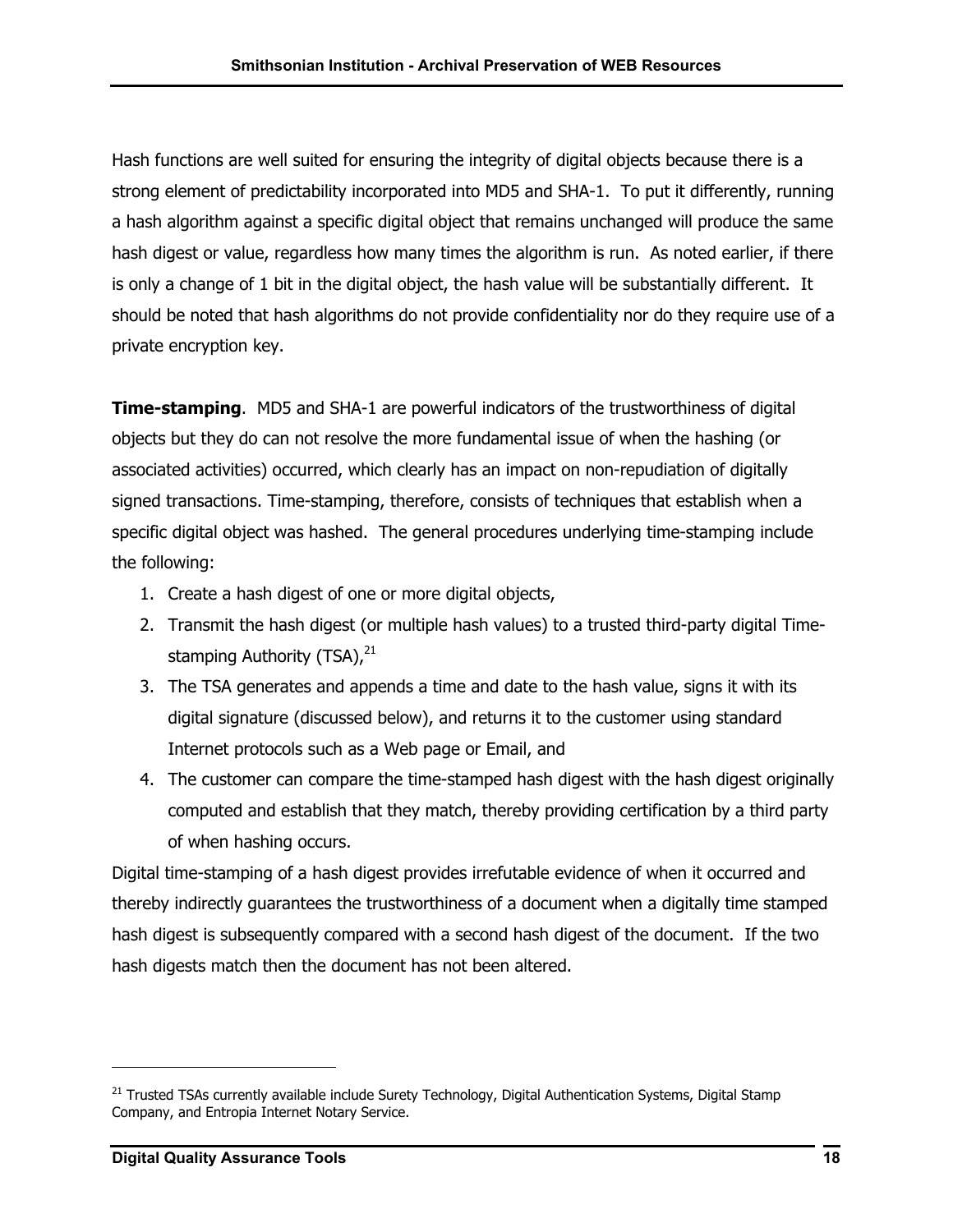<span id="page-21-0"></span>**On-going Verification of the Integrity of Migrated Digital Objects.** As noted earlier, when digital objects are migrated to new file formats and to new technology platforms, the bit stream underlying the records undergoes some degree of change. Pre-migration digital fingerprints and post-migration digital fingerprints, or integrity check values, will be different and therefore unable to provide unequivocal evidence of no change. However, Stuart Haber (co-found of Surety Technologies) has suggested a scenario whereby digital time-stamping could be used to verify the integrity of digital documents over successive migrations to new formats or technology platforms. The scenario would approximate the following steps. $^{22}$  $^{22}$  $^{22}$ 

Suppose a hash digest of a HTML digital document (HTML1/HD1) is generated in 2000 and then time-stamped. Three years later the HTML1/HD1 document is migrated to XHTML and is named XHTML-1 and a hash value is generated that is named XHTML-1/HD1. These two hash values – HTML1/HD1 and XHTML-1/ HD1 – are merged and then time-stamped. The timestamped certificate of HTML1/ HD1 and XHTM-1L/HD1 memorializes this action in 2003. Repeating this process over time creates a "digital memorialization chain" that inextricably links each pre-migration and post-migration hash value. Of course, this does not provide an absolute guarantee that no loss of meaning occurred during migration. One way to mitigate this problem is to conduct a visual inspection of the pre and post migration digital documents to verify that no loss of meaning occurred during migration and to include an attestation to this effect with each migrated digital document that is hashed and then time-stamped. A second way to mitigate this problem, which presumes that the migration tool(s)/procedure(s) is (are) deterministic (i.e., it always produces the same output with the same input and procedures) and executable at the time of verification, is to replicate a specific migration and then generate a new hash digest of each migrated digital document. Each new hash digest could be mapped against its hash value in the "digital memorialization chain" to verify the integrity of the migrated digital documents.

These integrity check verifications are likely to be labor intensive and cumbersome if they are manually performed, and in practice, are unworkable if thousands of integrity check verifications are undertaken. Automation of these procedures could substantially reduce the requirement for

<sup>&</sup>lt;sup>22</sup> This description draws heavily upon a draft document entitled 'Time-stamping for long-term preservation of digital documents' that Haber generously shared with the author. Any errors or misinterpretations of Haber's view are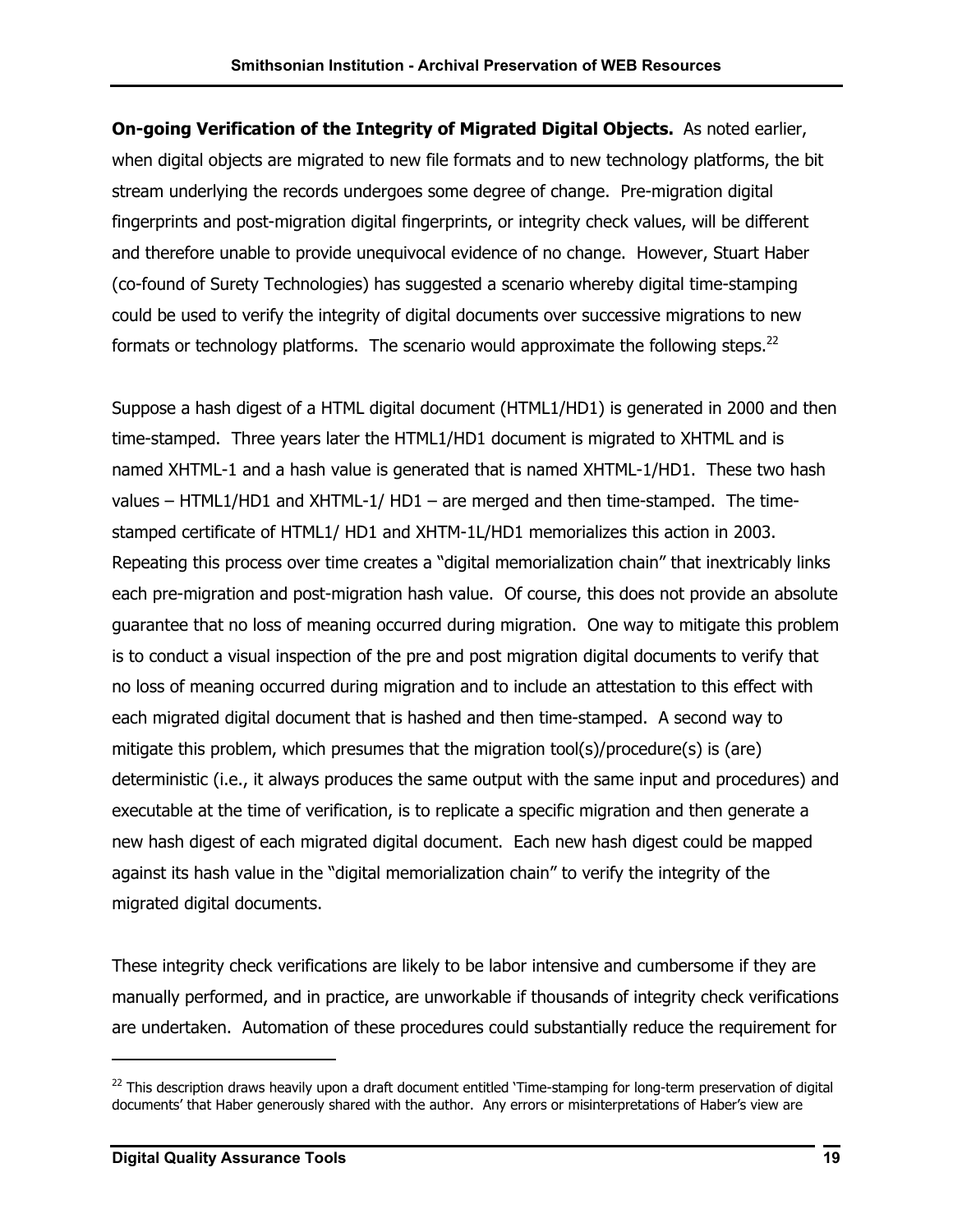human involvement and make them more workable. However, all of the digital quality assurance tools currently available ultimately rely on trust that people are truthful when they say what they do and do what they say with regard to protecting the integrity of electronic records.

**Digital Signatures**. Hash digests are powerful indicators of the integrity of digital objects but they do not guarantee authentication, which is where public key cryptographic digital signatures come into play. In public key cryptography (known generally as Public Key Infrastructure [PKI]), a trusted third party issues a set of unique, mathematically related keys called a key pair. One key is a private or secret key that only the signer or owner knows and has access to, and the second key is a public key that corresponds to a private key. The two keys are mutually dependent in that only one public key corresponds to only one private key. The private key is used to sign electronic documents and the public key, which is available to anyone, is used to verify the authenticity of signature. This presumes that the owner of the private key protects it from disclosure and security compromise.

The public and private key combination works in the following manner. Suppose one person wants to send an electronic document over the Internet to another person. The sender first creates a hash digest of the electronic document and then encrypts it with the private key. The clear or full text of the message is sent along with the encrypted hash digest to the intended recipient who uses the public key that matches only one private key to decrypt the message. The successful decryption guarantees that only one person  $-$  the holder of the private key  $$ sent the message. A hash digest algorithm is run against the clear text document and the resulting hash digest compared to the decrypted hash digest. A match of the two hashes digests means that no one has tampered with the content of the document. $^{23}$ 

Suppose this same individual wants to make sure that only the intended recipient can read the document. The clear text message is run against the hash algorithm and the resulting hash digest is encrypted with the recipient's public key. The fact that only one key  $-$  the recipient's

solely the responsibility of the author.

<span id="page-22-0"></span> $^{23}$  Digital signature algorithms, especially for long keys (1024 bits or higher) are slow and inefficient and typically they are not used to encrypt full text messages except in special circumstances or where this does not degrade system performance.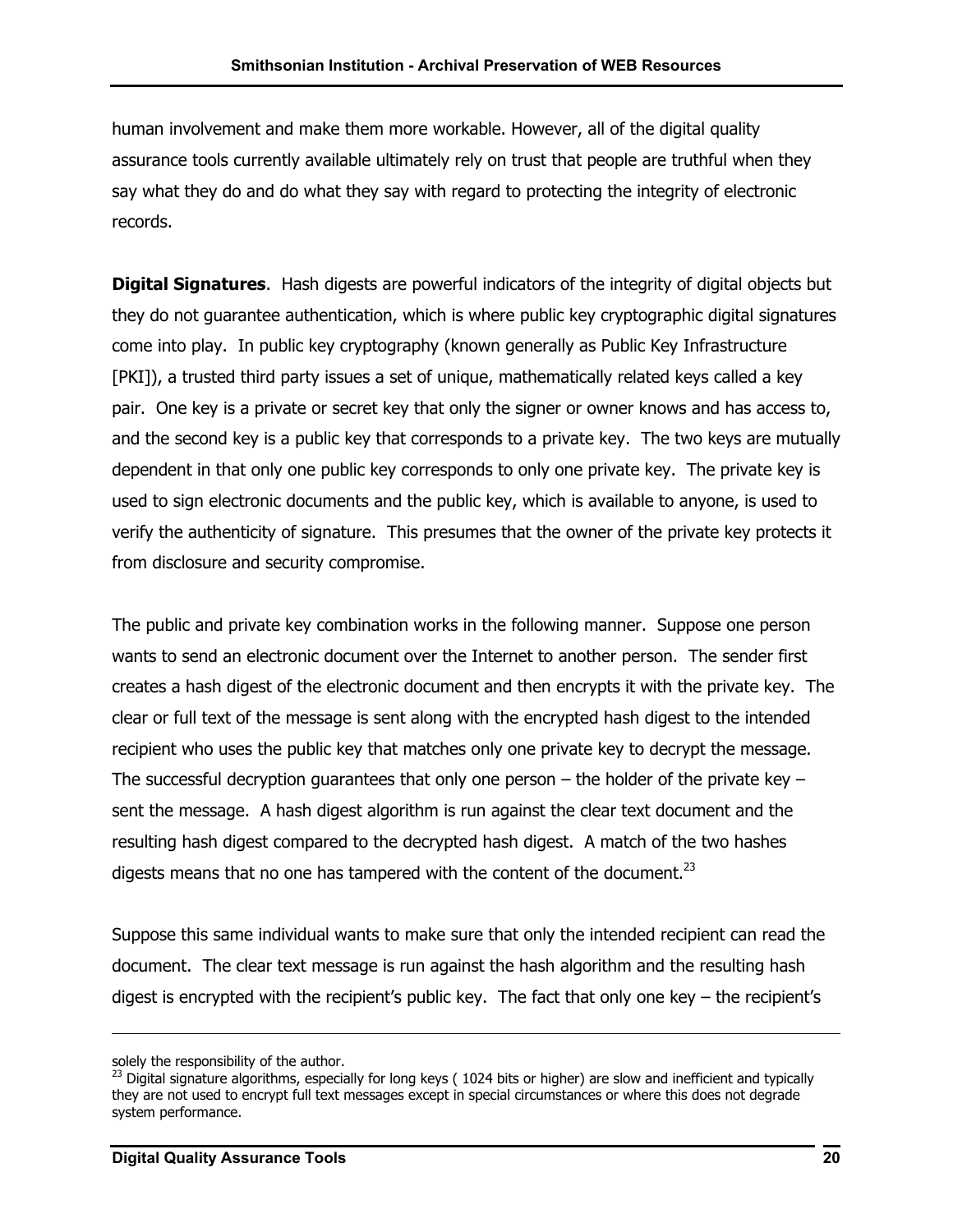private key – can decrypt the hash digest and guarantees that only the intended recipient can decrypt the encrypted hash digest.

PKI digital signature technology offers a powerful tool to ensure that the private key signature is authentic, is not reusable, and cannot be repudiated. Furthermore, once an electronic document is signed, it cannot be altered without detection through the comparison of hash values. Nevertheless, PKI digital signature technology poses issues for long-term access to trustworthy and usable electronic records. PKI makes users responsible for managing and protecting private keys and many knowledgeable observers believe that most end users fail to understand the importance of protecting the security of a private key. Under current policy and procedures most PKI digital signature certificates expire every two years. Re-validation of a digital signature requires access to either the public or private key and over time this becomes problematic because of software and hardware obsolescence. It is largely for this reason that the National Archives of the United States requires the decryption of any encrypted records of permanent value before they are transferred to its custody. $^{24}$ 

## **2.4 A Trusted Digital Repository**

The hash digest and time-stamping technologies reviewed above are crucial to providing future users a high level of confidence in the integrity of electronic records. However, protecting the integrity of electronic records should not occur solely within a technology vacuum but rather within a technology environment that is informed by a clear and coherent digital archives policy and accepted procedure, and good practice. It is for this reason that the Research Library Group's (RLG) recent publication (May 2002) of a report entitled, Trusted Digital Repositories: Attributes and Responsibilities is noteworthy. The report defines a trusted digital repository as "one whose mission is to provide reliable, long-term access to managed digital resources to its designated community, now and in the future."

<span id="page-23-0"></span><sup>&</sup>lt;sup>24</sup> 36 CFR 1234 .1288 does not specifically prohibit encrypted electronic records as such but rather refers to compressed electronic records as not being eligible for transfer to NARA. For an informed review of key issues associated with the long-term retention of encrypted electronic records, see Wayne Schoeder and Tom Perrine, "Security Models for NARA Electronic Records Management," pp. 14 – 16, SCSC TR-2001-4 (January 2001). Reagan Moore et al note that records embedded in formats using a compression method can be accessible in the future only if the decompression method is executable. See Bertam Ludascher, Richard Marciano, and Reagan Moore, "Towards Self-Validating Knowledge-Based Archives," San Diego Supercomputer Center Technical Report 2001-1, (January 2001) p.3. Both technical reports are available at the National Archives Electronic Archive Records URL.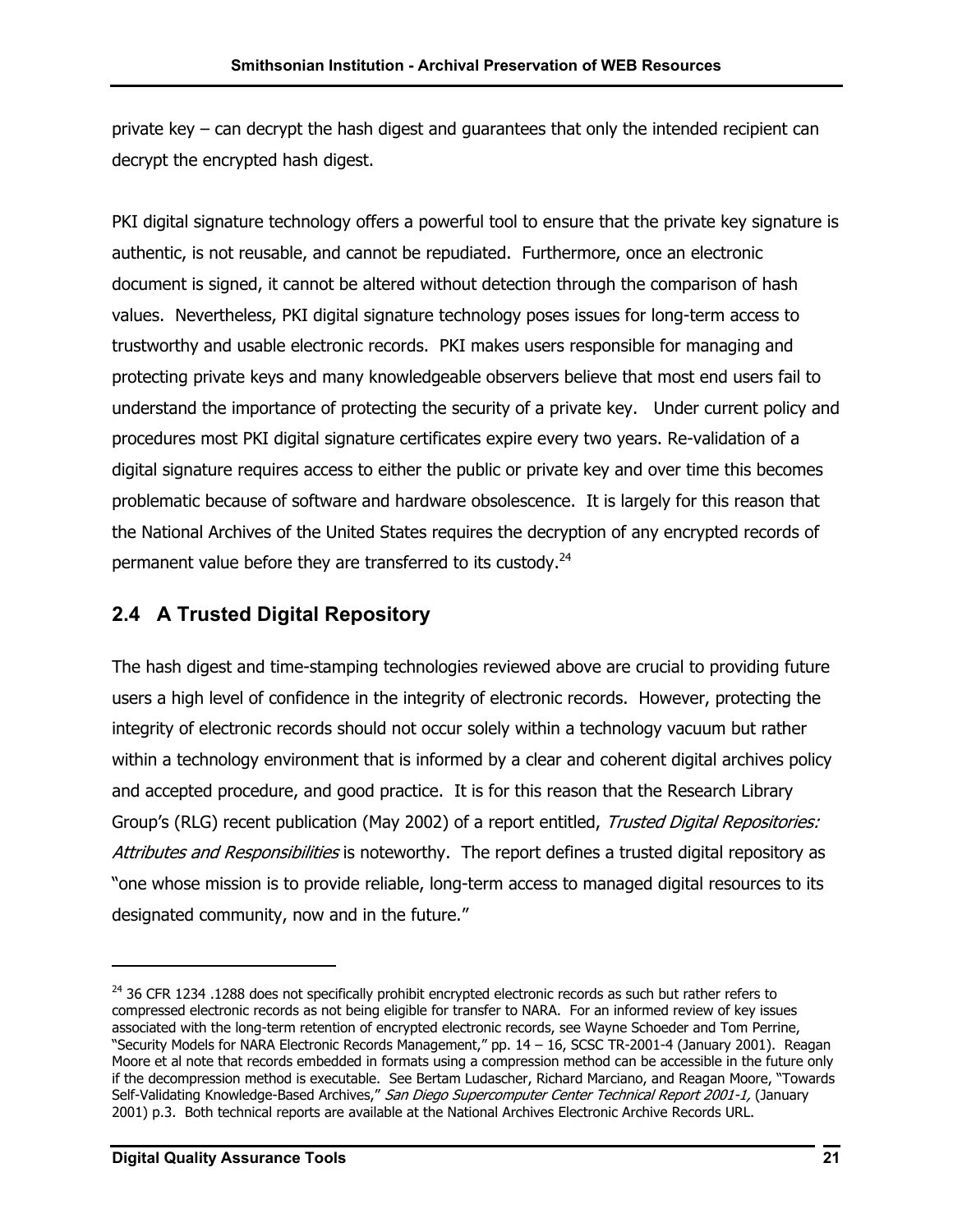Among other things, the report lays out a broad framework to support the development of a process for the certification of digital repositories and to determine the technical strategies that best provide for continuing access. The general framework and technical strategies that the RLG publication articulates are consistent with the focus of this SIA report on digital quality assurance tools. By implementing the recommendations of this study the SIA can lay the foundation for ensuring that it can meet the requirements for a trusted digital repository as RLG fleshes out the broad framework and technical strategies for trusted digital repositories.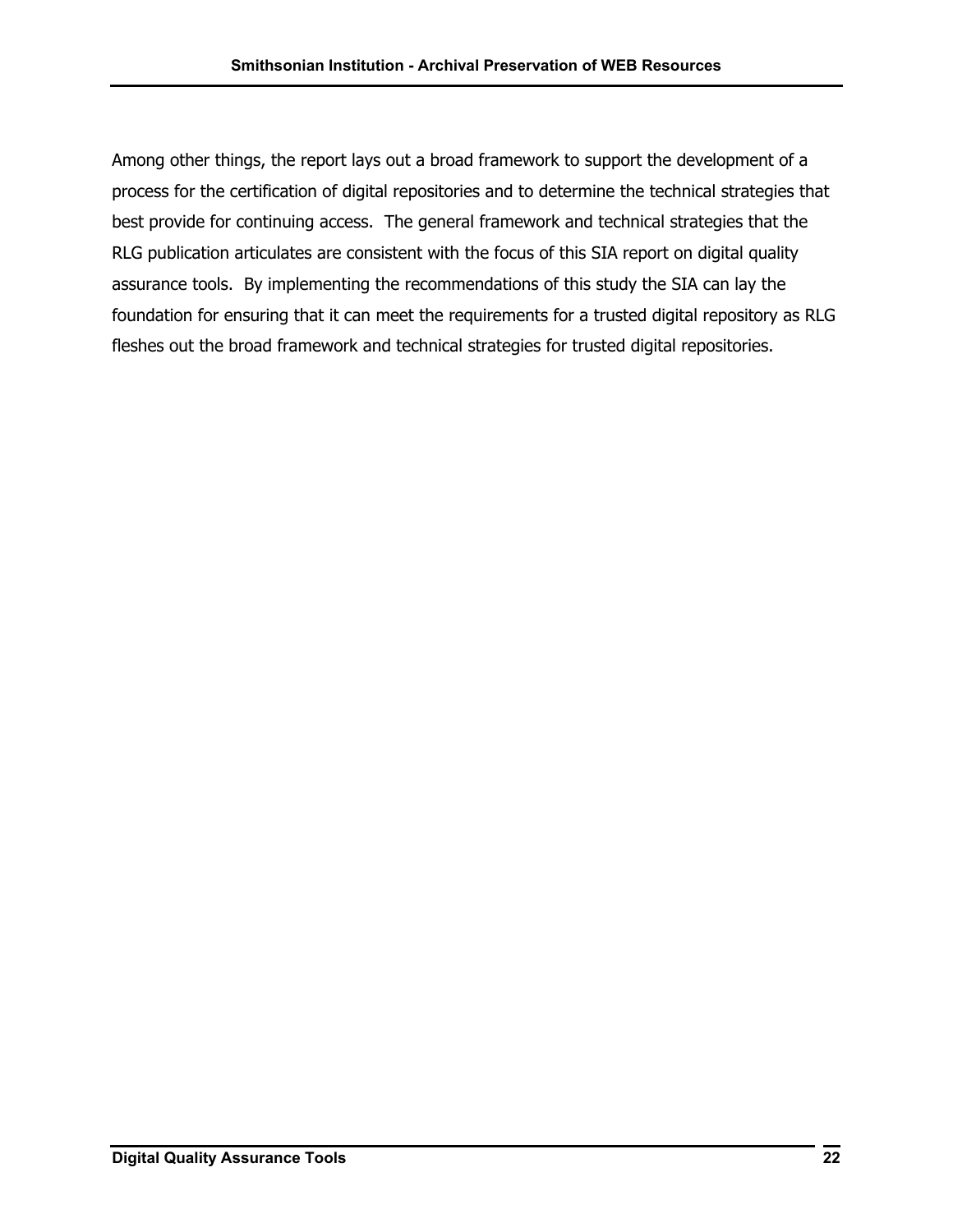## **3 TECHNICAL COMPARISON AND ASSESSMENT OF DIGITAL QUALITY ASSURANCE TOOLS**

## **3.1 Methodology Review**

This section discusses in greater detail the overall methodology used in this study. It includes:

Establishing the parameters of the study through a literature review on software availability,

Defining the evaluation criteria to be used in evaluating specific digital quality assurance software tools,

Reviewing the test environment of digital quality assurance software tools, and

Conducting the actual test of selected digital quality assurance software tools.

#### **3.1.1 Literature Review on Software Availability**

A wide ranging Google search of Internet and other documentary sources identified a number of articles and other sources that were reviewed. In addition, several specialists were consulted for their insights.<sup>1</sup> One especially useful informative source consulted was the Secure Hash Standard (SHS) Validation List maintained by the Computer Security Research Center of the National Institute of Standards and Technology.<sup>[2](#page-25-1)</sup> This is a list of some 115 organizations whose product is certified as compliant with SHA-1. One such product is called SHA4LABS that the Netherlands Forensic Laboratory uses to hash digital criminal evidence to prove that data has not been manipulated. SHA4LABS processes single discrete files rather than multiple files in a production mode and runs in DOS or command line mode, which makes it quite cumbersome, and it produces no reports. This limited functionality precluded its inclusion in this review of digital quality assurance tools.

<span id="page-25-0"></span><sup>&</sup>lt;sup>1</sup> They included Professor Margaret Hedstrom (University of Michigan), Don Sawyer (Goddard Space Flight Center), and Frank Lambert (Iwitness).

<span id="page-25-1"></span><sup>&</sup>lt;sup>2</sup> http://csrc.nist.gov/cryptval/shs/shaval.htm.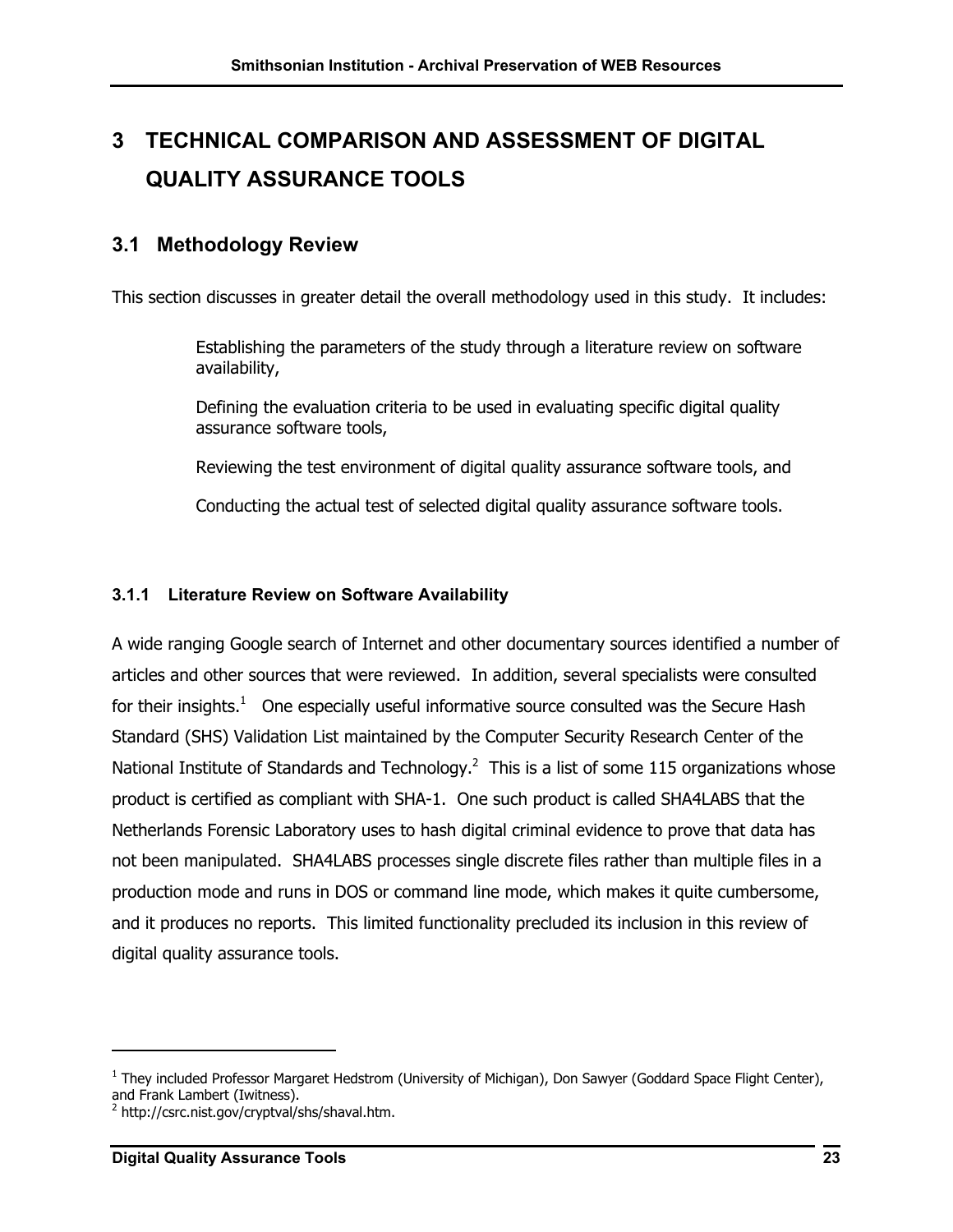<span id="page-26-0"></span>Other digital quality assurance tools that use SHA-1 and are compliant with the SHS include Entrust, Baltimore Technologies, and other PKI related software. However, their use of SHA-1 is tightly linked to other system functionalities that are not germane to the SIA so they are not included in the study.

A Google search on "checksum", "hash digest," and "time-stamping" identified several other sources. One of them was TripWire, which is a very powerful and modular set of software that monitors network and system performance against intrusions. TripWire is generally considered to be a "top of the line" product and there is an academic version that is available at no cost. However, the execution of the academic application is in DOS and is similar to that of SHA4LABS so it is not included in the project. The Google search also identified three other digital quality assurance tools – File Check, Digital Notary, and Veracity – that are included in the analysis.

### **3.1.2 Digital Quality Assurance Tools Evaluation Criteria**

Five evaluation criteria were developed for this study that incorporated some features of the evaluation criteria used in an earlier study on the migration of HTML pages to XHTML. The five evaluation criteria are:

- 1. Ease of use
- 2. Scalable
- 3. Execution time
- 4. Multiple platform compatibility
- 5. Integrity check robustness

**Ease of use** (1) refers to the level of technical expertise and manual procedure features required to install and run a digital quality assurance tool. For example, a DOS based application is much more cumbersome to use than is one that is Windows based. **Scalable (2)** means that the digital quality assurance tool can process equally well a single document, a folder, a directory, or hundreds of documents or folders in a production environment. The only significant difference so far as scalability is concerned is the increase in the amount of time required to generate and compare integrity check values for multiple documents, folders, and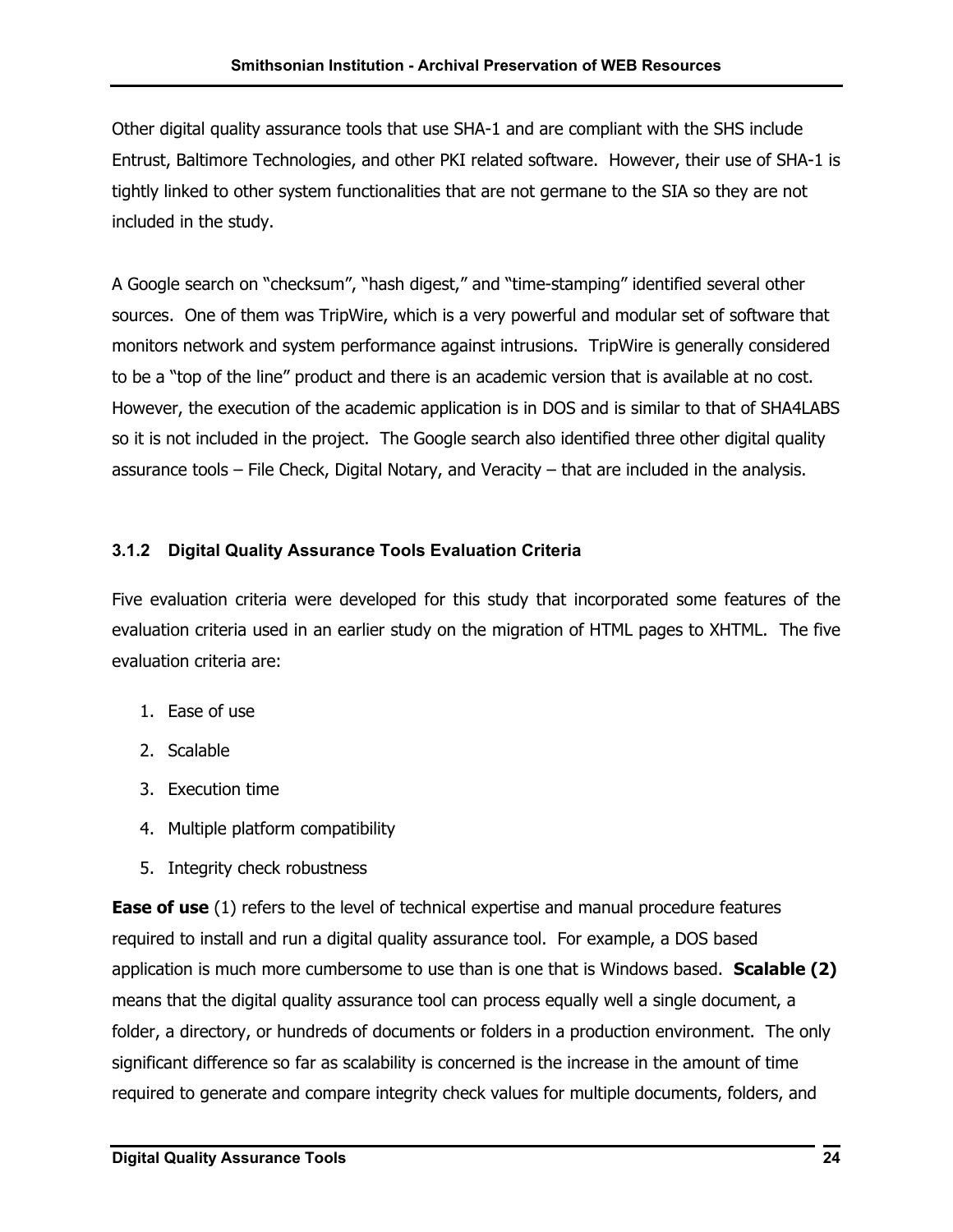<span id="page-27-0"></span>directories. **Execution time (3)** includes the various steps and activities that must be invoked during creation and comparison of integrity check values. **Multiple platform compatibility (4)** refers to the software being capable of running on a variety of operating systems and environments. **Integrity check robustness (5)** relates to the specific integrity check algorithm's resistance to be "cracked." For example, a CRC32 integrity check algorithm generates a weak integrity check while SHA-1 generates a strong one.

#### **3.1.3 Test Environment.**

The test environment consisted of three broad components. The first was a test bed comprised of HTML pages, JPEG/GIF images, moving images and sound files from the Archives Center of the National Museum of American History. They were organized into three categories: (1) The entire Web site; (2) HTML pages; and (3) JPEG and GIF images. The second component of the test environment consisted of three different technology platforms on which the integrity check values were run: a Pentium MMX 266 MHz, a Pentium II 333 MHz, and a Pentium 4 1.7 GHz. The third component included two different storage media: a 40 GB Hard Disk Drive and a 16X CD-Reader and Burner.

#### **3.1.4 The Test Process**

The testing involved using each digital quality assurance software tool to compute an integrity check before and after transfer of the test bed to a new storage medium. The sequence was as follows:

- 1. From HD to CR-WR
- 2. From CD-WR to HD
- 3. From HD to another HD
- 4. From HD to CD-WR
- 5. From CD-WR to DC

After each sequence of media transfer the before and after integrity check values were compared to determine if any bits had been lost. An exact match of the two integrity check values meant that no bits had been lost. As noted above, the test bed was also segmented into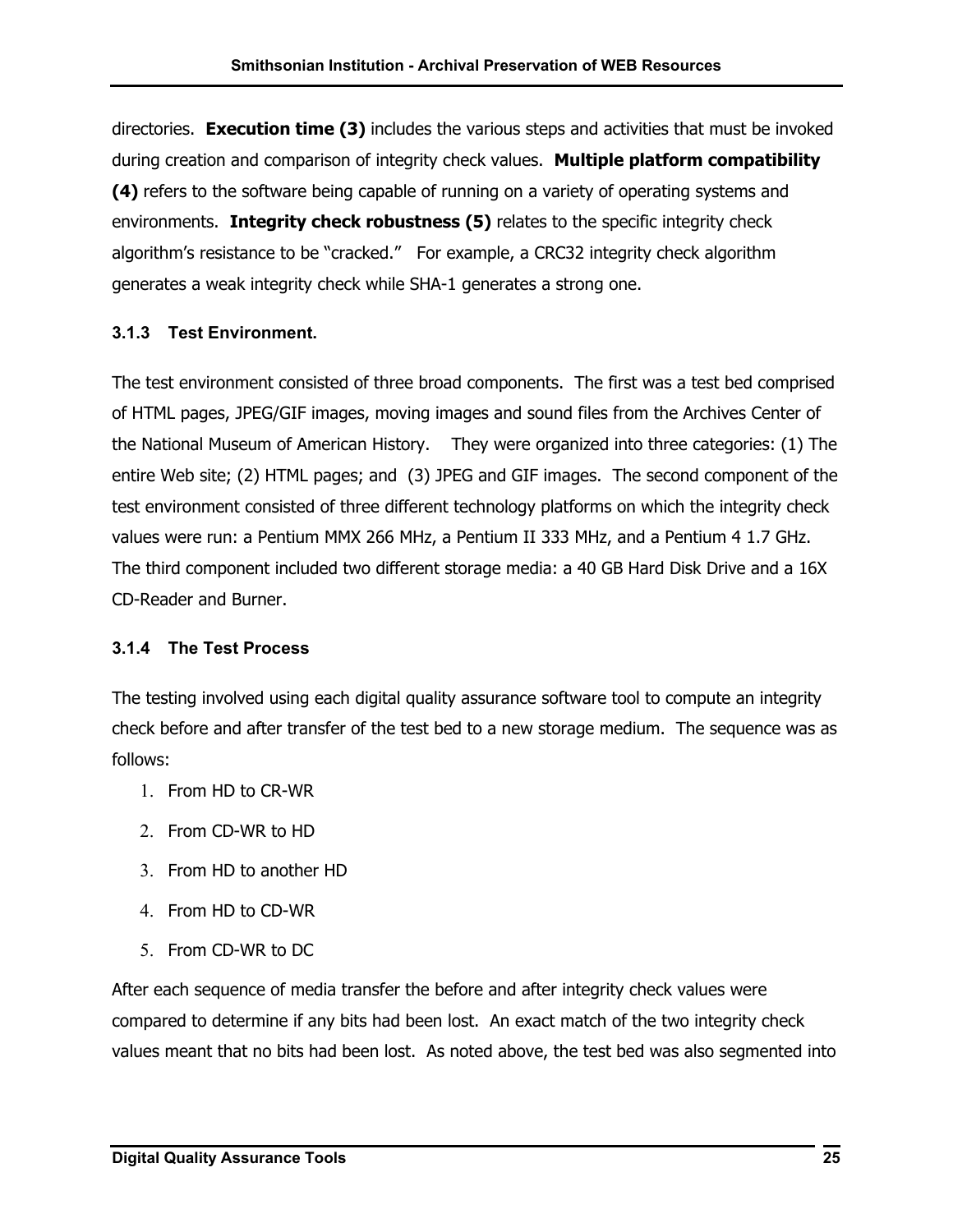<span id="page-28-0"></span>data types – HTML text, JPEG and GIF images, and sound and moving images and each data type went through the same sequence.

## **3.2 File Check - Technical Review and Findings**

#### **3.2.1 Background**

File Check is a user-friendly tool developed by Earl F. Glynn<sup>3</sup> for verifying that a copy of an original document, folder, directory or an aggregation of documents, folders, or directories written to any media has exactly the same content as the original. File Check, which operates in a Windows and NT environment with the familiar point, click, and drag tools, has two key functions. The first function is to scan an "original" document, folder, or directory and compute a CRC32 integrity check value that is coded and rendered as a hexadecimal representation. The second function is to verify at some later date the accuracy of a copy of the copied document, folder, or directory by generating a CRC32 second integrity check value and comparing it with the first CRC32 integrity check value of the original document, folder, or directory. An exact match of the two CRC32 integrity check values indicates that no loss of bits occurred during the transfer.

#### **3.2.2 Ease of Use**

Installation of File Check is very easy. After downloading from the EFG Website, a ZIP executable file is unpacked and automatically installed into the same directory with the ZIP file where it can be moved or copied into any other subdirectory. It is not necessary to modify any setting or to modify configuration of the software. File Check runs in a user-friendly Windows environment (i.e., drag and drop features) and is easy to use. It does not support a help function.

"Scan" and "Verify" are the two main functions of File Check. The scan operation is initiated by selecting the document(s), folder(s), or directory (ies) to be scanned. The familiar Windows browse function can be used to locate them. After selecting the digital objects to be scanned,

<span id="page-28-1"></span> $3$  http://www.efg2.com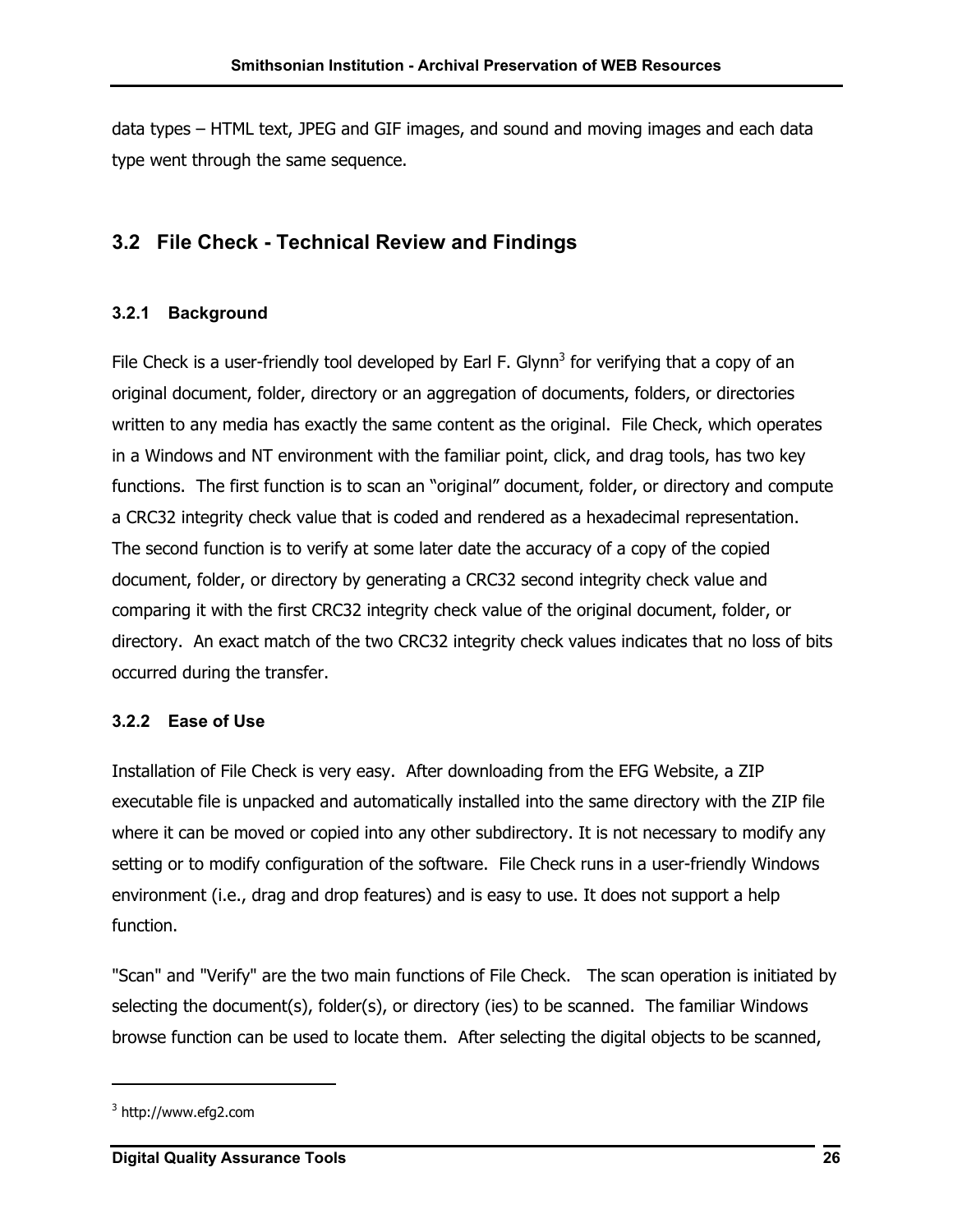clicking on the scan button initiates the computation of a CRC32 for each document that is written to a file list. As each document is scanned, a 32-bit integrity check value is generated. Upon completion of the scanning of all the documents, the individual 32-bit integrity check values are collapsed into a single value called Meta CRC32, which is displayed in the upper right quadrant of the screen shot in Figure 3.1 as well as in the message area. Other information included in the message area is the name of the input document (file), the date, the number of bytes in the document, and the scan time.

| FileCheck 1.01       |                                                                                                                                                                                |                    |               |
|----------------------|--------------------------------------------------------------------------------------------------------------------------------------------------------------------------------|--------------------|---------------|
| Scan                 | Verify                                                                                                                                                                         |                    |               |
| Target<br>Volume     | Refresh<br>■ e: [disk1part03]<br>$\mathbf{r}$                                                                                                                                  | <b>Directories</b> |               |
| Scan                 | E:\                                                                                                                                                                            | Files              | 5             |
|                      | 1E Smithsonian QA                                                                                                                                                              | <b>Bytes</b>       | 954,783       |
| <b>Directory</b>     | Test area                                                                                                                                                                      | Meta CRC32         | 14DA85C8      |
| Scan                 | Control File Check                                                                                                                                                             |                    |               |
| $\nabla$ Subdirs     |                                                                                                                                                                                | XX Cancel          |               |
| File<br>Scan         | SIA File list graphic. TXT<br>SIA File list TXT<br>SIA QA GRAPHIC Verify.CRC.TXT<br>SIA QA HTML Verify.CRC CDROM.TXT<br>SIA QA HTML Verify.CRC.TXT                             | $\nabla$ CRC-32    |               |
| Log<br>Elapsed [sec] | 0.7<br>Directory: E:ME Smithsonian QA\Test area\Control File Check<br>Filename: SIA QA HTML Verify.CRC.TXT                                                                     |                    | Print         |
|                      | Directory E:\1E Smithsonian QA\Test area\Control File Check<br>Directories = 1, Files = 5, Bytes = 954,783, Meta CRC32 = 14DA85C8<br>Scan time = 0.7 sec (8 Aug 2002 23:34:04) |                    |               |
| Output Files         | Verify C: Verify.CRC<br>FileList C:\FileList.TXT<br>$\mathcal{L}_{\mathcal{A},\mathcal{A}}$                                                                                    | $\ddotsc$          | New<br>Append |

### **Figure 3.1 FILE CHECK SCAN AND VERIFY**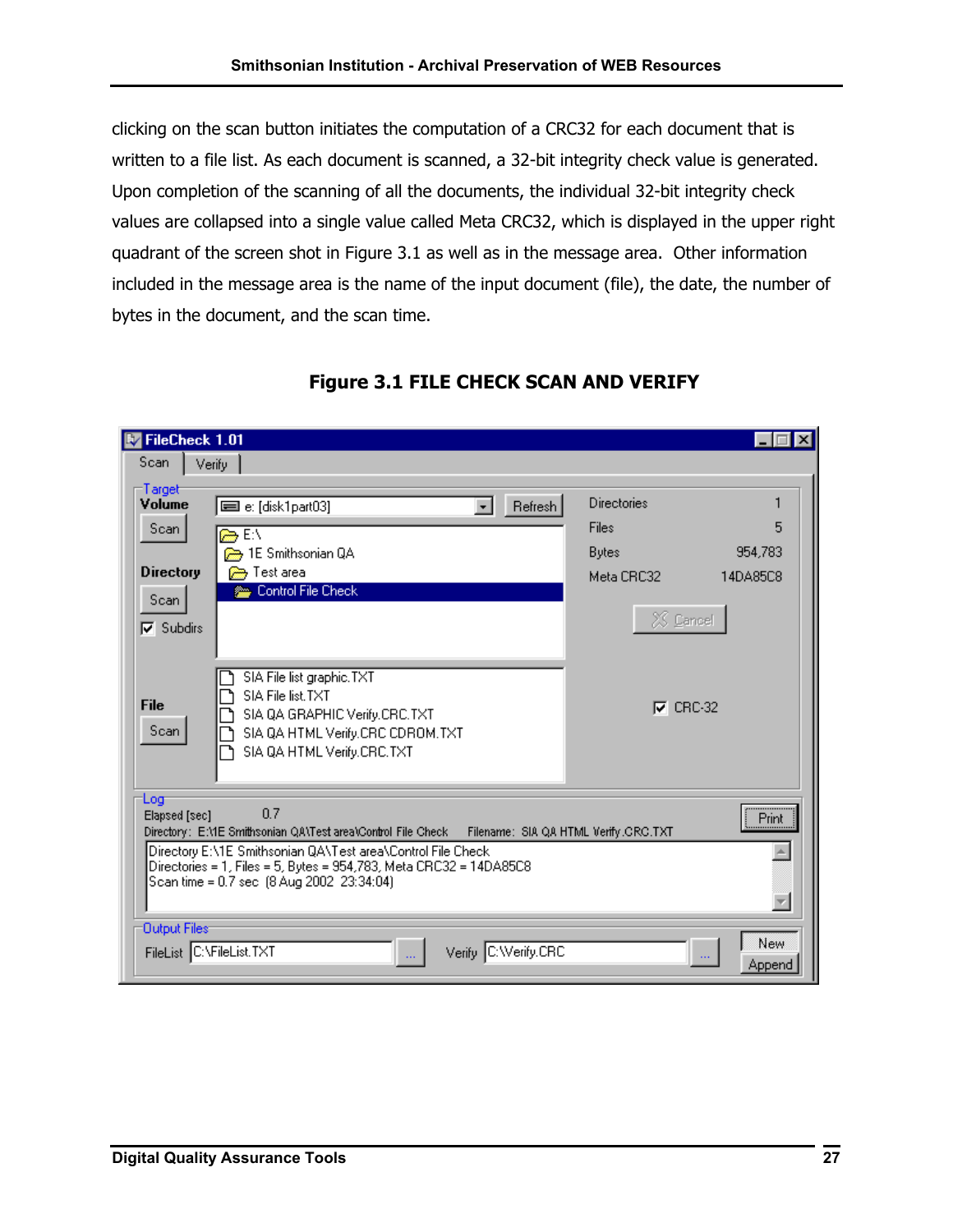#### <span id="page-30-0"></span>**3.2.3 Scalable**

File Check is scalable from a single document or file at a time, regardless of file format (HTML, JPG, AVI), through a subdirectory or a directory up to an entire single drive or even group of networked drives. File Check supports all current storage media, including CD-R, DVD-R, and magnetic tape. It is also possible to verify results between two different drives simultaneously. This is useful when data are transferred from one medium to another.

#### **3.2.4 Execution Time for File Check**

File Check is very fast. The scan time when 1,844 test bed pages were read from the hard disk of a Pentium MMX 266 MHz computer was 125 seconds. The verify time for the same dataset was 119 seconds. Of course, both the scan time and verify time are reduced substantially when a Pentium II 333 MHz and Pentium 4 1.7 GHz are used. The scan and verify times for other file types and hardware configurations are displayed in Table 2.

| <b>File Check</b><br><b>Pentium MMX</b><br><b>Pentium II</b><br><b>Pentium 4</b> |                                                                                     |                        |                        |  |  |
|----------------------------------------------------------------------------------|-------------------------------------------------------------------------------------|------------------------|------------------------|--|--|
|                                                                                  | <b>266 MHz</b>                                                                      | <b>333 MHz</b>         | <b>1.7 GHz</b>         |  |  |
|                                                                                  |                                                                                     |                        |                        |  |  |
|                                                                                  | Scanning / Verify time                                                              | Scanning / Verify time | Scanning / Verify time |  |  |
|                                                                                  |                                                                                     |                        |                        |  |  |
| <b>Hard Disc</b>                                                                 | Scan 2 min 5 sec                                                                    | Scan 1 min 12 sec      | Scan 42 sec            |  |  |
| All files                                                                        | Verify 1 min 59 sec                                                                 | Verify 1 min 11 sec    | Verify 51 sec          |  |  |
| Hard Disc                                                                        | Scan 49 sec                                                                         | Scan 34 sec            | Scan 24 sec            |  |  |
| <b>HTML</b> files                                                                | Verify 44 sec                                                                       | Verify26 sec           | Verify21 sec           |  |  |
| Hard Disc                                                                        | Scan 1 min 19 sec                                                                   | Scan 48 sec            | Scan 28 sec            |  |  |
| Graphic files                                                                    | Verify 1 min 18 sec                                                                 | Verify 46 sec          | Verify26 sec           |  |  |
| $CD-RW*$                                                                         | Scan 4 min 26 sec                                                                   | Scan 2 min 53 sec      | Scan 1 min 42 sec      |  |  |
| All files                                                                        | Verify 3 min 35 sec                                                                 | Verify 2 min 20 sec    | Verify 1 min 26 sec    |  |  |
| CD-RW                                                                            | Scan 1 min 39 sec                                                                   | Scan 59 sec            | Scan 39 sec            |  |  |
| <b>HTML</b> files                                                                | Verify 1 min 37 sec                                                                 | Verify 58 sec          | Verify 34 sec          |  |  |
| CD-RW                                                                            | Scan 2 min 33 sec                                                                   | Scan 1 min 31 sec      | Scan 55 sec            |  |  |
| Graphic files                                                                    | Verify 2 min 12 sec                                                                 | Verify 1 min 19 sec    | Verify 48 sec          |  |  |
|                                                                                  | *The increase in execution time reflects the relatively slow data transfer rate for |                        |                        |  |  |
| CD-RW media.                                                                     |                                                                                     |                        |                        |  |  |

#### **Table 3.1 File Check Scan and Verify Times**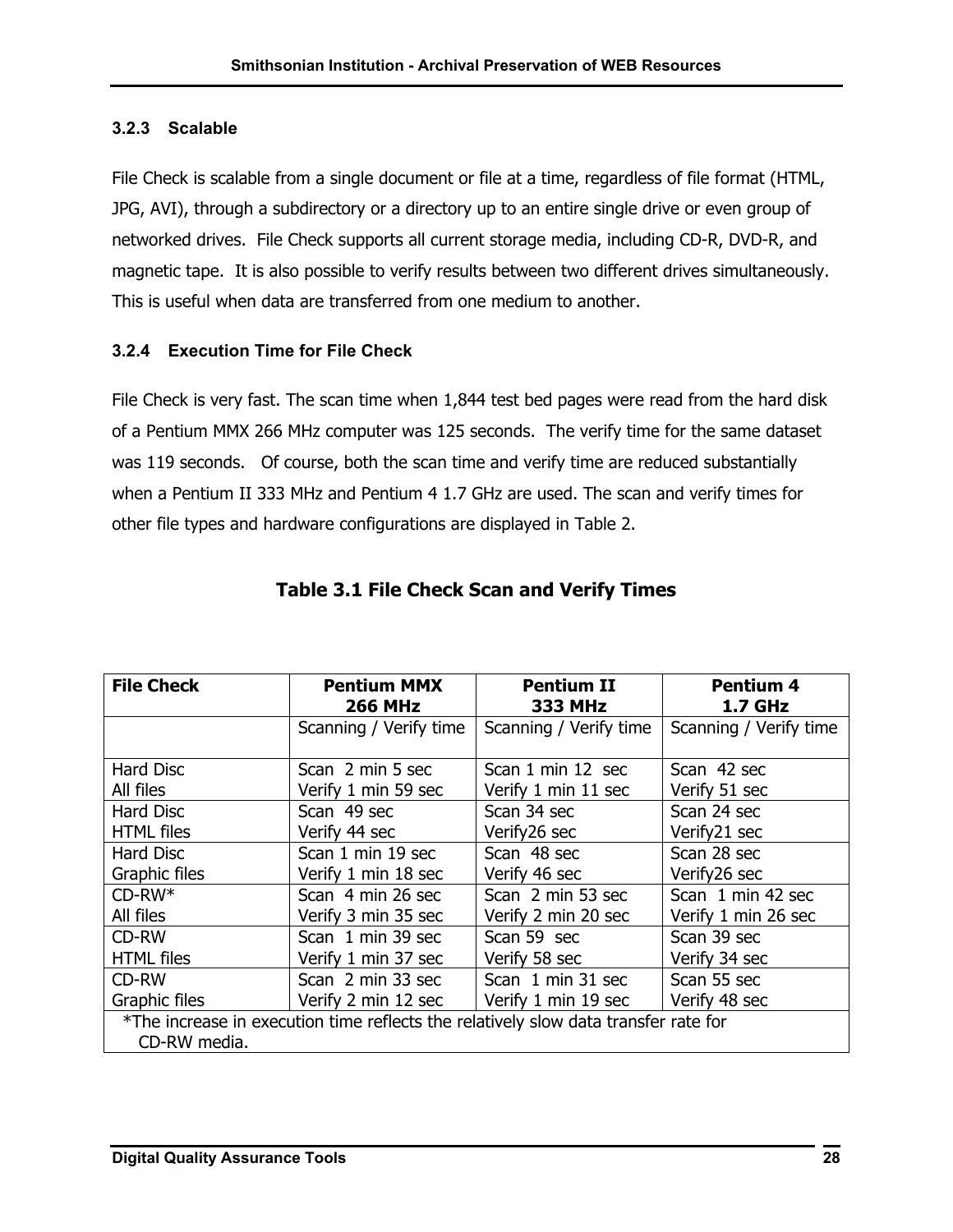#### <span id="page-31-0"></span>**3.2.5 Multiple platform compatibility**

File Check has a high cross platform compatibility. It can be loaded and executed in a Windows 95/98/XP, NT, and Unix environments.

#### **3.2.6 Integrity Check Robustness**

File Check implements the CRC32 integrity check value in scanning documents and later verifying that no change in them has occurred. As noted in Chapter 2, a CRC32 integrity check value is "collision prone" and it is computationally feasible to reverse a CRC32 check value to its originating digital object. Although a CRC32 integrity check value is useful for identifying accidental changes in digital objects that may occur during transmission, its use is problematic for protecting the integrity of digital objects against intentional modification.

#### **3.2.7 File Check - Technical Summary and Evaluation**

Table 3.2 summarizes the technical assessment and findings regarding File Check as a potential digital quality assurance tool to protect the integrity of SIA Web resource materials.

| <b>Feature</b>                 | <b>Pentium MMX</b><br><b>266 MHz</b> | <b>Pentium II</b><br><b>333 MHz</b> | <b>Pentium 4</b><br><b>1.7 GHz</b> | <b>Other</b> |
|--------------------------------|--------------------------------------|-------------------------------------|------------------------------------|--------------|
| <b>Ease of Use</b>             |                                      |                                     |                                    |              |
| Installation                   | Easy                                 | Easy                                | Easy                               |              |
| Operation                      | Easy                                 | Easy                                | Easy                               |              |
| Validation                     | Easy                                 | Easy                                | Easy                               |              |
| <b>Scalable</b>                |                                      |                                     |                                    | Yes          |
| <b>Execution Time (Scan)</b>   |                                      |                                     |                                    |              |
| <b>Test Bed</b>                | $125$ sec                            | 72 sec                              | 42 sec                             |              |
| <b>HTML Pages</b>              | 49 sec                               | 34 sec                              | 24 sec                             |              |
| Images                         | 79 sec                               | 48 sec                              | $28$ sec                           |              |
| Moving Images/Sound            | 79 sec                               | 48 sec                              | 28 sec                             |              |
| <b>Execution Time (Verify)</b> |                                      |                                     |                                    |              |
| <b>Test Bed</b>                | 119 <sub>sec</sub>                   | 71 sec                              | 51 sec                             |              |

#### **TABLE 3.2 FILE CHECK TECHNICAL EVALUATION SUMMARY**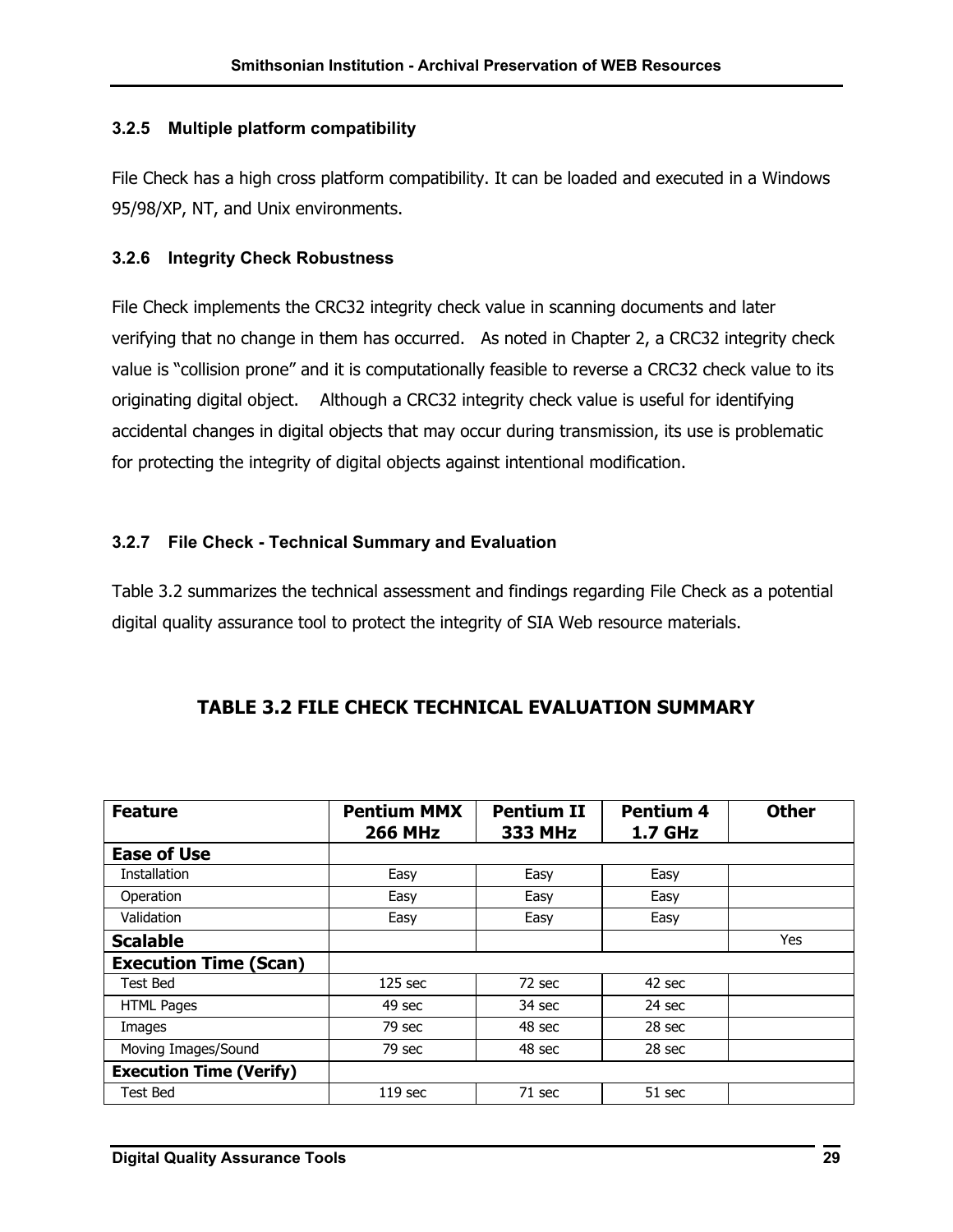| <b>Feature</b>                                   | <b>Pentium MMX</b><br><b>266 MHz</b> | <b>Pentium II</b><br><b>333 MHz</b> | <b>Pentium 4</b><br><b>1.7 GHz</b> | <b>Other</b> |
|--------------------------------------------------|--------------------------------------|-------------------------------------|------------------------------------|--------------|
| <b>HTML Pages</b>                                | 44 sec                               | 26 sec                              | $26$ sec                           |              |
| Images                                           | 78 sec                               | 48 sec                              | $26$ sec                           |              |
| Moving Images/Sound                              | 78 sec                               | 46 sec                              | $26$ sec                           |              |
| <b>Multiple Platform</b><br><b>Compatibility</b> |                                      |                                     |                                    |              |
| <b>DOS</b>                                       |                                      |                                     |                                    | No           |
| Windows                                          |                                      |                                     |                                    | <b>Yes</b>   |
| NT                                               |                                      |                                     |                                    | Yes          |
| Unix                                             |                                      |                                     |                                    |              |
| <b>Integrity Check Value</b>                     |                                      |                                     |                                    |              |
| CRC32                                            |                                      |                                     |                                    | <b>Yes</b>   |
| MD <sub>5</sub>                                  |                                      |                                     |                                    | No           |
| SHA-1                                            |                                      |                                     |                                    | No           |

## **3.3 Veracity**

#### **3.3.1 Background**

Veracity is a digital quality assurance tool that uses cylic redundancy codes or hash digest algorithms to detect unauthorized changes in a computer file system or digital documents stored on fixed and removable storage media. $4\,$  $4\,$  Veracity supports a network monitoring system as well as Veracity Personal on a standalone computer. The SIA's archival preservation of Web resources does not involve a live, operational system so this review focuses on Veracity Personal, which utilizes a "Local Agent" functionality.

There are two primary local agent functions in Veracity Personal – Snapshot and History. In the Snapshot mode, after selection of a directory, folder, or sub-folder, clicking on the create snapshot button generates the computation of a file integrity value (CRC32, MD5, or SHA-1) for each document in the designated directory, folder, or sub-folder. The Snapshot pull-down menu includes a "Check Integrity" command that when clicked, generates a second hash digest of the selected director, folder, or sub-folder and compares it with the original hash digest. If there is a discrepancy of a single bit between the two items, then a screen message displays the name

<span id="page-32-0"></span><sup>4</sup> Veracity is an Australian based company. More information about Veracity can be obtained at [http://www.veracity.com.](http://www.veracity.com/)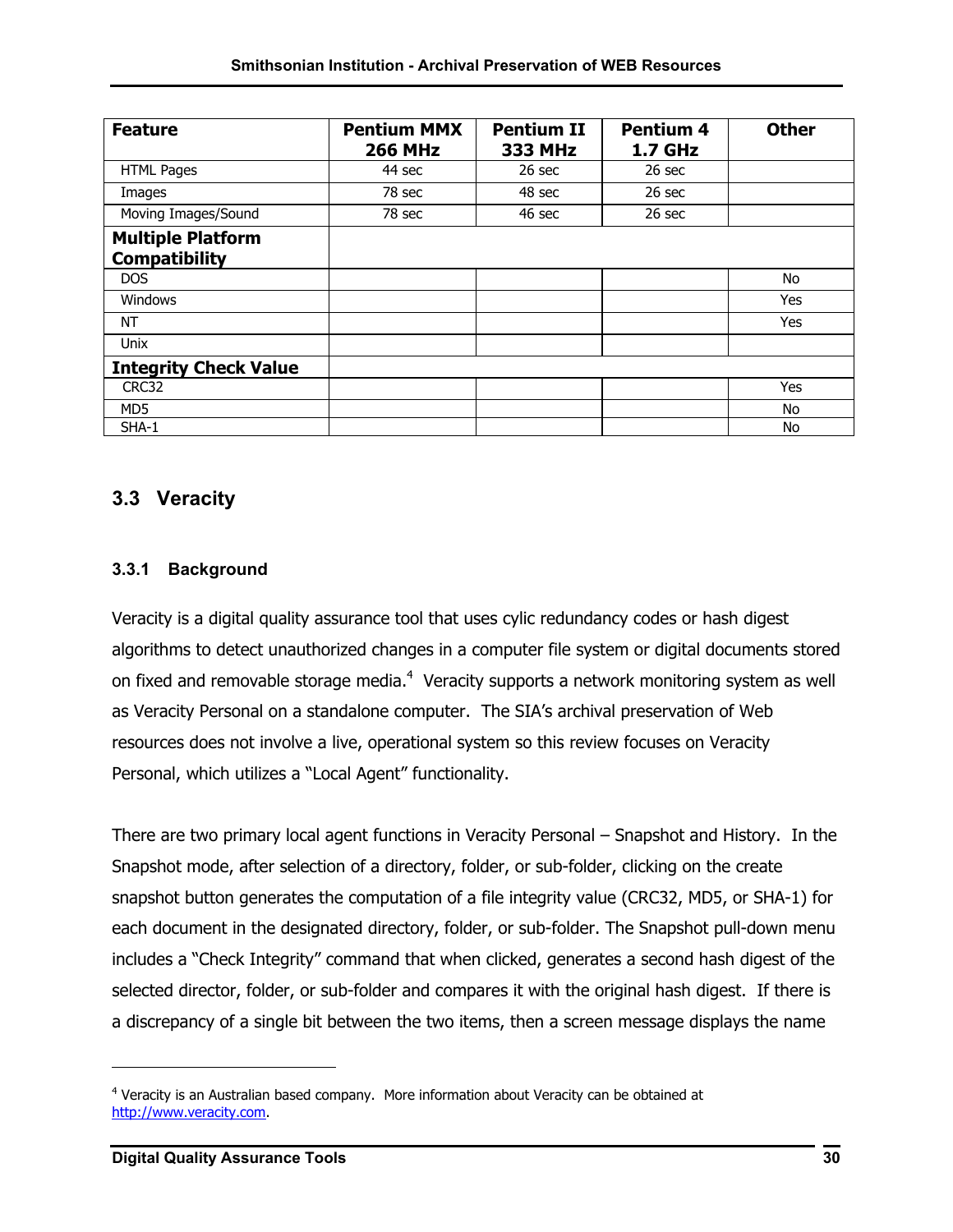<span id="page-33-0"></span>of the document and the date and time that a change occurred. If there is no discrepancy, then "Identical" message is displayed on the screen. Each time a Snapshot is created, refreshed, or checks, this information is logged in a journal file attached to the Snapshot. Clicking on the "View log" in the "History pull down menu" displays this log. The hash digest of each document is not directly viewable but can be retrieved as text file from the Snapshot file (.vs.) in the Veracity sub-directory.

It should be noted that Veracity Personal does not support a centralized repository where all the directories, folders, and sub-folders are stored. For archival preservation purposes, a separate archival preservation directory with folders, organized perhaps by date, should be created and written to removable storage media. The preservation directory could be updated periodically as new Web site material comes into the custody of the archives.

Veracity Personal has another useful function called "File Transfer Verification," which monitors the transfer of files to a different computer system. There are two options: the same operating system and a different operating system. In the instance of the same operating system (i.e., Windows 98), Veracity creates a snapshot of the directory tree. After the files are transferred, a second snapshot of the files in the target directory is computed. A Veracity check identifies any changes that occur during the transfer.

#### **3.3.2 Ease of Use**

Veracity Personal is easy to install and use after downloading it from the Veracity Web site. An executable file is unpacked and automatically installs all executable and support files in a predefined directory and sub directory structures. When Veracity Personal is opened, a Veracity Guide is displayed that offers a brief explanation of the Snapshot and History functions. Clicking on the Snapshot pull-down menu displays Create, Check Integrity, Refresh, and Delete options. After clicking on the create option, the appropriate directory, folder, or sub-folder can be selected and with one click, the hash digest is executed. Upon completion of this function, all of the documents in the sub-folder are displayed along with the message "Snapshot successfully taken." Once a snapshot has been successfully taken, the Check Integrity option can be initiated. The Check Integrity option generates a second hash digest and then compares it with one the hash digest for this sub-folder, folder, or director previously computer. If the two hash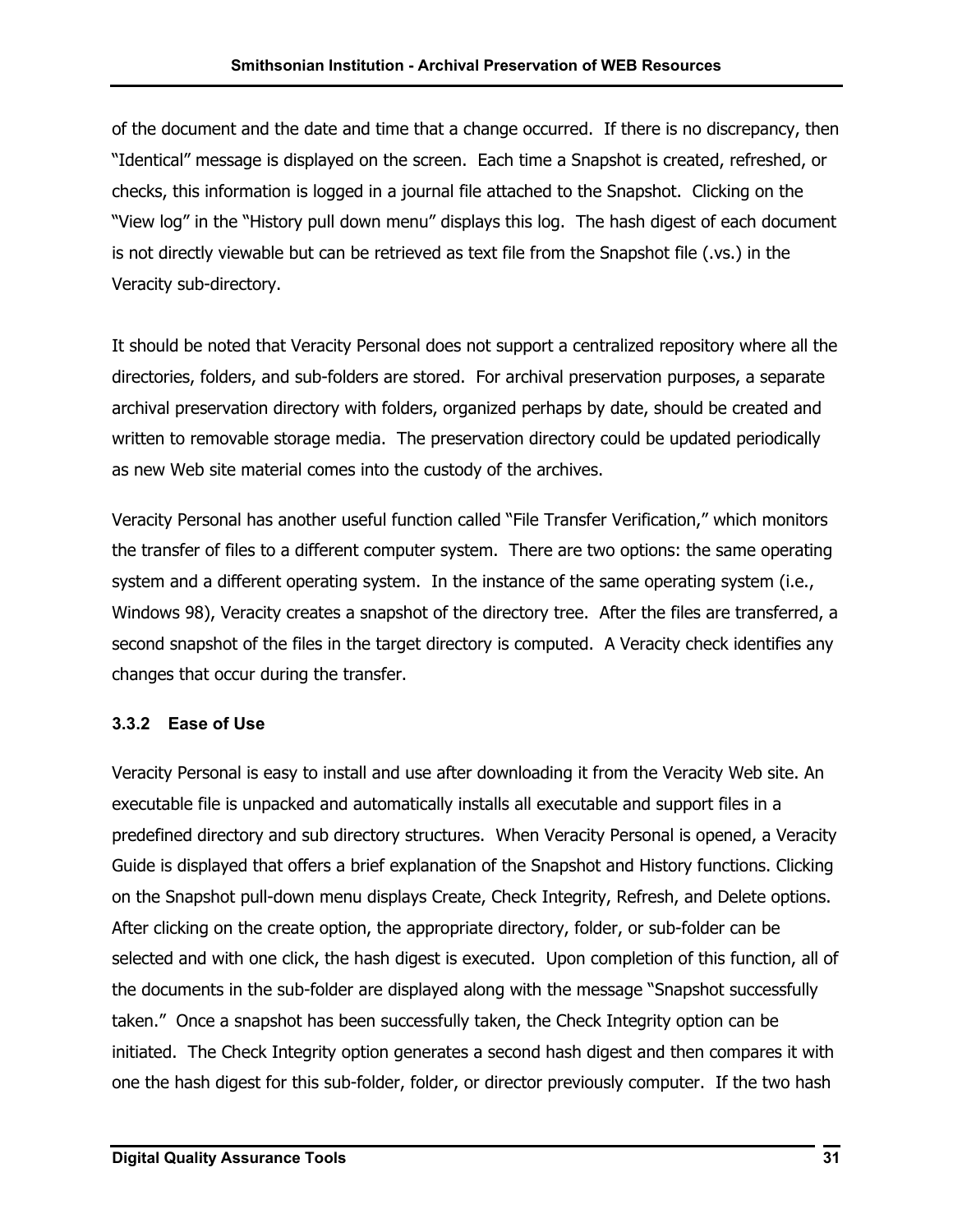<span id="page-34-0"></span>digests are identical, the list of documents is displayed along with the message "Identical: There were no differences." If the two hash digests are not identical, the name of the specified document in which the differences were found is listed along with a message that specifies how many changes were made. The Local Agent screen also displays the time and date the snapshot was successfully taken along with the time that the last Check Integrity was executed. All of the information such as "Snapshot successfully taken" that is displayed on the screen is stored in one or more Veracity sub-directories that can be accessed through Windows Explorer and displayed as text. It can also be printed or copied to another directory.



#### **Figure 3.2 VERACITY SNAPSHOT CHECK INTEGRITY**

#### **3.3.3 Scalable**

Veracity Personal can work with a single server, end user's PC, physical or logical drive, directory or part of the directory structure. In all cases Veracity Personal can provide integrity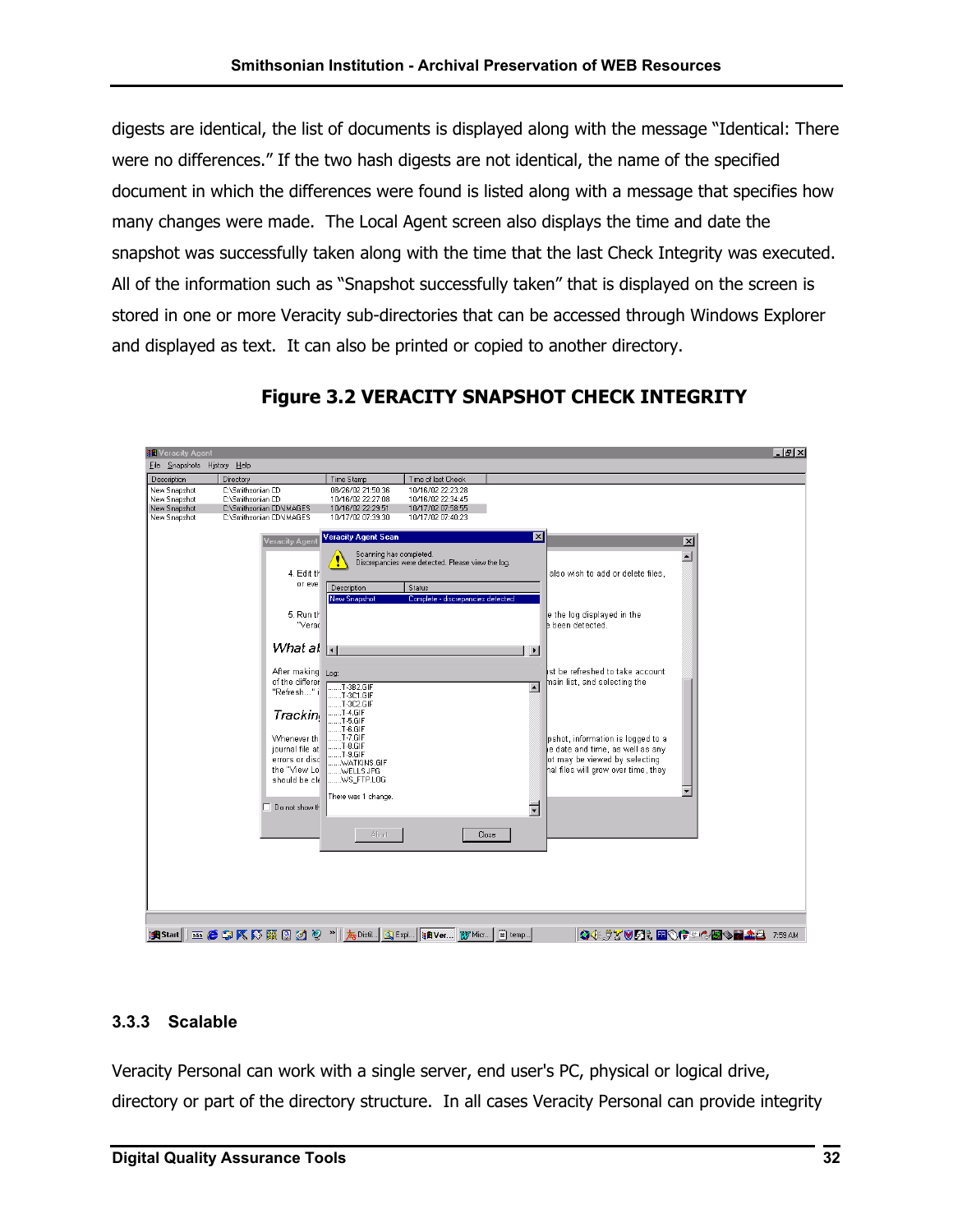<span id="page-35-0"></span>check values for designated sub-folders, folders or directories that are written on a hard disk, removable magnetic media, or CD-R media.

#### **3.3.4 Execution Time for Veracity**

The execution time for Veracity is very fast, especially when the MD5 algorithm is used. Typically, the execution time for SHA-1 takes about three times longer.

| <b>Veracity</b>   | <b>Pentium MMX</b>    | <b>Pentium II</b>     | Pentium 4             |
|-------------------|-----------------------|-----------------------|-----------------------|
|                   | <b>266 MHz</b>        | <b>333 MHz</b>        | <b>1.7 GHz</b>        |
| Hard Disc         | Snapshot 2 min 47 sec | Snapshot 2 min 19 sec | Snapshot 1 min 8 sec  |
| All files         | Check 2 min 18 sec    | Check 1 min 47 sec    | Check 1 min 3 sec     |
| Hard Disc         | Snapshot 11 sec       | Snapshot 7 sec        | Snapshot 5 sec        |
| <b>HTML</b> files | Check 12 sec          | Check 4 sec           | Check 4 sec           |
| Hard Disc         | Snapshot 2 min 11 sec | Snapshot 1 min 8 sec  | Snapshot 46 sec       |
| Graphic files     | Check 36 sec          | Check 14 sec          | Check 10 sec          |
| CD-RW             | Snapshot 6 min 21 sec | Snapshot 4 min 2 sec  | Snapshot 2 min 1 sec  |
| All files         | Check 5 min 14 sec    | Check 3 min 18 sec    | Check 1 min 39 sec    |
| CD-RW             | Snapshot 44 sec       | Snapshot 26 sec       | Snapshot 23 sec       |
| <b>HTML Files</b> | Check 34 sec          | Check 20 sec          | Check 9 sec           |
| CD RW             | Snapshot 4 min 12 sec | Snapshot 3 min 11 sec | Snapshot 2 min 04 sec |
| Graphic files     | Check 3 min 13 sec    | Check 2 min 2 sec     | Check 1 min 14 sec    |

### **Table 3.3 Execution Time for Veracity Personal**

#### **3.3.5 Multiple platform compatibility**

Veracity is available on a wide variety of platforms. These platforms include:

Windows 95/98/ME Windows NT 4/2000 Windows XP Mac OS X Solaris (SPARC) Solaris (386) Compaq Himalaya OSS Tru64 Unix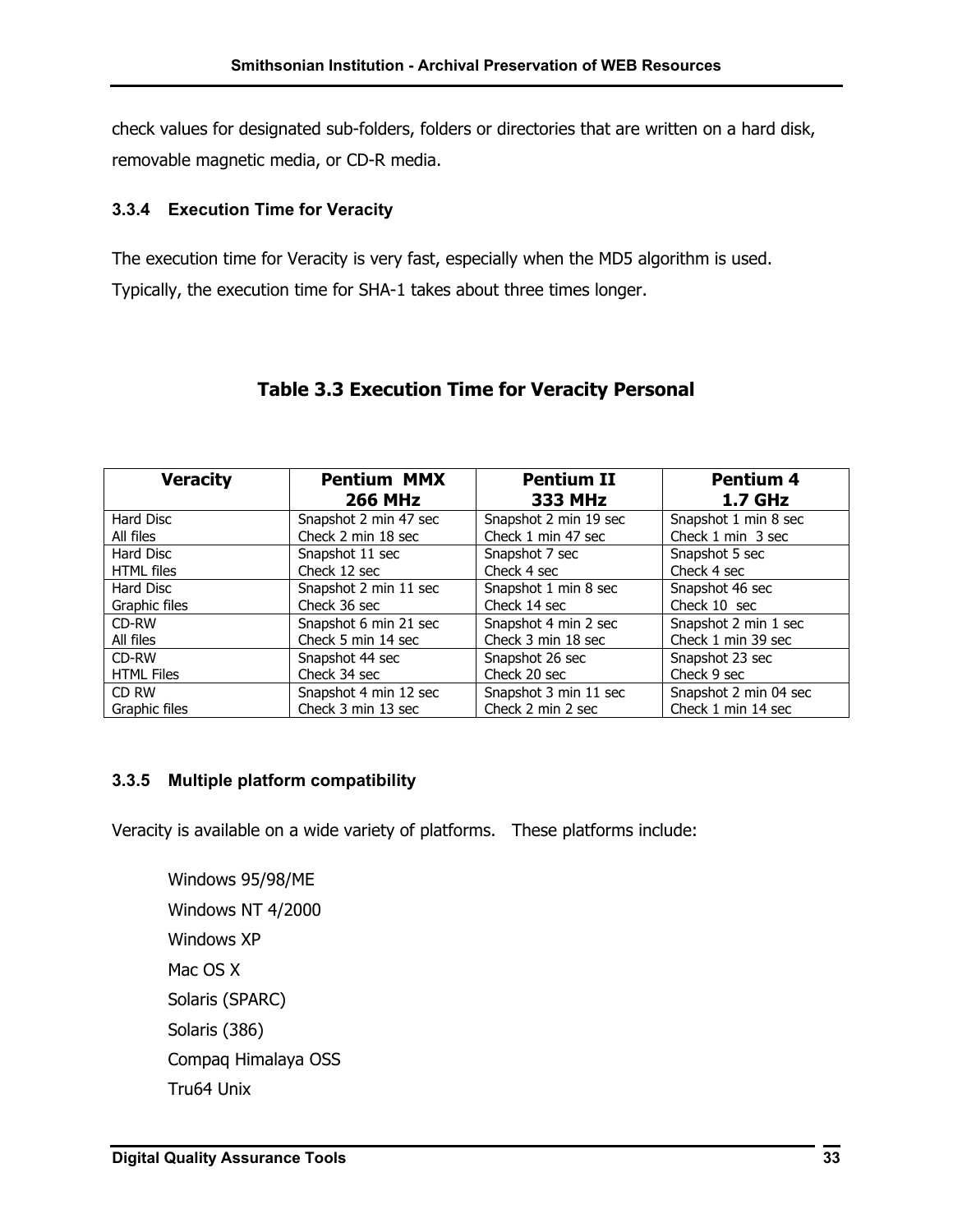<span id="page-36-0"></span>Open VMS (Alpha) Open VMS (VAX) IMM AIX 4.1.4.3 HP-UX 11.0 MS-DOS Linus (386) BSD/OS NetBSD (386) FreeBSD IRIX

#### **3.3.6 Integrity Check Robustness**

Veracity allows users to select a specific hash digest algorithm or CRC. The hash digest algorithms supported are SHA-1, MD2, MD4, MD5, HAVAL (four variants) and Snefru (four variants). Veracity also supports the use of the CRC16 and CRC32 integrity check values. Given the inherent weakness of CRC16 and CRD32, their use in Veracity to protect the integrity of digital objects is problematic for archival storage. MD5, which is reported to be over three times faster than SHA-1, is the default hash digest algorithm in Veracity for Windows.<sup>5</sup> The National Institute of Standards and Technology advises against the use of MD5 for any sensitive digital information because the hash algorithm has been "broken. Most experts believe that with today's technology it is computationally infeasible for two different documents to have the same SHA-1 hash digest fingerprint.

#### **3.3.7 Veracity - Technical Summary and Evaluation**

Table 3.4 summarizes the technical assessment and findings regarding Veracity as a potential digital quality assurance tool to protect the integrity of SIA Web resource materials.

<span id="page-36-1"></span><sup>&</sup>lt;sup>5</sup> The current version of Veracity Personal does not support changing the default hash algorithm. Instead, the change has to be made in the DOS version of Veracity. Veracity provides instructions on how to make the change.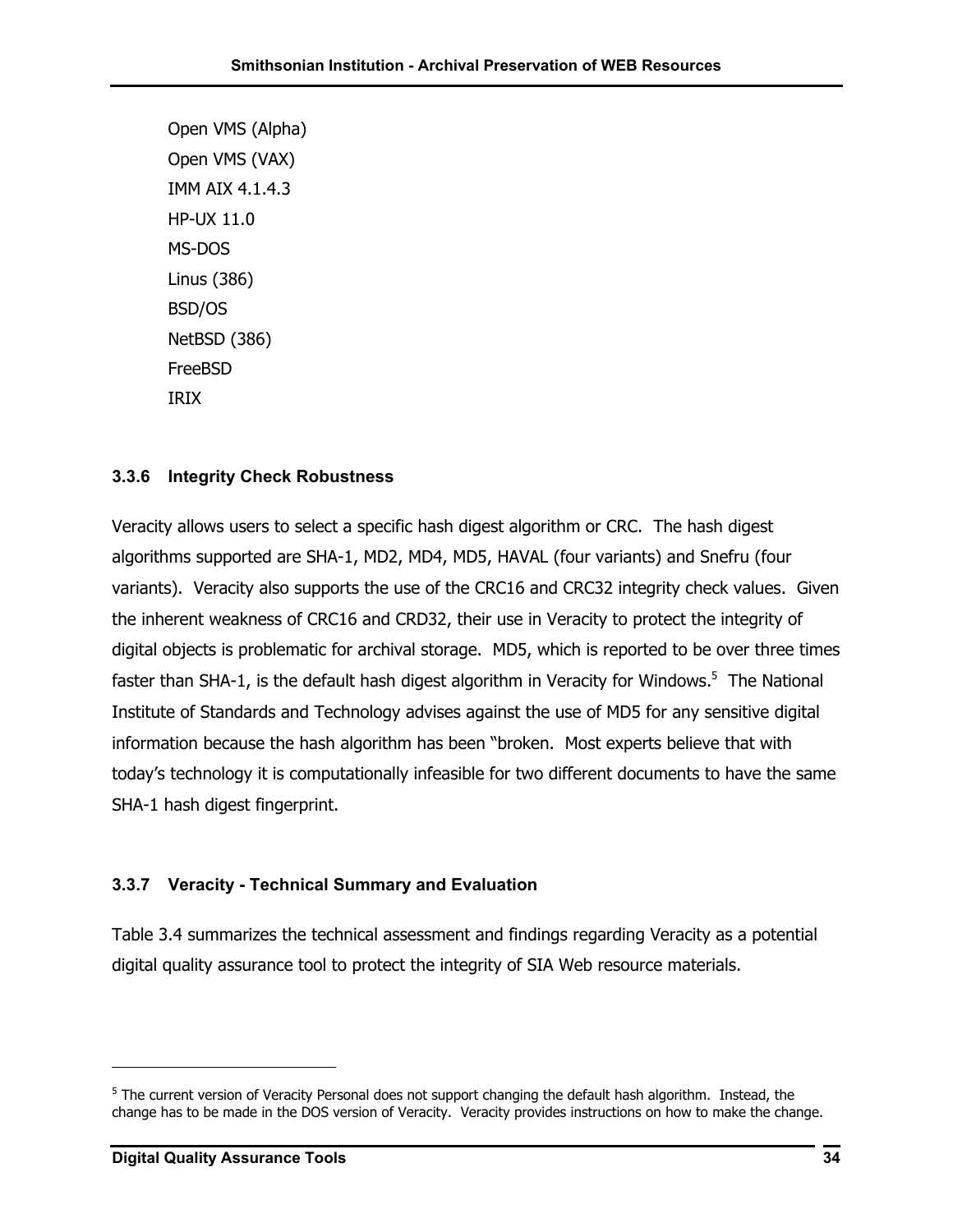## <span id="page-37-0"></span>**3.4 VERACITY PERSONAL TECHNICAL EVALUATION SUMMARY**

| <b>Feature</b>                         | <b>Pentium</b><br><b>MMX 266 MHz</b> | <b>Pentium II</b> | Pentium 4         | <b>Other</b> |
|----------------------------------------|--------------------------------------|-------------------|-------------------|--------------|
| <b>Ease of Use</b>                     |                                      | <b>333 MHz</b>    | <b>1.7 GHz</b>    |              |
| <b>Installation</b>                    |                                      |                   |                   |              |
|                                        | Easy                                 | Easy              | Easy              |              |
| Operation                              | Easy                                 | Easy              | Easy              |              |
| Validation                             | Easy                                 | Easy              | Easy              |              |
| <b>Scalable</b>                        |                                      |                   |                   | Yes          |
| <b>Execution Time Snapshot*</b>        |                                      |                   |                   |              |
| <b>Test Bed</b>                        | 2 min 47 sec                         | 2 min 19 sec      | 1 min 08 sec      |              |
| <b>HTML Pages</b>                      | 11 sec                               | 7 sec             | 5 sec             |              |
| Images                                 | 2 min 11 sec                         | 1 min 08 sec      | 46 sec            |              |
| Moving Images/Sound                    | 14 sec                               | 9 sec             | 7 sec             |              |
| <b>Execution Time Check*</b>           |                                      |                   |                   |              |
| <b>Test Bed</b>                        | 2 min 18 sec                         | 1 min 47 sec      | $1$ min 03 sec    |              |
| <b>HTML Pages</b>                      | 12 sec                               | 04 sec            | 04 sec            |              |
| Images                                 | 36 sec                               | 14 sec            | 10 <sub>sec</sub> |              |
| <b>Multiple Platform Compatibility</b> |                                      |                   |                   |              |
| <b>DOS</b>                             |                                      |                   |                   | Yes          |
| Windows                                |                                      |                   |                   | Yes          |
| <b>NT</b>                              |                                      |                   |                   | Yes          |
| Unix                                   |                                      |                   |                   | Yes          |
| <b>Integrity Check Value</b>           |                                      |                   |                   |              |
| CRC32                                  |                                      |                   |                   | Yes          |
| MD5                                    |                                      |                   |                   | Yes          |
| $SHA-1$                                |                                      |                   |                   | Yes          |

\*These execution times do not take into account the use of CD-RW, which increases the execution time.

## **3.5 Digital Notary Service**

#### **3.5.1 Background**

Surety's Digital Notary® Service supports a secure, and reliable notary service that can verify a document has not been changed through the use of hash digest and digital time-stamping technology. This verification process involves two Digital Notary functions: (1) Notarization that creates a hash digest of each document and time stamps each hash digest and (2) validation of the integrity of each document that was "hashed" and digitally time stamped.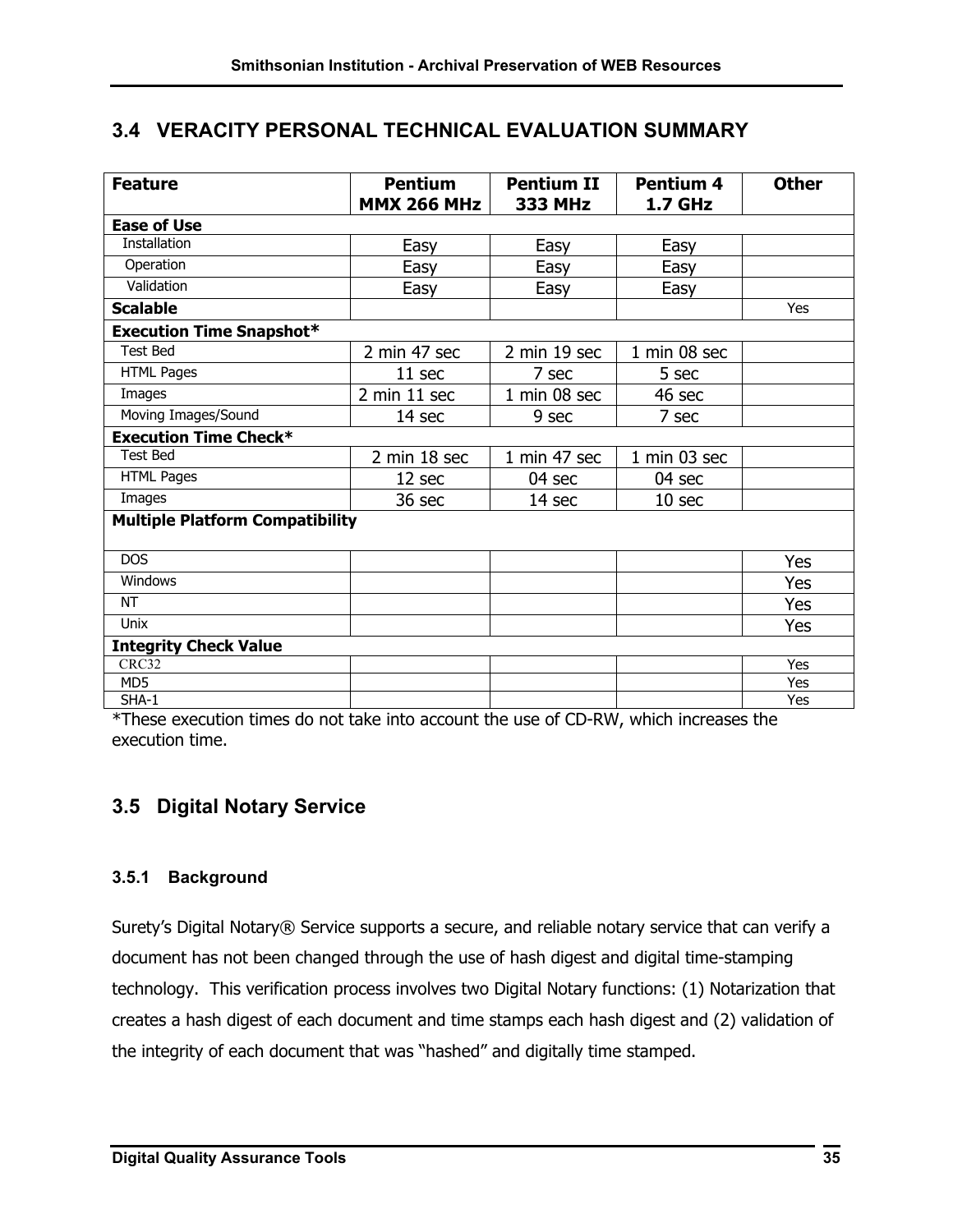**Notarization.** This function is initiated by selecting the document or documents to be notarized and then clicking on the Surety button, which automatically creates a hash digest of the selected document(s) and transmits the hash digest(s) to the Digital Notary Service using the computer's network connection, where each one is assigned a time and date at the moment a Notary Record is created, which typically happens at one second intervals. <sup>6</sup> All of the hash digests received during a one second interval are combined into a super hash value. This sequence is repeated each second so that at any given point in time a super hash value represents an aggregation of all root hashes computed since 1992 (when the service first began time-stamping hash digests). The system then generates a digital notarization certificate that contains both the original hash digest submitted with a time and date stamp and the intermediate hash value and path followed when the hashes were combined into a super hash. Each week Surety Technologies publishes the super hash value for that week in the Commercial Notices section of the national edition of the *New York Times*. This weekly super hash value represents all of the hash values submitted that week as well as all other previous hash values submitted. In effect, Surety Technologies offers an unbroken chain of digital custody of hash digest values.

**Validation[.7](#page-38-1)** The second function is validation of the integrity of a single document or an aggregation of documents that already have been notarized. After selecting the appropriate file(s) and notary record(s) in the local Repository, the Validate button is clicked and the tool does all of the work. It hashes the document and compares that hash value to the hash value for that specific document stored in the Notary Record. If the two hash values match, it sends the hash value and the time stamp to the Surety Validation server where it is combined with the super hash that was computed immediately before the record was originally notarized. This super hash is then compared to the super hash that was generated at the time of notarization and is stored in the Universal Registry. If there has been any change in the hash value and notarization value of a single document, the two super hashes will not match. If they match, a green check mark indicating validation of the document is displayed. If they do not match, then a red x mark indicating non-validation is displayed for that particular document.

<span id="page-38-0"></span><sup>&</sup>lt;sup>6</sup> Typically, there are numerous hash digests transmitted to the notarization service each second  $^7$  This validation service is available at no sect.

<span id="page-38-1"></span> $7$  This validation service is available at no cost.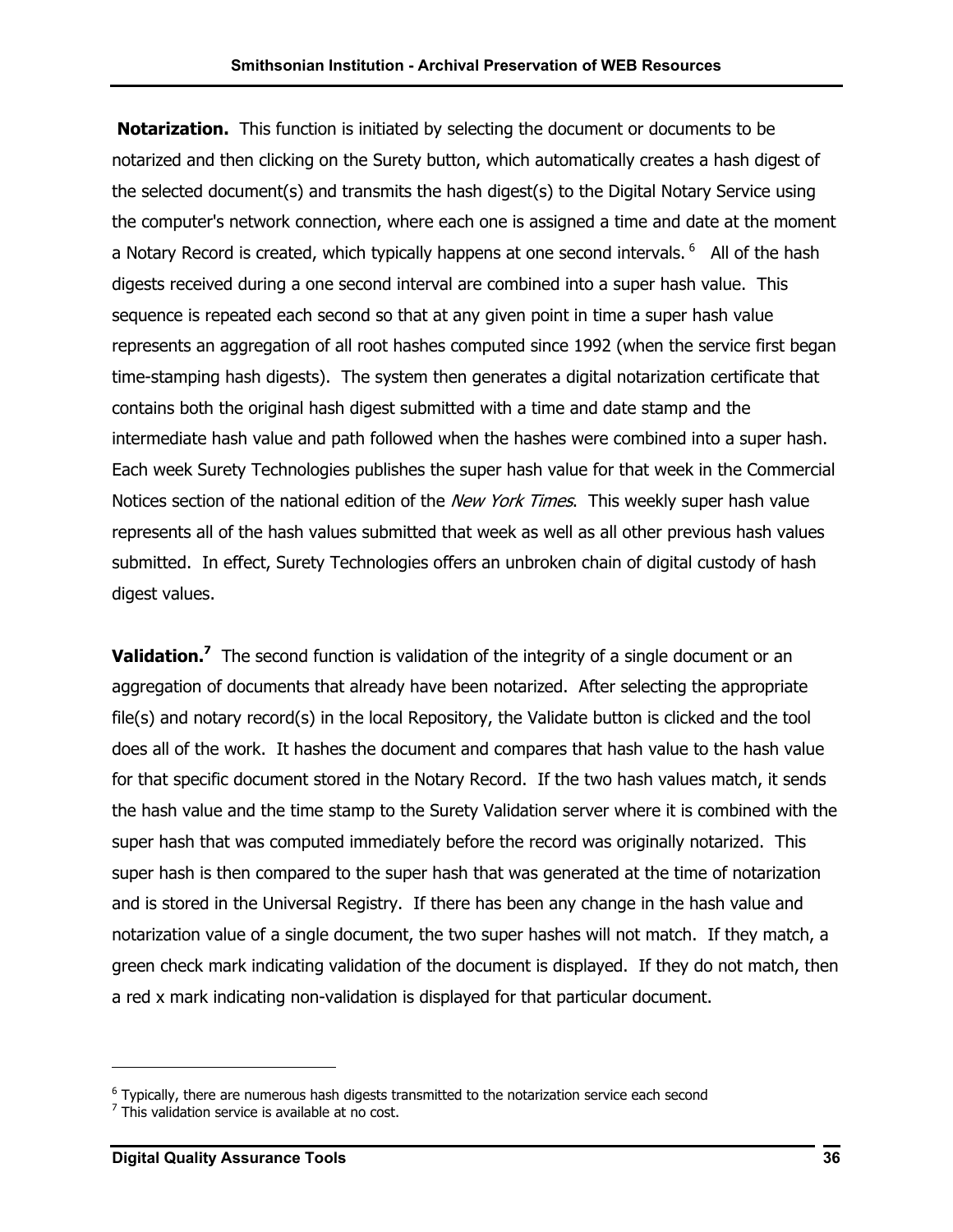<span id="page-39-0"></span>A second way that the Digital Notary validates a single document, or aggregation of documents, is through an off-line validation service Surety makes a copy of its Universal Registry available on a CD along with a set of command line tools that can validate a file without the Surety servers. It involves the same selection and clicking functions as those used in the on-line validation service. Surety claims that this service is the only long-lived cryptographic service and this set of tools allows anyone to validate a file as long as they have the NY Times for the week in which the file was first fingerprinted and the Universal Registry including that period.

Surety Technologies distributes, without cost, the software for generating hash digests, transmitting them to the Surety server for time-stamp notarisation, and subsequent validation. Surety Technologies does charge a fee for each time-stamping transaction. This per transaction cost fee can vary between 5 cents to 50 cents, depending upon the volume of transactions. In some instances, Surety Technologies may negotiate a site license with an unlimited number of transactions annually.

### **3.5.2 Ease of use**

The Digital Notary is a user-friendly digital quality assurance tool that can be installed directly from a CD or downloaded from Surety Technologies. $^8$  $^8$  It runs in a Windows environment so both installation and operation of the software are straightforward and require no specific expertise or skill. In addition, Digital Notary provides a robust help functionality that addresses many common problems that users encounter. The validation service involves additional steps, depending upon whether the on-line or off-line service is used.

## **Figure 3.3 DIGITAL NOTARY VALIDATION**

<span id="page-39-1"></span> $8$  Surety does charge a modest fee for the time-stamping of hash digests. and subsequent validation of the integrity of hashed documents.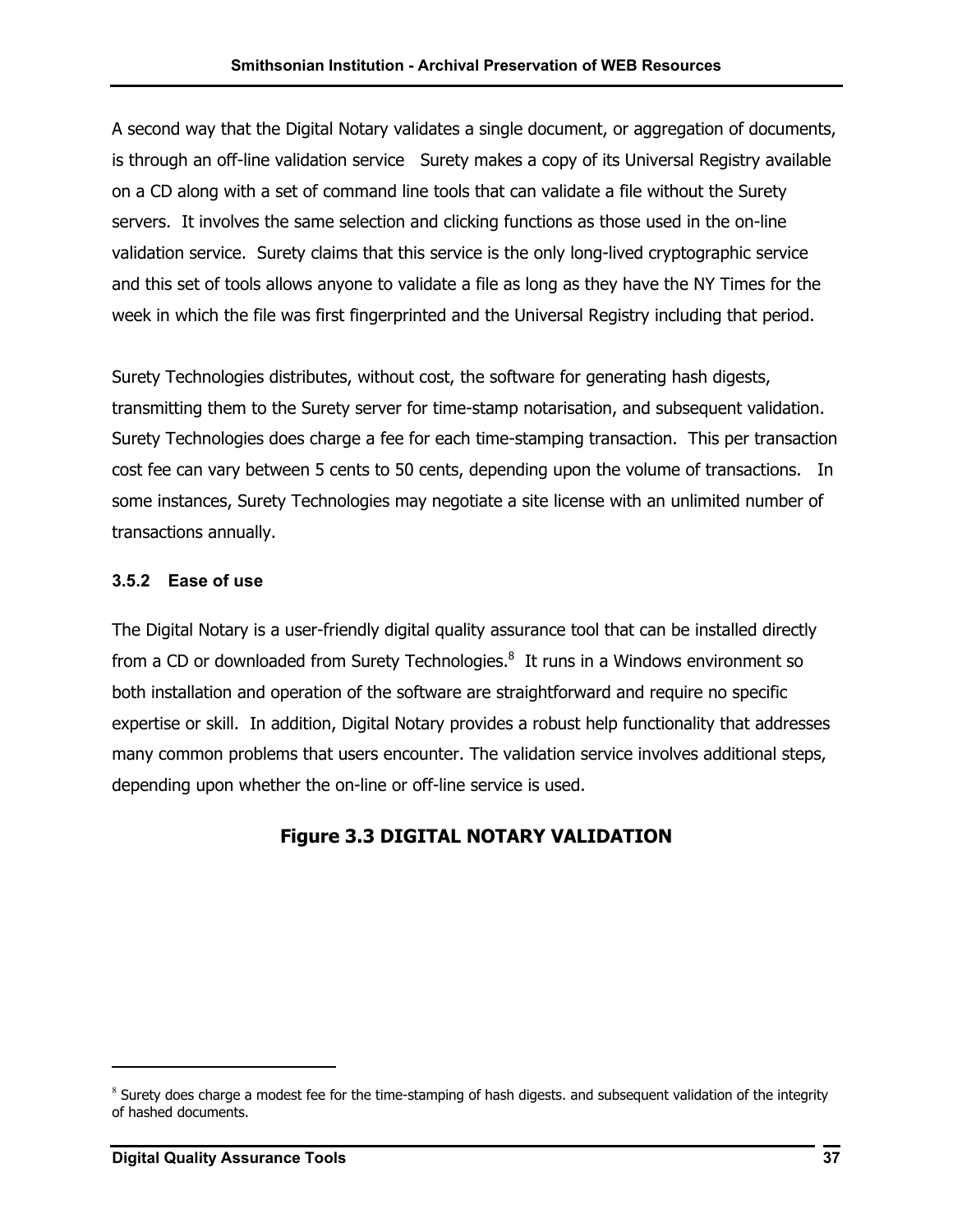<span id="page-40-0"></span>

#### **3.5.3 Scalable**

The Digital Notary provides full scalability that takes into account user requirements. It stores all results in a central repository that supports projects of various scales. The central repository is especially useful for large scale projects although it is equally useful for one scale ones. This is particularly evident in the way Digital Notary creates a notary file for each document (rather than generating reports behind the scene), which is much more convenient for user retrieval. Smaller projects will likely take longer using Digital Notary due to overhead from the additional steps that are taken, but such gains would be marginal. Large-scale projects benefit greatly from Digital Notary's repository and simple yet effective report generating mechanism.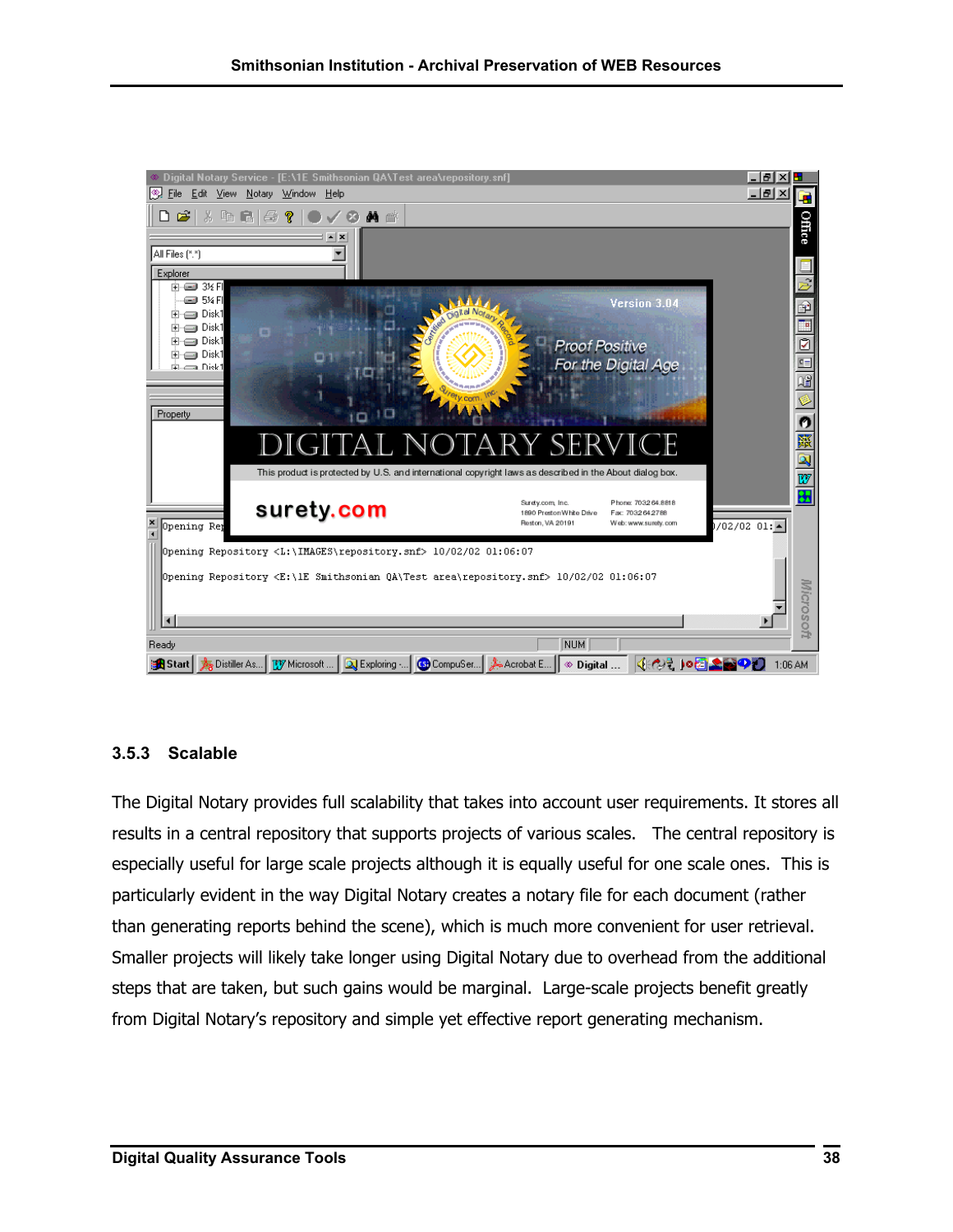#### <span id="page-41-0"></span>**3.5.4 Execution time for Digital Notary**

The execution time for the Digital Notary is considerably longer than for the File Check and Veracity. There are two reasons for this. First, two hash algorithms are used (MD5 and SHA-1). Second, the amount of time required for time-stamping, which is done through an Internet connection, can vary significantly depending upon how many subscribers are accessing the Internet.

| <b>Digital</b><br><b>Notary</b> | <b>Pentium MMX</b><br><b>266 MHz</b>                         | <b>Pentium II</b><br><b>333 MHz</b>                         | <b>Pentium 4</b><br><b>1.7 GHz</b>                          |
|---------------------------------|--------------------------------------------------------------|-------------------------------------------------------------|-------------------------------------------------------------|
|                                 | <b>Fingerprint, Notarize,</b><br><b>Validate</b>             | <b>Fingerprint, Notarize,</b><br><b>Validate</b>            | <b>Fingerprint, Notarize,</b><br><b>Validate</b>            |
| Hard Disc<br>All files          | FP & Not. 20 min 36 sec<br>Validate $39 - 104$<br>$minutes*$ | FP & Not. 8 min 50 sec<br>Validate $39 - 104$<br>$minutes*$ | FP & Not. 3 min 31 sec<br>Validate $39 - 104$<br>$minutes*$ |
| Hard Disc<br>HTML files         | FP & Not.11 min 50 sec<br>Validate $5 - 11$ minutes*         | FP & Not. 6 min 37 sec<br>Validate 5-1 minutes*             | FP & Not. 2 min 34 sec<br>Validate 5-2 minutes*             |
| Hard Disc<br>Graphic files      | FP & Not. 15 min 55 sec<br>Validate $24 - 64$ minutes*       | FP & Not. 5 min 23 sec<br>Validate $24 - 64$ minutes*       | FG & Not. 2 min 32 sec<br>Validate 24-64 minutes*           |
| CD-RW<br>All files              | FP & Not. 22 min 24 sec<br>Validate 39 - 104<br>$minutes*$   | FP & Not. 12 min 18 sec<br>Validate 39 - 104<br>$minutes*$  | FP & Not, 8 min 51 sec<br>Validate $39 - 104$<br>$minutes*$ |
| CD-RW                           | FP & Not. 13 min 42 sec                                      | FP & Not. 8 min 5 sec                                       | FP & Not. 5min 54 sec                                       |
| HTML files                      | Validate 5-11 minutes*                                       | Validate $5 - 11$ minutes*                                  | Validate 5-11 minutes*                                      |
| CD-RW                           | FP & Not. 17 min 8 sec                                       | FP & Not. 8 min 39 sec                                      | FP & Not. 5 min 28 sec                                      |
| Graphic files                   | Validate 24 - 64 minutes-                                    | Validate 26 – 64 minutes                                    | Validate $24 - 64$ minutes                                  |

### **Table 3.5 Digital Notary Execution Time**

\*On-line validation takes between 39 to 104 minutes, depending upon the transmission speed of data to the Surety server. The actual processing time on the Surety server is about 1.25 seconds per transaction.

#### **3.5.5 Multiple Platform Compatibility**

Digital Notary runs exclusively in a Windows environment, which includes Windows NT. In this regard, Digital Notary has limited multiple platform compatibility.

#### **3.5.6 Integrity Check Robustness**

The Digital Notary has the most powerful and robust integrity check algorithm of the three software packages evaluated. The Digital Notary first computes a MD5 hash digest (128 bits) and then computes a SAH-1 hash digest (160 bits). These two hash digests are concatenated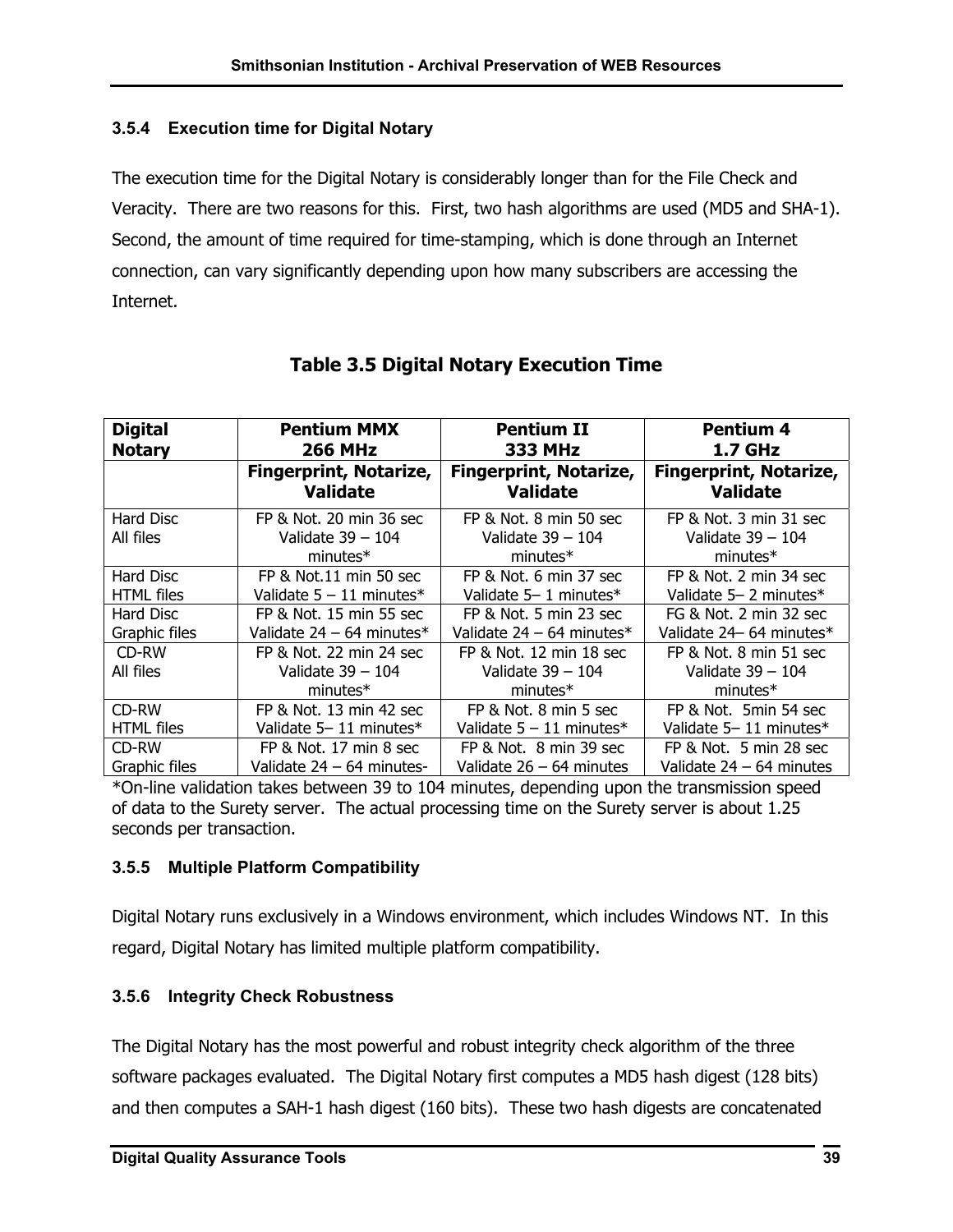<span id="page-42-0"></span>into a single integrity check value of 288 bits, which practically speaking means that with today's technologies it would be easier to find a specific atom in the universe than to "break" the concatenated hash value.

#### **3.5.7 Digital Notary - Technical Summary and Evaluation**

The execution time of Digital Notary is considerably longer than the time for other software tools largely because it includes digital-time-stamping. In addition, Digital Notary offers benefits such as a graphical user interface and a unique design of a binary tree - hash values can be obtained for a single file (record), a subdirectory, or directory, a super hash or an entire Web site. In this sense the scalability of the Digital Notary is virtually unlimited. Although the Digital Notary is not cross platform, it does run in a Windows environment, which is the dominant computing platform today.

Table 3.6 summarizes the technical assessment and findings regarding Digital Notary as a potential digital quality assurance tool to protect the integrity of SIA Web resource materials.

| <b>Feature</b>                                   | <b>Pentium II</b>        | <b>Pentium III</b>       | <b>Pentium IV</b>               | <b>Other</b> |  |  |
|--------------------------------------------------|--------------------------|--------------------------|---------------------------------|--------------|--|--|
| <b>Ease of Use</b>                               |                          |                          |                                 |              |  |  |
| <b>Installation</b>                              | Easy                     | Easy                     | Easy                            |              |  |  |
| Operation                                        | Easy                     | Easy                     | Easy                            |              |  |  |
| Validation                                       | Easy                     | Easy                     | Easy                            |              |  |  |
| <b>Scalable</b>                                  |                          |                          |                                 | Yes          |  |  |
| <b>Execution Time (Finger Print and Notarize</b> |                          |                          |                                 |              |  |  |
| Test Bed                                         | 20 min 53 sec            | 8 min 50 sec             | 3 min 31 sec                    |              |  |  |
| <b>HTML Pages</b>                                | $11$ min 50 sec          | 6 min 37 sec             | $2 \text{ min } 34 \text{ sec}$ |              |  |  |
| Images                                           | 15 min 55 sec            | 8 min 23 sec             | 3 min 20 sec                    |              |  |  |
| Moving Images/Sound                              |                          |                          |                                 |              |  |  |
| <b>Execution Time (Validate)</b>                 |                          |                          |                                 |              |  |  |
| Test Bed                                         | $39 - 104$<br>$minutes*$ | $39 - 104$<br>$minutes*$ | $39 - 104$<br>$minutes*$        |              |  |  |

**Table 3.6: DIGITAL NOTARY TECHNICAL EVALUATION SUMMARY**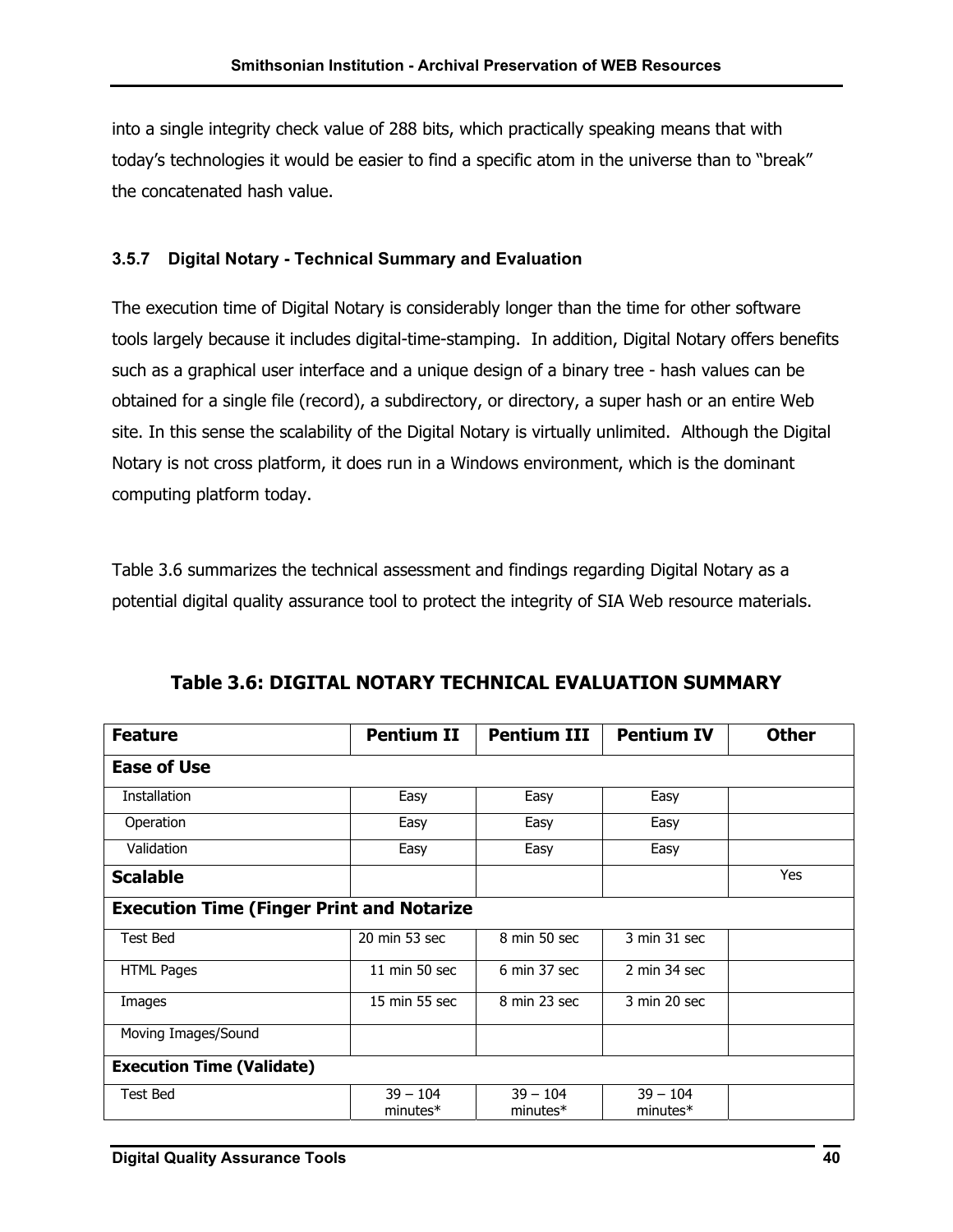<span id="page-43-0"></span>

| <b>Feature</b>                         | <b>Pentium II</b>      | <b>Pentium III</b>   | <b>Pentium IV</b>      | <b>Other</b> |  |  |
|----------------------------------------|------------------------|----------------------|------------------------|--------------|--|--|
| <b>HTML Pages</b>                      | $4 - 11$<br>$minutes*$ | $4 - 11$<br>minutes* | $4 - 11$<br>$minutes*$ |              |  |  |
| Images                                 | $21 - 64$ minutes*     | $21 - 64$ minutes*   | $21 - 64$ minutes*     |              |  |  |
| <b>Multiple Platform Compatibility</b> |                        |                      |                        |              |  |  |
| DOS                                    |                        |                      |                        | No           |  |  |
| Windows                                |                        |                      |                        | Yes          |  |  |
| <b>NT</b>                              |                        |                      |                        | Yes          |  |  |
| Unix                                   |                        |                      |                        | No           |  |  |
| <b>Integrity Check Value</b>           |                        |                      |                        |              |  |  |
| CRC32                                  |                        |                      |                        | No           |  |  |
| MD <sub>5</sub>                        |                        |                      |                        | Yes          |  |  |
| SHA-1                                  |                        |                      |                        | Yes          |  |  |

## **3.6 Comparison of File Check, Veracity, and Digital Notary Digital Quality Assurance Tools**

Table 3.7 below summarizes the weaknesses and strengths of each of the three evaluated software packages based on the five evaluation criteria. Note that two of the software packages has at least one substantial weakness. File Check uses a CRC32 to establish the integrity of electronic records but a CRC is "collision prone" and it is computationally possible to replicate the original document from a CRC32 integrity check value. The execution of the Digital Notary takes longer than either of the other two software packages but this is because a time-stamp is also generated, which with the concatenated MD5 and SHA-1 hash digests, offers an integrity check value that is computationally infeasible to replicate.

## **Table 3.7: Strengths and Weaknesses of File Check, Veracity, And Digital Notary**

| <b>Software</b> | <b>Weakness</b> | <b>Strength</b> |
|-----------------|-----------------|-----------------|
|-----------------|-----------------|-----------------|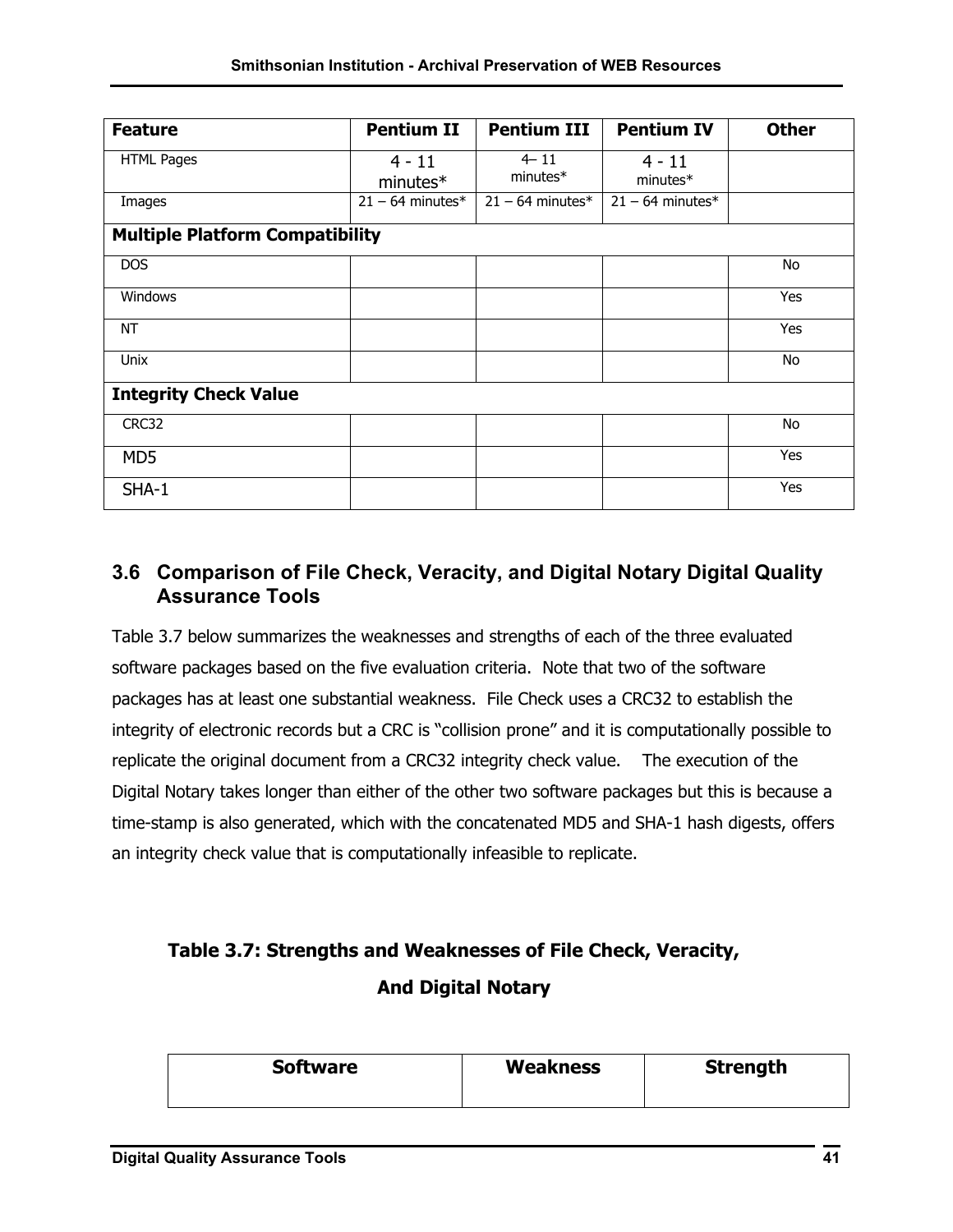| <b>Software</b>                 | <b>Weakness</b> | <b>Strength</b> |  |  |
|---------------------------------|-----------------|-----------------|--|--|
| <b>File Check</b>               |                 |                 |  |  |
| Ease of use                     |                 | X               |  |  |
| Scalable                        |                 | X               |  |  |
| <b>Execution time</b>           |                 | X               |  |  |
| Multiple platform compatibility |                 | X               |  |  |
| Integrity value robustness      | X               |                 |  |  |
| <b>Veracity Personal</b>        |                 |                 |  |  |
| Ease of use                     |                 | X               |  |  |
| Scalable                        |                 | X               |  |  |
| <b>Execution time</b>           |                 | X               |  |  |
| Multiple platform compatibility |                 | X               |  |  |
| Integrity value robustness      |                 | X               |  |  |
| <b>Digital Notary</b>           |                 |                 |  |  |
| Ease of use                     |                 | X               |  |  |
| Scalable                        |                 | X               |  |  |
| <b>Execution time</b>           | X               |                 |  |  |
| Multiple platform compatibility | X               |                 |  |  |
| Integrity value robustness      |                 | X               |  |  |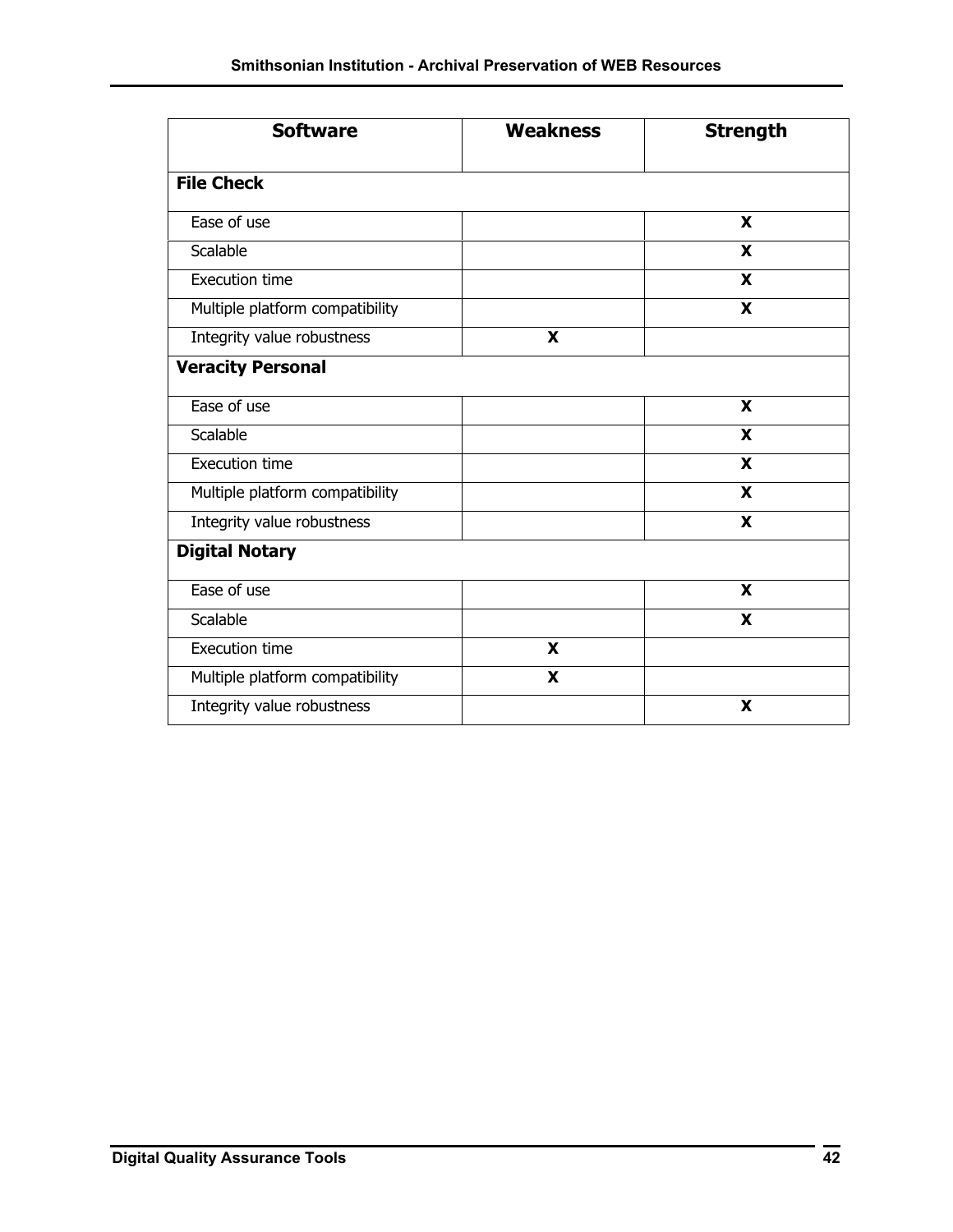## <span id="page-45-0"></span>**4 FINDINGS AND RECOMMENDATIONS**

## **4.1 Quality Assurance Process**

The use of digital quality assurance tools to verify the integrity of electronic records is a vital part of a recommended archival preservation process and should occur within a quality assurance process environment, which should occur as the SI implements the recommendations in the "Independent Evaluation of the Smithsonian Institution's Information Security Program." However, these tools are effective only as long as the underlying bit stream of electronic records undergoes no change, which in fact happens when electronic records are migrated from one technology neutral file format to its technology neutral replacement.<sup>1</sup> This proposed quality assurance environment for the SIA entails two instances of media migration over the course of two decades. Each instance of media migration involves generation of hash digests before and after media migration that are compared to confirm the integrity of the records. Thus, there would be two instances of hash digest generation and two instances of validation.

## **4.2 Resource Allocation Metric**

The purpose of this digital quality assurance resource allocation metric is to facilitate estimating the costs of using digital quality assurance tools in the archival preservation of a specified number of Web pages. This metric encompasses all Web pages (i.e., HTML, GIF, JPEG, etc) and assumes the following:

Static Web pages, One PC workstation that is at least a Pentium MMX 233 MHz is available, Staff familiarity with Windows operations, Two instances of media migration, and Access to a magnetic tape drive and CD-burner,

<span id="page-45-1"></span>The resource allocation metric includes scan execution time, validation execution time, software cost, and any additional cost associated with a special feature (i.e., time-stamping). As noted in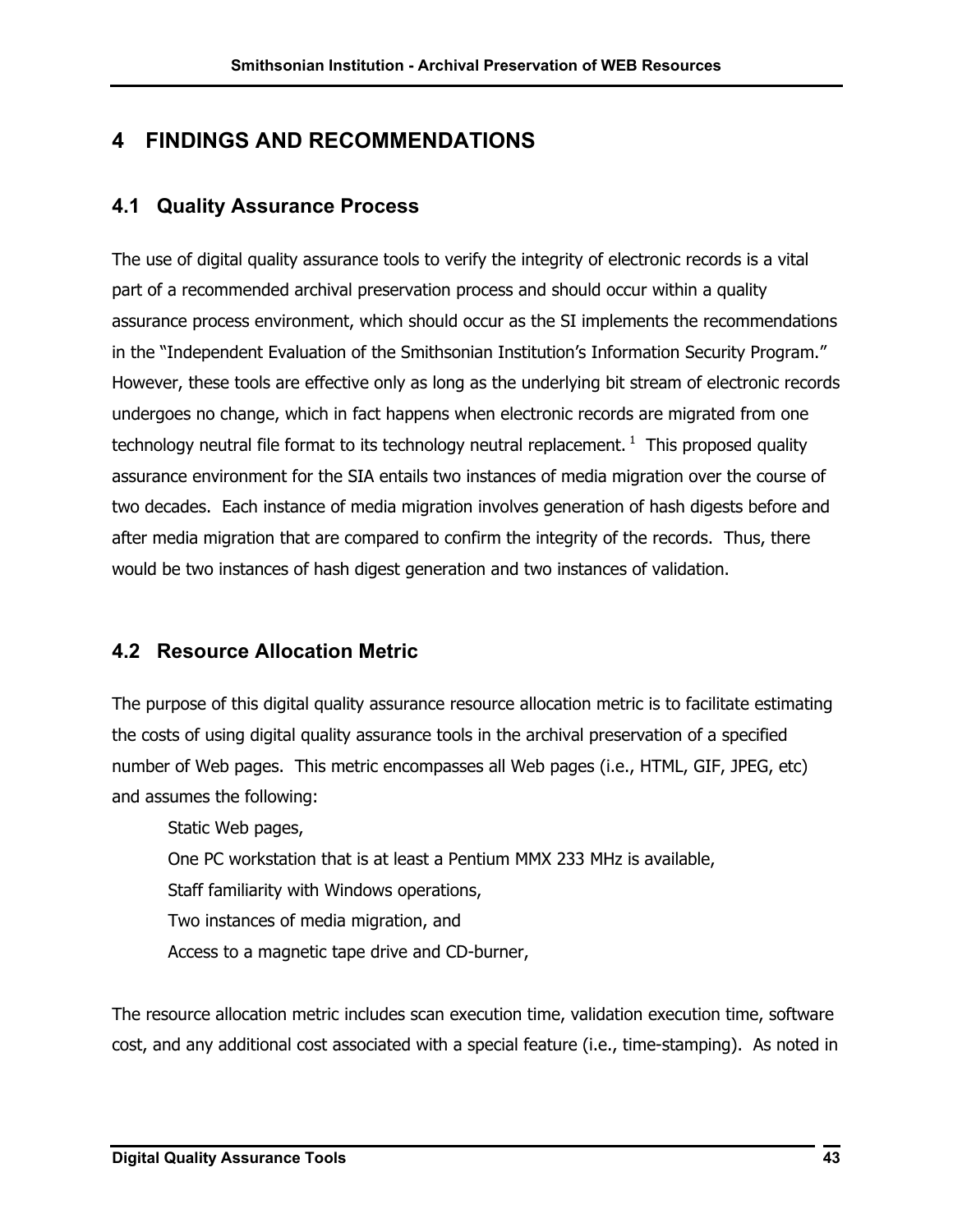the above assumptions, two instances of media renewal are projected over the next twenty years. Each instance requires computation of a hash digest for each document before and after media renewal. With 10,000 Web pages this means that a total of 40,000 hash digests will be computed and compared.

## **Table 4.1: Digital Quality Assurance Resource Allocation Metric**

| <b>Digital Quality Assurance Resource Allocation Metric</b> |                                |                                     |                                  |  |  |  |
|-------------------------------------------------------------|--------------------------------|-------------------------------------|----------------------------------|--|--|--|
| <b>Feature</b>                                              | <b>File Check</b>              | <b>Veracity</b>                     | <b>Digital Notary</b>            |  |  |  |
| Scan time*                                                  | 1 min 8 sec<br>per 1,000 items | 1 min 31 sec per1,<br>000 items     | 9 min. 15 sec<br>per 1,000 items |  |  |  |
| Verify time*                                                | 1 min 4 sec<br>per 1,000 items | $1$ min $13$ sec<br>per 1,000 items | $18 - 56$ min<br>per 1,000 items |  |  |  |
| <b>Software</b>                                             | Free                           | \$65 per workstation                | Free                             |  |  |  |
| <b>Time-stamping</b>                                        | <b>NA</b>                      | <b>NA</b>                           | \$50 per 1,000<br>transactions   |  |  |  |

\*Scan and verify are generic terms that respectively describe the process of generating a CRC value or hash digest (and time-stamping as appropriate) and generating a second CRC or hash digest that is compared with the previous CRC or hash digest to confirm that no change has occurred.

Table 4.1 highlights two significant considerations that come into play when the quality assurance resource allocation metric is applied to 10,000 Web pages. First, there is a substantial difference in the amount of time required to generate and compare CRC values or hash digests. File Check would require approximately 1 hour and 6 minutes to generatge and validate 40,000 CRC values and Veracity would require approximately 2 hours and 50 minutes to generate and validate 40,000 hash digests. The Digital Notary would take between 12 to 24 hours to generate and compare 40,000 hash digests. This disparity in the execution time of each software package is a function of the robustness of the integrity check value used. File

 $<sup>1</sup>$  Digital time-stamping software such as the Digital Notary could be modified to support the concatenation of before</sup> and after conversion hash digests into a superhash value.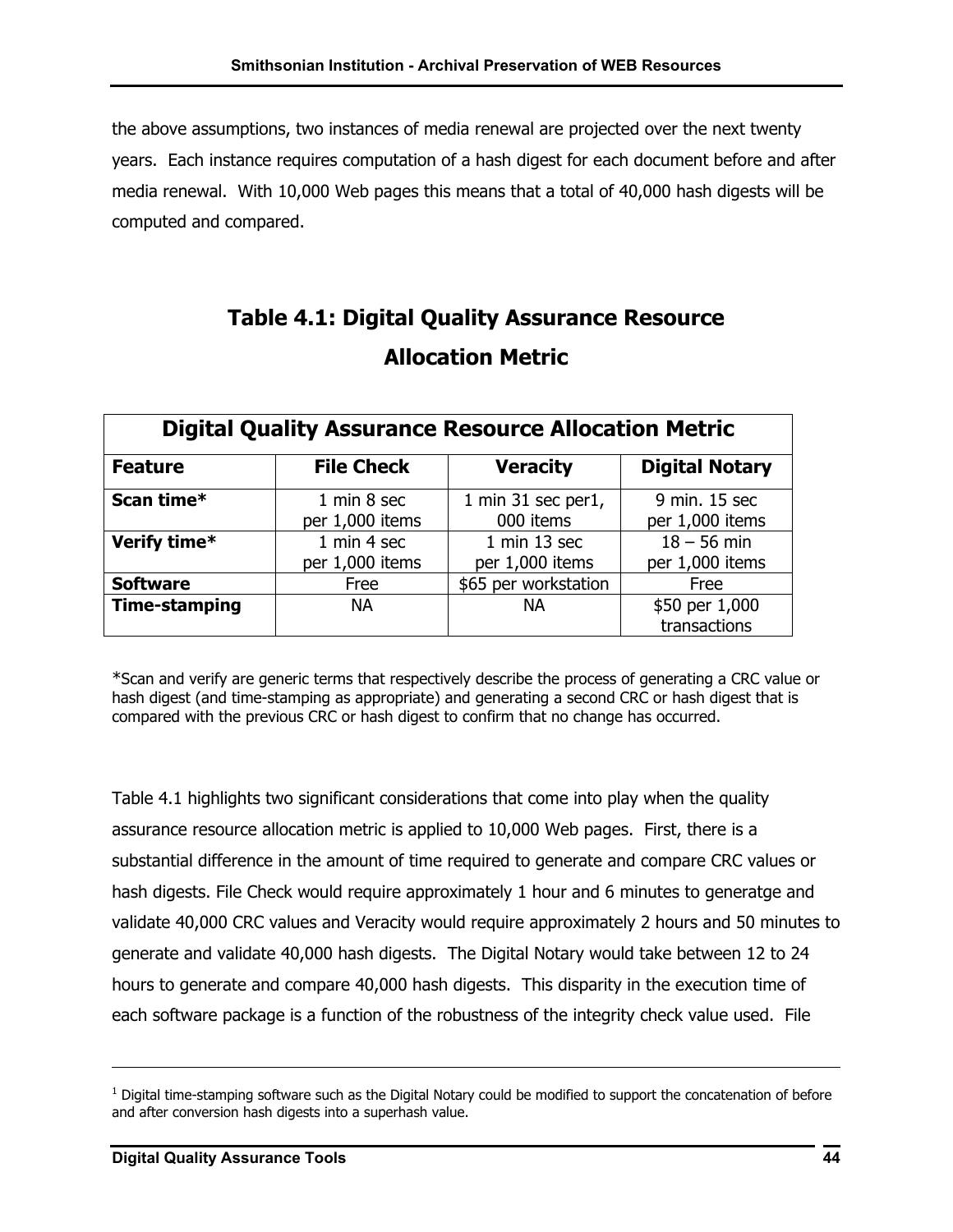<span id="page-47-0"></span>Check uses CRC32, which is "collision prone" and easily replicated. Veracity uses SHA-1, which is "computationally infeasible" to reverse or replicate. The Digital Notary combines two hash digest algorithms – MD5 and  $SHA-1$  – with digital time-stamping to produce integrity check values that are even more "computationally infeasible" by several orders of magnitude to reverse or replicate. The second consideration is cost of the software. File Check is free, Veracity costs \$65.00, and although the Digital Notary software is free, it would cost approximately \$2,000 to notarize (i.e., time-stamp) 40,000 Web pages. Of course, this is an ongoing cost that occurs during each instance of media migration.

### **4.3 Implementation Options**

This section reviews three implementation options for confirming the integrity of Web source material that is transferred to the SIA and migrated from old storage media to new storage media. Each option incorporates the resource allocation metric discussed above.

#### **Implementation Option 1**

This implementation option calls for the use of File Check to confirm the integrity of 10,000 Smithsonian Web pages when they are migrated from old media to new media.

#### Advantages

Easy installation, Fast execution time of 47 minutes User friendly Windows environment, Runs on multiple platforms, Scalable, Screen displays are easily interpreted, and Software is free

Disadvantages

CRC32 is a relatively weak integrity check value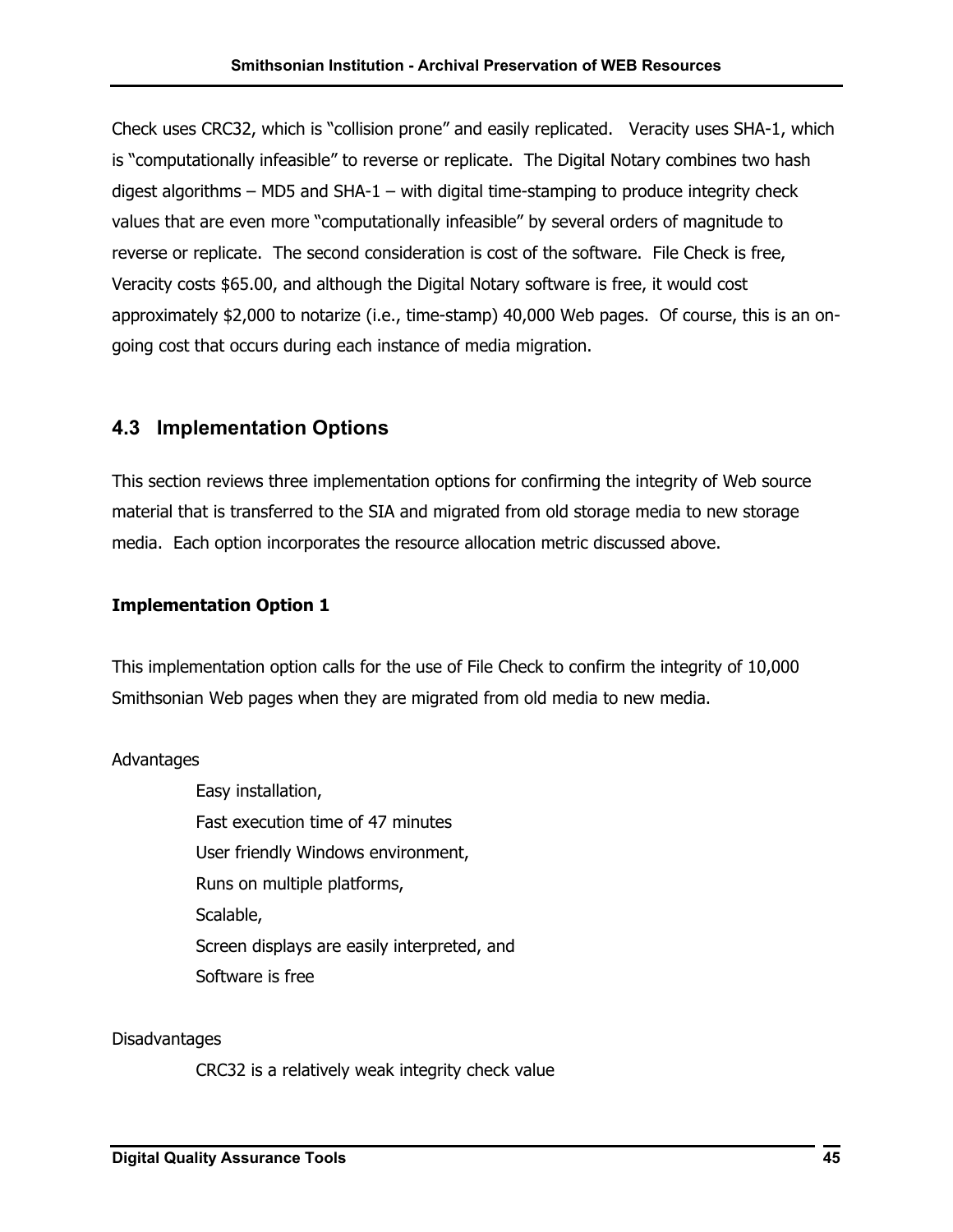#### **Implementation Option 2**

This implementation option calls for the use of Veracity Personal to confirm the integrity of 10,000 Smithsonian Web pages when they are migrated from old media to new media.

#### Advantages

Easy installation, Fast execution time of approximately 55 minutes User friendly GUI environment, Runs on multiple platforms Scalable, MD5 and SHA-1 hash algorithms are available, History file, including hash digests for each document, can be retrieved, and One-time software cost of \$65 per seat.

#### **Disadvantages**

Individual documents within a folder or sub-folder cannot be selected for snapshot execution,

Verify reports are very brief, and

Overall display of scan and verify results are not easily interpreted by individuals unfamiliar with Veracity functionalities.

#### **Implementation Option 3**

This implementation option calls for the use of the Digital Notary to confirm the integrity of 10,000 Smithsonian Web pages when they are migrated from old media to new media.

#### Advantages

Easy installation User friendly GUI environment Well-designed scalability with a unique binary tree hashing system, Combined MD5 and SHA-1 hash digests with time-stamping, Quality assurance tools are the most robust of the three software tools, Software is free, Issuance of a single certificate for each record provides "pin point" monitoring, and